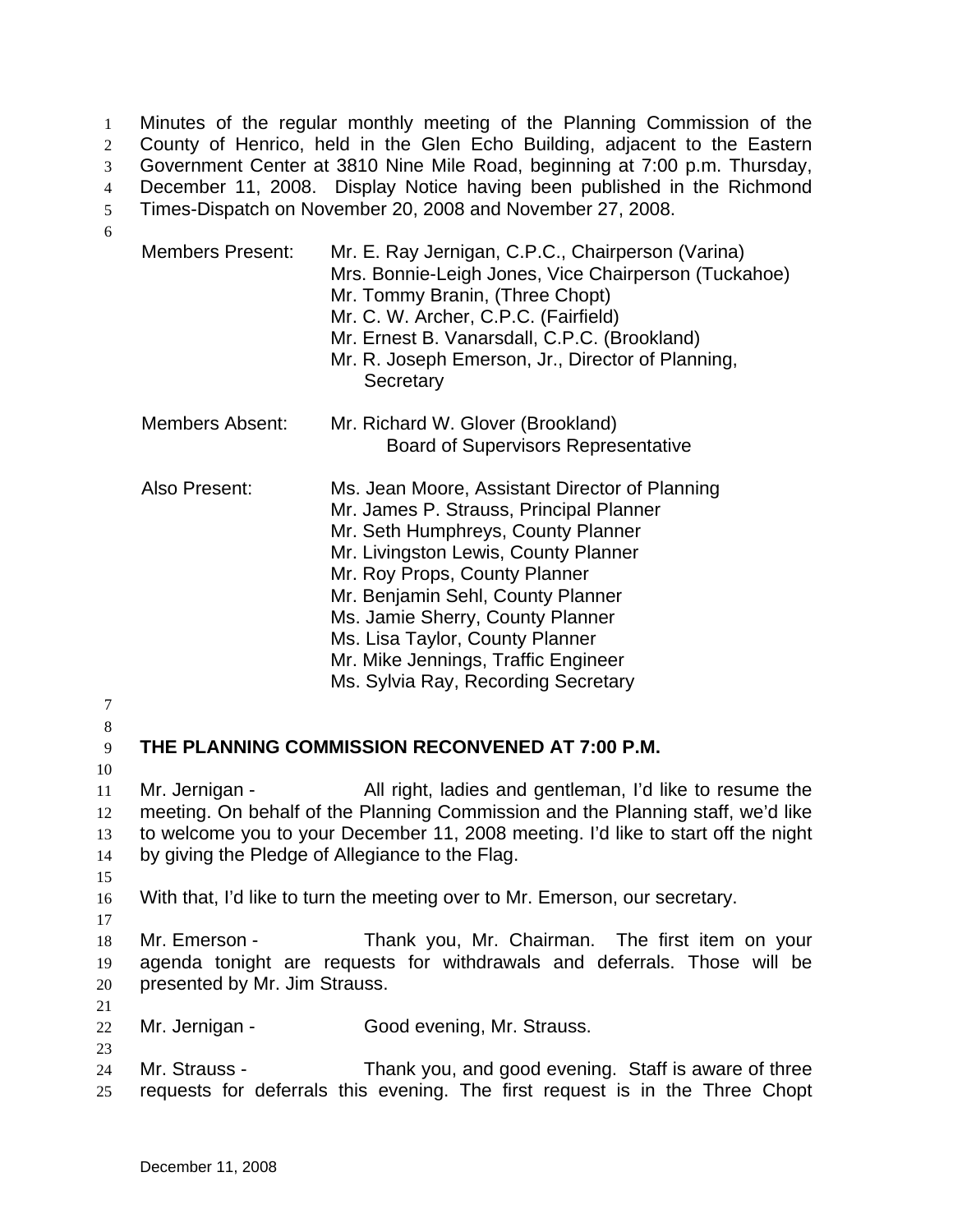District. It's on page 1 of the agenda, P-19-08, Towne Center West, LLC. This is a request for a Provisional Use Permit in order to allow outside dining for a proposed restaurant in the Towne Center West Shops. The applicant is requesting deferral to the January 15, 2009 meeting. 26 27 28 29

31 32 33 34 35 36 37 38 39 **P-19-08 Brian Revere for Towne Center West, LLC**: Request for a Provisional Use Permit under Sections 24-58.2(d), 24-120 and 24- 122.1 of the County Code in order to allow outside dining for a proposed restaurant in the Towne Center West Shoppes, on part of Parcel 735-764-7344, located approximately 660 feet north of W. Broad Street (U. S. Route 250) approximately 1,200 feet west of its intersection with N. Gayton Road. The existing zoning is B-2C Business District (Conditional). The Land Use Plan recommends Mixed Use Development. The site is in the West Broad Street Overlay District.

40

43

30

41 42 Mr. Jernigan - Is there any opposition to deferral of P-19-08, Brian Revere for Towne Center West, LLC? No opposition.

- 44 45 46 Mr. Branin - Mr. Chairman, I'd like to move that P-19-08, Brian Revere for Towne Center West, LLC, be deferred to the January 15, 2009 meeting, per the applicant's request.
- 47

49

48 Mr. Vanarsdall - Second.

50 51 Mr. Jernigan - **Motion by Mr. Branin, seconded by Mr. Vanarsdall.** All in favor say aye. All opposed say no. The ayes have it; the motion passes.

52

53 54 At the request of the applicant, the Planning Commission deferred P-19-08, Brian Revere for Towne Center West, LLC to its meeting on January 15, 2009.

55

61

56 57 58 59 60 Mr. Strauss - The next request is on page 2 of your agenda, and is in the Tuckahoe District. This is P-20-08, New Cingular Wireless. This is a request for a Provisional Use Permit in order to construct a 102-foot high telecommunications tower. The applicant is requesting a deferral to the January 15, 2009 meeting.

62 63 64 65 66 67 68 69 **P-20-08 Gloria L. Freye, Esquire for New Cingular Wireless PCS, LLC:** Request for a Provisional Use Permit under Sections 24-95(a)(3), 24- 120 and 24-122.1 of Chapter 24 of the County Code in order to construct a 102' high flagpole-style monopole telecommunications tower and related equipment, on part of Parcel 732-749-5405, located on the east line of Gayton Road approximately 900 feet north of its intersection with Cambridge Drive. The existing zoning is B-1 Business District. The Land Use Plan recommends Commercial Concentration.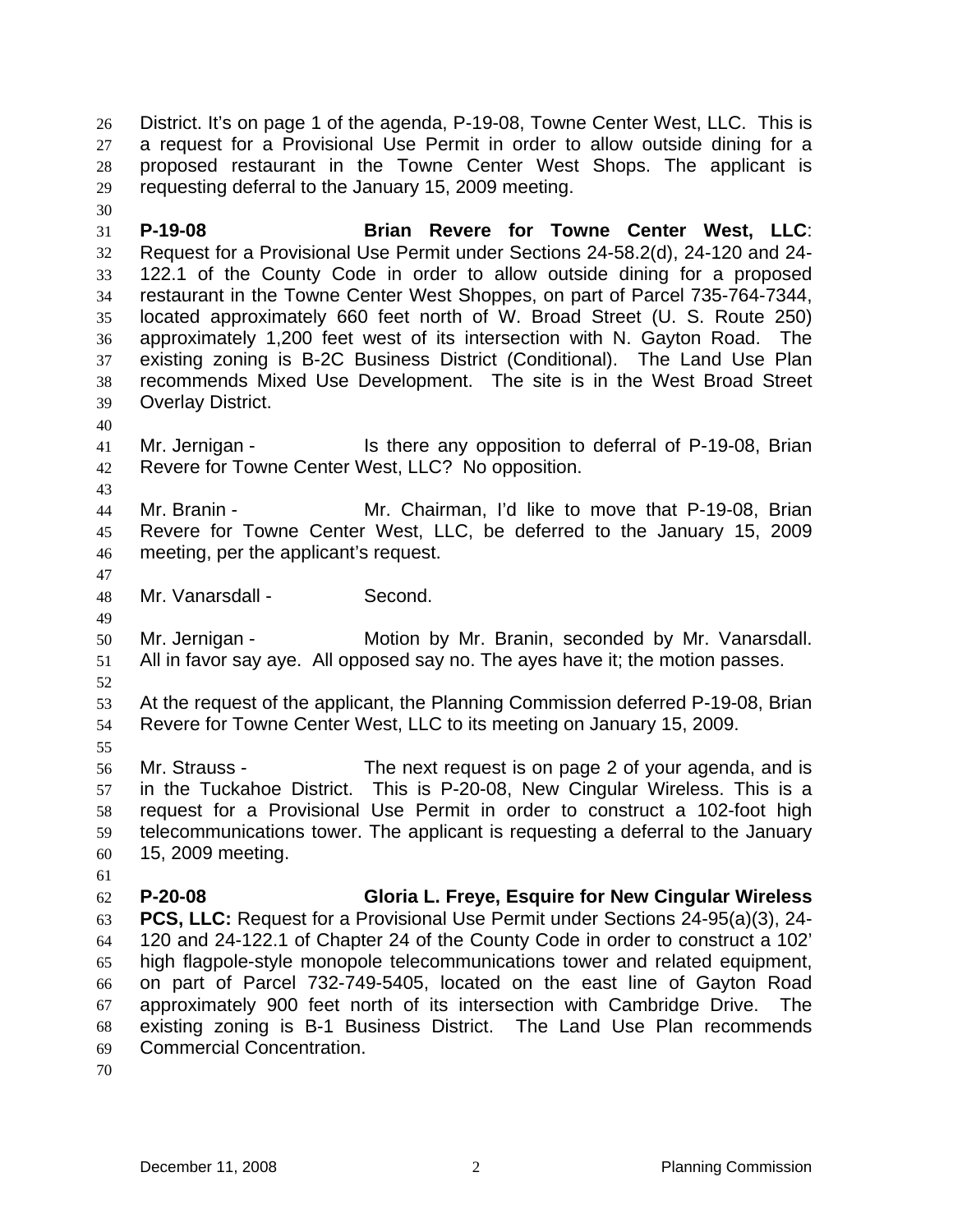Mr. Jernigan - The Is there any opposition to deferral of case P-20-08, Gloria L. Freye, Esquire for New Cingular Wireless, PCS, LLC? There is no opposition. 71 72 73 74 75 76 77 78 79 80 81 82 83 84 85 86 87 88 89 90 91 92 93 Mrs. Jones - I move that P-20-08, Gloria L Freye, Esquire for New Cingular Wireless, PCS, LLC, be deferred to the January 15, 2009 meeting, per request of the applicant. Mr. Branin - Second. Mr. Jernigan - Motion by Mrs. Jones, seconded by Mr. Branin. All in favor say aye. All opposed say no. The ayes have it; the motion passes. At the request of the applicant, the Planning Commission deferred P-20-08, Gloria L. Freye, Esquire for New Cingular Wireless, PCS, LLC, to its meeting on January 15, 2009. Mr. Strauss - The final request for deferral tonight is in the Varina District, and it is on page 2 of the agenda. It's P-7-08, Diamond Communications, LLC. This is a request for a Provisional Use Permit to construction a 134-foot high telecommunications tower and related equipment. The applicant is requesting deferral to the January 15, 2009 meeting. 94 *Deferred from the November 13, 2008 Meeting.* 95 96 97 98 99 100 101 102 103 104 105 106 107 108 109 110 111 112 113 114 115 116 **P-7-08 Gregory S. Tully for Diamond Communications, LLC**: Request for a Provisional Use Permit under Sections 24-95(a)(3), 24-120 and 24-122.1 of Chapter 24 of the County Code in order to construct a 134' high monopole telecommunications tower and related equipment, on part of Parcel 804-702-0772, located on the north line of Midview Road approximately 1,075 feet east of New Market Road (State Route 5). The existing zoning is R-3 One-Family Residence District. The Land Use Plan recommends Suburban Residential 1, 1.0 to 2.4 units net density per acre. Mr. Jernigan - Is there any opposition to deferral of P-7-08, Gregory S. Tully for Diamond Communications? Okay. Can you state your opposition please, come down? Yes sir. Would you get over to the mike, please, and give us your name for the record. Mr. Dabney - The My name is Theodore Dabney. We oppose this because of the fact that it's been put off a lot, and we've been through a lot of stress and anxiety about this particular situation. A lot of us are older, or should I say younger people, and a lot of us are going through a lot of pain, and stress and strain. There are a lot of us who have had operations. For one, I've had open-heart surgery. There are some of us with other types of major surgery. This is a stress for us to continue to come back, and then continue to defer it. We'd like it to be heard now rather than to continue to come back.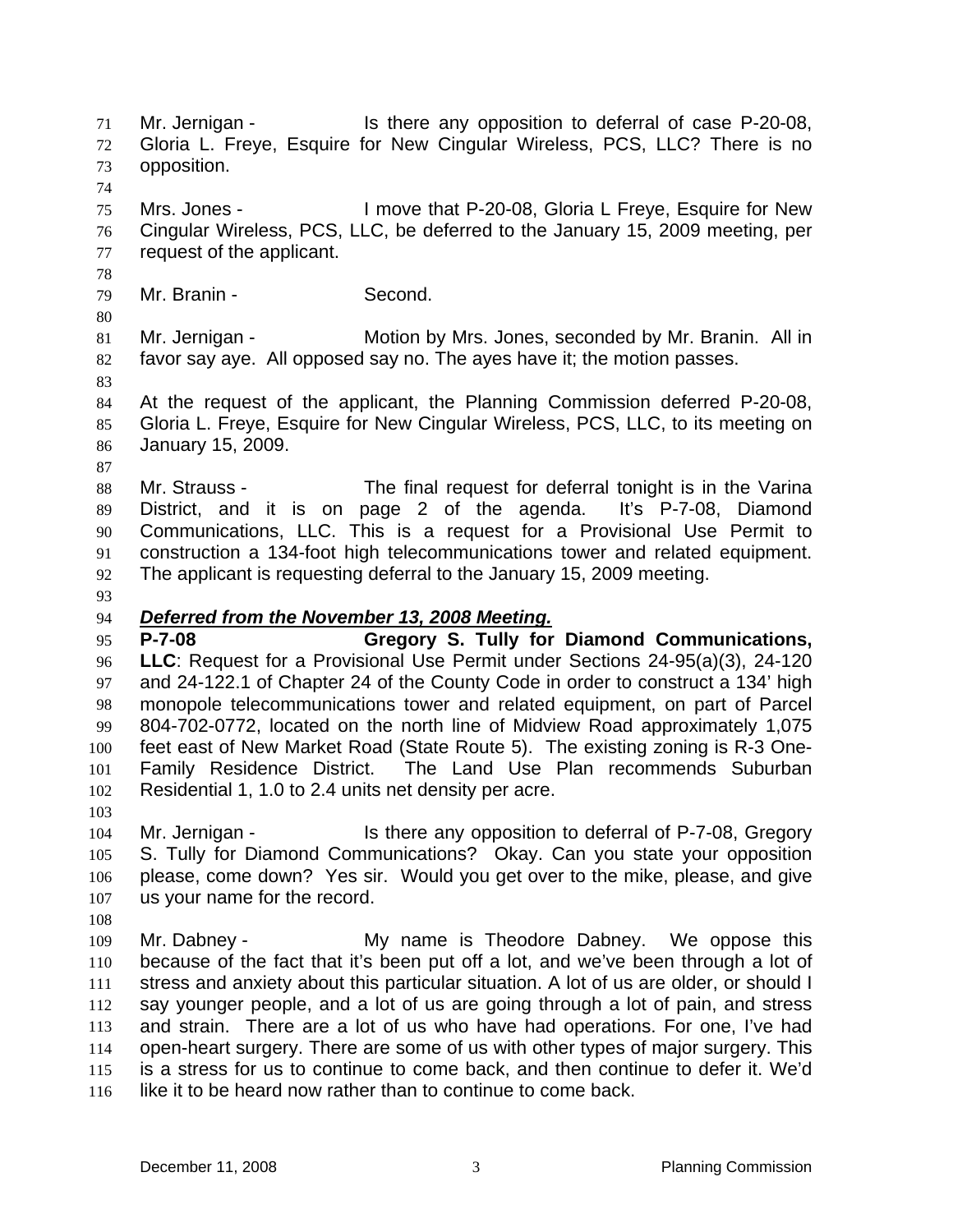118 Mr. Branin - Sir, were you notified prior?

120 Mr. Dabney - I'm sorry?

121

124

117

119

122 123 Mr. Branin - Were you notified, Mr. Dabney, prior to the meeting tonight that it was being deferred?

125 126 127 Mr. Dabney - No. There has been a lot of confusion with the contacts, and the way that we have been communicated with in the past. I really don't want to go into that as far as detail is concerned.

128

141

148

153

129 130 131 132 133 134 135 136 137 138 139 140 Mr. Jernigan - Do you know why I'm deferring this case tonight? I'll tell you why. We had a neighborhood meeting last week, and the applicant sent out 412 letters. My instructions to them were to send out letters to everybody in a 1500-foot radius of the cell tower site. They did. They were sent out. They were taken to the post office on November the  $14<sup>th</sup>$ , but they weren't mailed until December the  $7<sup>th</sup>$ . They sat in the post office for all that time in bulk mail until the post office found time to go back there and do it. Having sent out 412 letters, I didn't feel the meeting that we had last week is fair because some people didn't know about it. So, I instructed the cell people that they should defer this case, send out another letter, and make sure everybody gets it on time, that we would have another meeting and another balloon float so everybody in that neighborhood would get the same treatment.

142 143 144 145 146 147 Mr. Dabney - The Stand I understand that. Sir, with all good blessings to you, this is not the first time that this has happened. I didn't want to bring that up. This is not the first time that we did not get it in accordance to the rules and regulations of getting in contact with the constituents that are in the neighborhood, as far as receiving the information in a timely fashion like it should be. This is not the first time, sir.

- 149 150 151 152 Mr. Jernigan - By law, the only people they have to send letters to is the adjacent property owners. I'm the one that requested that it be sent to the rest of the neighborhood. I feel that everybody on that mailing list should have a chance to speak, and come to the neighborhood meeting on it.
- 154 155 156 Mr. Dabney - Yes sir, and I thank you for bringing that up, too. I'm one of those who are on that adjacent property list, and I didn't receive it either, sir.

| 157  |                |                               |
|------|----------------|-------------------------------|
| 158  | Mr. Jernigan - | You didn't receive it at all? |
| 159  |                |                               |
| 160  | Mr. Dabney -   | That's correct, sir.          |
| -161 |                |                               |

162 Mr. Jernigan - Ckay.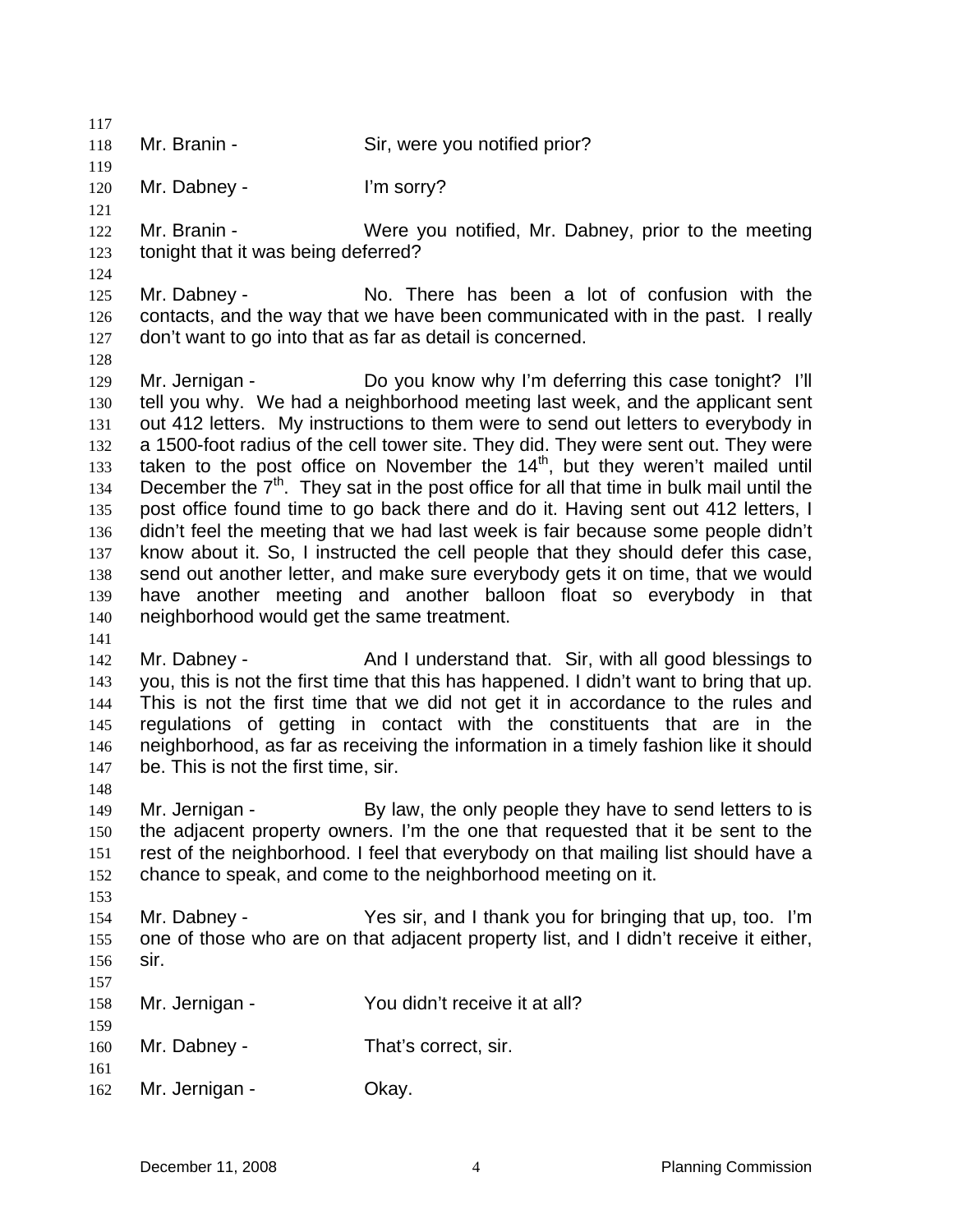163 164 165 166 167 168 169 170 171 172 173 174 175 176 177 178 179 180 181 182 183 184 185 186 187 188 189 190 191 192 193 194 195 196 197 198 199 200 201 202 203 204 205 206 207 208 Mr. Dabney - And I was at home because I was recuperating from a heart operation, and also recuperating from walking pneumonia from the Veteran's Administration. Mr. Jernigan - Ms. Freye, is Mr. Tully here? Who is here from Diamond? Okay. Check with this gentleman right here sitting behind this lady in the blue, and make sure that he has you on the mailing list. You should be on the mailing list. Do you have the mailing list with you? Okay. They'll take care of you, sir. Mr. Dabney, I appreciate you coming up. Mr. Dabney - Ckay. Mr. Jernigan - Thank you. Mr. Dabney - Would you hear us now? Mr. Jernigan - No, I'm going to defer the case because I feel that's fair. We sent 412 letters. There's a small group of people here; there are not 412. Four hundred and twelve people need to have their right to say something. Mr. Dabney - Let me ask you a question, sir. As this State being a Commonwealth State, and we being the common man, would you see that we will receive our petitions expeditiously, and see that we will receive it in a fair way as we should by us being the common men that we are on the street, sir? Mr. Jernigan - I will tell you this. This time this mail will be sent out first class rather than bulk. Mr. Dabney - Thank you, sir. Mr. Jernigan - The I didn't know myself that they threw that over in the corner and got to it when they did. I didn't think the post office—Well, probably this time of the year they are busier, but I didn't know it would lay over in the corner for 2-1/2 weeks before it was mailed out. Mr. Dabney - But let me ask you a question, sir. Would you be upset about it sir if you were us? Mr. Jernigan - I understand you being upset, yes sir. But I want you to understand that I have an obligation to those 412 people that we sent the letters to. Mr. Dabney - **I** understand. Mr. Jernigan - To you and the other 411.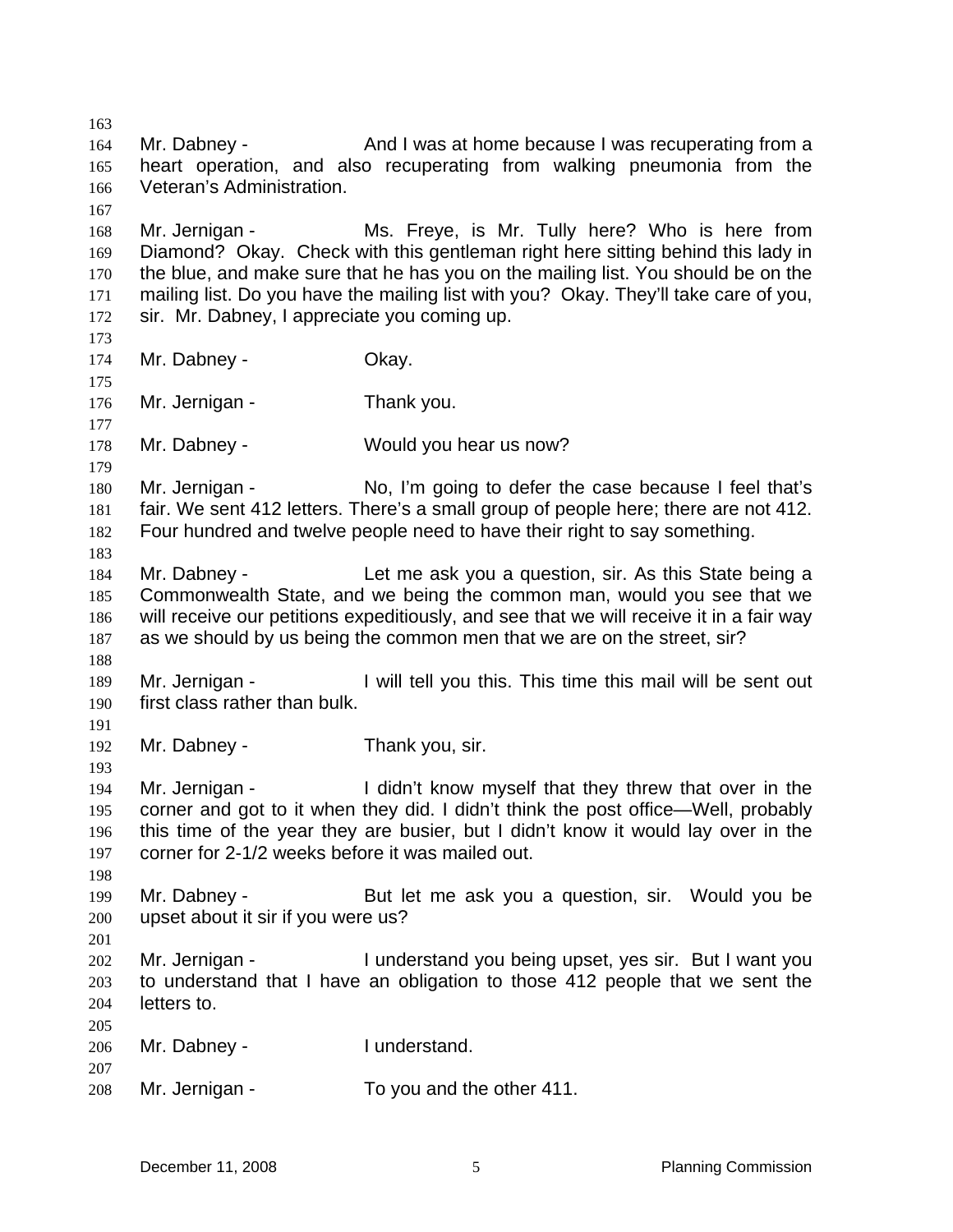| 209        |                                              |                                                                                                                                                         |
|------------|----------------------------------------------|---------------------------------------------------------------------------------------------------------------------------------------------------------|
| 210        | Mr. Dabney -                                 | Thank you sir.                                                                                                                                          |
| 211        |                                              |                                                                                                                                                         |
| 212        | Mr. Jernigan -                               | Thank you, sir.                                                                                                                                         |
| 213        |                                              |                                                                                                                                                         |
| 214        | Mr. Dabney -                                 | Have a blessed evening.                                                                                                                                 |
| 215        |                                              |                                                                                                                                                         |
| 216        | Mr. Jernigan -                               | Okay, thank you.                                                                                                                                        |
| 217        |                                              |                                                                                                                                                         |
| 218        |                                              | With that, I will move for deferral of P-7-08, Gregory S. Tully for Diamond                                                                             |
| 219        |                                              | Communications, to January 15, 2009, by request of the applicant.                                                                                       |
| 220        | Mr. Branin -                                 | Second.                                                                                                                                                 |
| 221<br>222 |                                              |                                                                                                                                                         |
| 223        | Mr. Jernigan -                               | Motion by Mr. Jernigan, seconded by Mr. Branin. All                                                                                                     |
| 224        |                                              | in favor say aye. All opposed say no. The ayes have it; the motion passes.                                                                              |
| 225        |                                              |                                                                                                                                                         |
| 226        |                                              | At the request of the applicant, the Planning Commission deferred P-7-08,                                                                               |
| 227        |                                              | Gregory S. Tully for Diamond Communications, to its meeting on January 15,                                                                              |
| 228        | 2009.                                        |                                                                                                                                                         |
| 229        |                                              |                                                                                                                                                         |
| 230        | Mr. Emerson -                                | Mr. Chairman, that brings us to Request for Expedited                                                                                                   |
| 231        |                                              | Items, and you have none this evening, so we are now on to the first case on the                                                                        |
| 232        | agenda.                                      |                                                                                                                                                         |
| 233        |                                              |                                                                                                                                                         |
| 234        | Deferred from the November 13, 2008 Meeting. |                                                                                                                                                         |
| 235        | $C-20C-08$                                   | Andrew M. Condlin for Patrick J. Sanderson: Request to                                                                                                  |
| 236        |                                              | conditionally rezone from A-1 Agricultural District to O-2C Office District                                                                             |
| 237        |                                              | (Conditional), Parcels 740-766-3730, 740-766-2619, 740-766-6112, 740-765-                                                                               |
| 238<br>239 |                                              | 3690, 739-766-9601 and 739-766-9016, containing 10.950 acres, located at the<br>northeast intersection of Pouncey Tract Road (State Route 271) and Twin |
| 240        |                                              | Hickory Lake Drive. The applicant proposes an office condominium park and                                                                               |
| 241        |                                              | bank. The uses will be controlled by proffered conditions and zoning ordinance                                                                          |
| 242        |                                              | regulations. The Land Use Plan recommends Office, Urban Residential, 3.4 to                                                                             |
| 243        |                                              | 6.8 units net density per acre, and Environmental Protection Area. The site is in                                                                       |
| 244        | the West Broad Street Overlay District.      |                                                                                                                                                         |
| 245        |                                              |                                                                                                                                                         |
| 246        | Mr. Jernigan -                               | Is there any opposition to case C-20C-08, Andrew M.                                                                                                     |
| 247        |                                              | Condlin for Patrick J. Sanderson? There is opposition. Mr. Sehl, you may                                                                                |
| 248        | proceed.                                     |                                                                                                                                                         |
| 249        |                                              |                                                                                                                                                         |
| 250        | Mr. Sehl -                                   | Thank you, Mr. Chairman.                                                                                                                                |
| 251        |                                              |                                                                                                                                                         |
| 252        |                                              | This is a request to rezone 10.95 acres from A-1 Agricultural District to O-2C                                                                          |
| 253        |                                              | Office District. The parcels are designated Office, Urban Residential, and                                                                              |
| 254        |                                              | Environmental Protection on the 2010 Land Use Plan.                                                                                                     |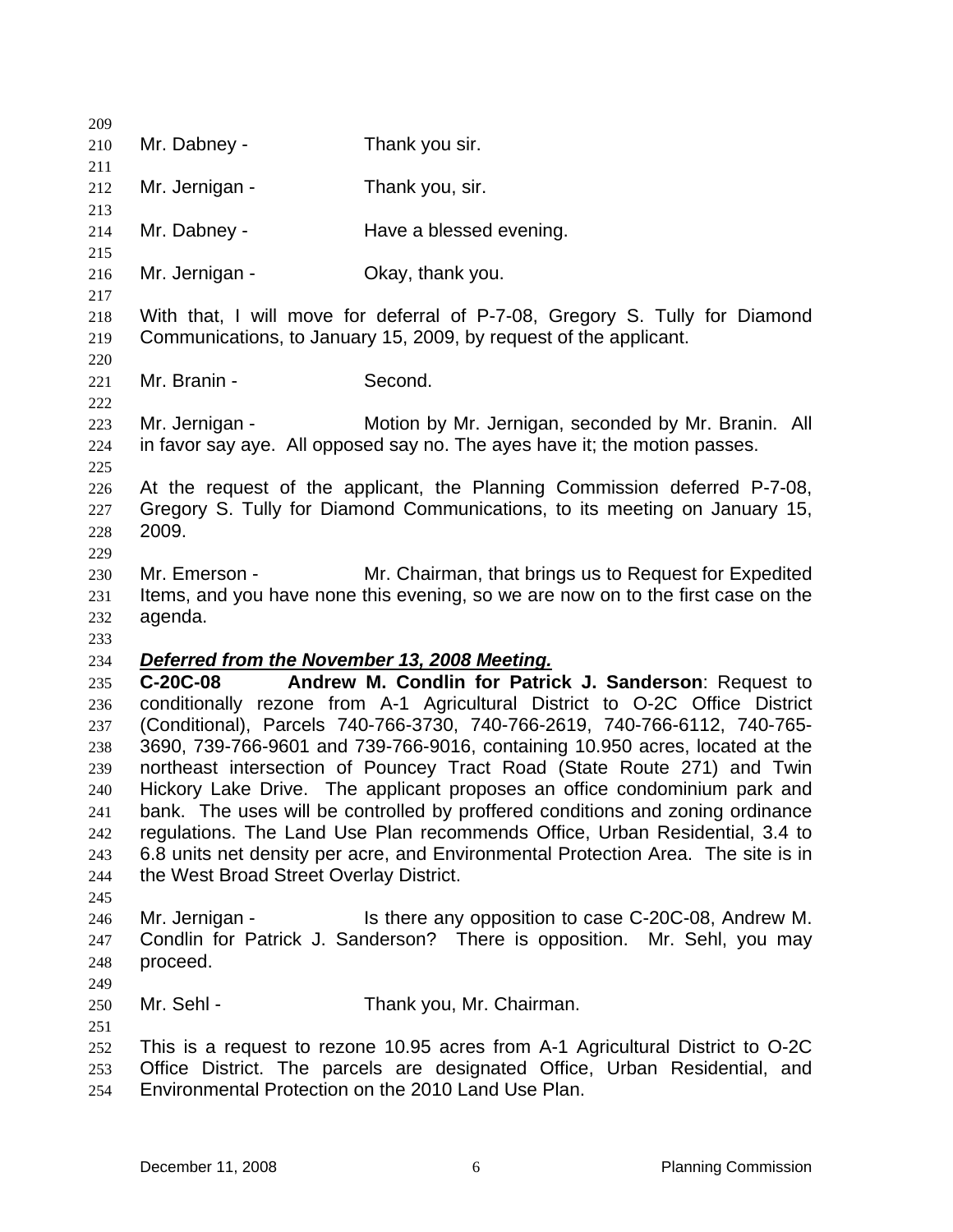256 257 258 259 260 261 While the requested office use is not entirely consistent with the Land Use Plan's recommendation for Urban Residential at the eastern portion of the site, it would be consistent with the Office designation for the majority of the site, and would provide for a more cohesive development and a suitable transition from Pouncey Tract Road to the adjacent Hickory Woods at Twin Hickory single-family neighborhood.

263 264 265 266 267 268 269 270 271 272 The applicant has submitted revised proffers, dated December 5, 2008, that provide many assurances of quality development, and should provide for a level of development not otherwise possible. Major aspects of these proffers include a commitment to develop the property consistent with one of two conceptual plans. Conceptual Plan A shows the development of a bank at the corner of Pouncey Tract Road and Twin Hickory Lake Drive, while Conceptual Plan B shows the property developed solely for office uses. The conceptual plans also illustrate the proffered buffers along Twin Hickory Lake Drive and adjacent residential neighborhoods to the east. A West Broad Street Overlay District buffer would be required along Pouncey Tract Road.

273

255

262

274 275 276 In addition to the conceptual plans provided the applicant, a proffer has been provided requiring any building constructed on the property to be constructed consistent with this photograph.

277

278 279 Other proffers submitted by the applicant address building height, lighting, hours of construction and operation, storm water management, and site coverage.

280

281 282 283 284 285 286 To address staff concerns regarding traffic generation from the proposed development, the revised proffers provide for the construction of the improvements specified in the revised traffic study submitted by the applicant. These improvements include the construction of turn lanes into the property as well as the addition of a second left turn lane from Twin Hickory Lake Drive onto southbound Pouncey Tract Road.

287

288 289 290 291 292 Additionally, the applicant has committed to conveying the existing Twin Hickory subdivision sign located at the corner of this intersection. This commitment, along with the proffers requiring retention of the existing streetlighting and landscaping along Twin Hickory Lake Drive, should maintain the existing highquality entrance for the Twin Hickory community.

293

294 295 296 297 298 299 The proffers provided by the applicant should provide for a high-quality development in keeping with the recommendations of the 2010 Land Use Plan and adjacent development. Staff supports this request. I would be happy to answer any questions you might have, and the County's traffic engineer is also available should there be any questions regarding the revised traffic study.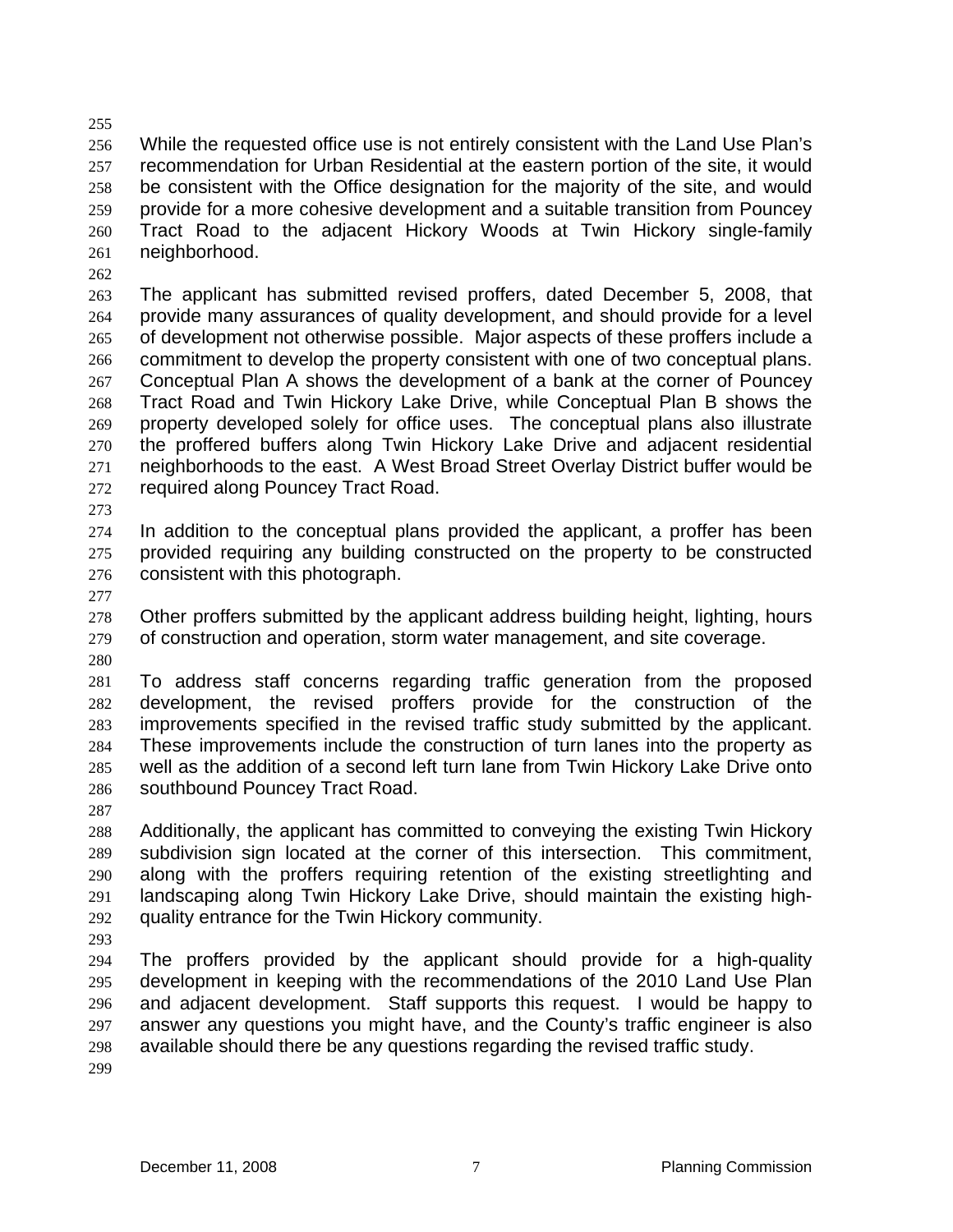Mr. Jernigan - The Are there any questions for Mr. Sehl from the Commission? 300 301 302 303 304 305 306 307 308 309 310 311 312 313 314 315 316 317 318 319 320 321 322 323 324 325 326 327 328 329 330 331 332 333 334 335 336 337 338 339 340 341 342 343 344 345 Mr. Branin - The Muslim Heldon't have any. Mr. Jernigan - The Do you want to hear from the applicant or the opposition first? Mr. Branin - T'll hear from the applicant. Mr. Jernigan - Okay. Mr. Emerson, would you explain, when we have opposition, the time limits? Mr. Emerson - Yes sir. When the Commission holds public hearings on zoning cases, the applicant is allowed ten minutes to present the case, and time may be reserved for responses to testimony. Opposition is allowed ten minutes to present its concerns. Commission questions do not count into these time limits, and the Commission may waive the time limits for either party at its discretion. Mr. Jernigan - The All right. Good evening, Mr. Condlin, you may proceed. Mr. Condlin - The Mr. Jernigan, thank you. I'll reserve three minutes for rebuttal. I'm certainly not going to need the full seven minutes. One thing I did want to stress, and Mr. Sehl pointed out, was that what the current land use plan calls for is part of the property is Urban Residential, which goes up to 6.8 units, 3.4 to 6.8 units per acre. Obviously, we think that Office on the entire site is appropriate as a good transition from a pretty busy intersection, as well as Pouncey Tract Road into the residential neighborhood that you see in this area here. This has been a typical case dealing with infill type development next to residential where we've had to deal with typical proffers, impact on the neighborhood, and the buffers, and things of that nature. But also, it's been a somewhat unique case, as Mr. Sehl's talked about. There's a sign on our property that announces Twin Hickory. It's a gorgeous sign. Through some discussions with the homeowners' association, we have a proffer now in there that we're going to actually retain that signage as it exists to go over to the homeowners' association. I'm currently working with their attorney on an agreement on that to finalize that. But that is in the proffers. The homeowners' association, even though they didn't own the land—it continues to be owned by Hunt, now under contract by my client—put a beautiful landscaped hedgerow and streetlamps in that area. Again, we're working with the homeowners' association. We proffered to retain that as it exists from that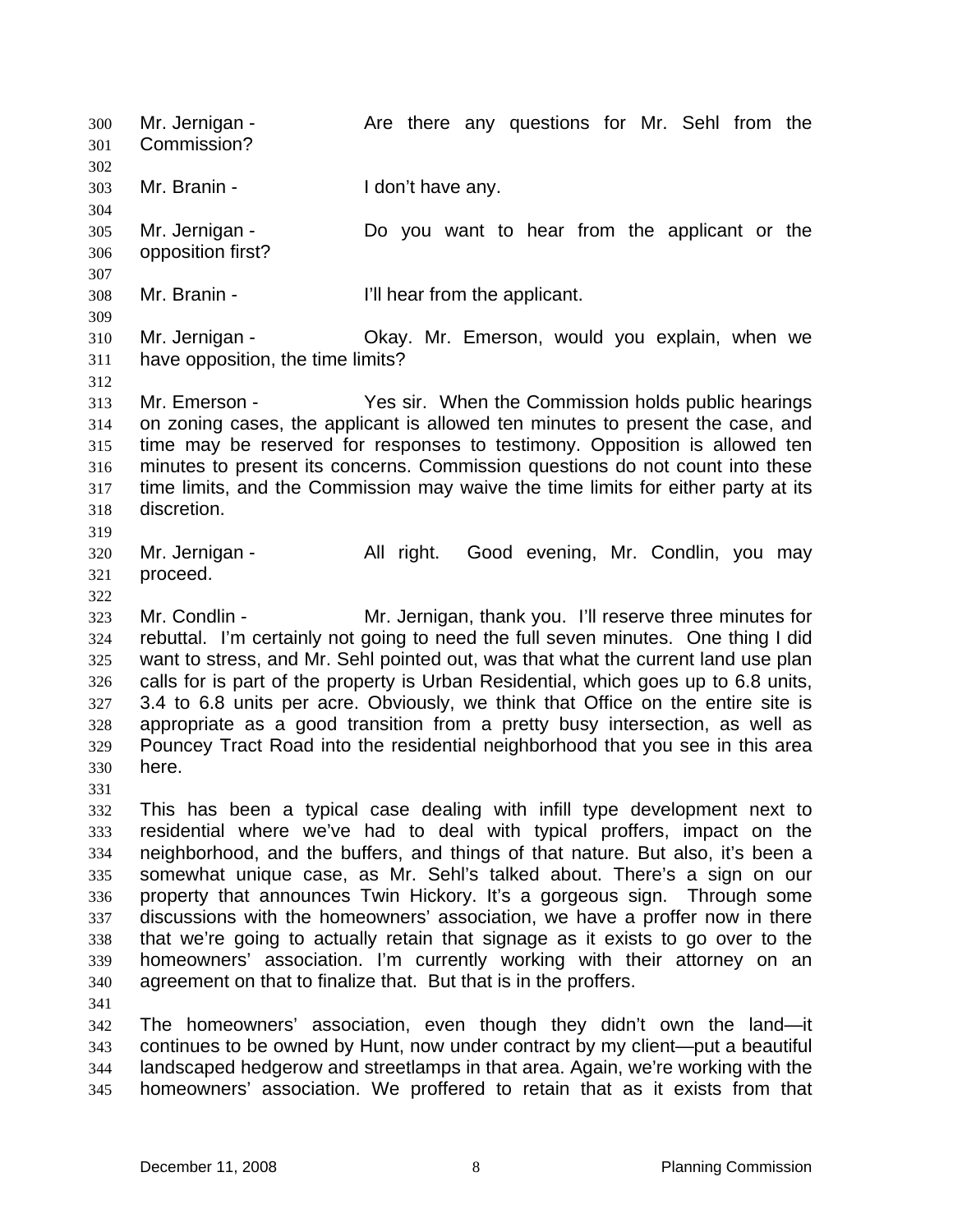standpoint, subject to the concept plan gaining access into our property, but also to allow them to have maintenance rights, and be able to maintain it to its existing standards. 346 347 348

349

350 351 352 353 Again, a typical case, but a little unusual in those two instances where we find quite a few improvements that benefit the overall area. As you drive down Twin Hickory, it actually matches on both sides where they're been able to make those improvements.

354

355 356 357 358 359 360 361 362 363 364 365 366 367 368 369 370 There are a number of proffers that we've provided throughout this case, and we have made some changes as we've gone through the case, but I do want to stress a couple other items. We only allowed one bank at most, which would be on the corner pursuant to that site plan that Mr. Sehl provided for. The rest would be required to be office uses only. The expectation is, obviously, office condominiums. As Mr. Sehl pointed out, we have a number of buffers throughout our property that are required that we've proffered. We actually didn't proffer anything on Pouncey Tract. Because this is in the Overlay District, we're already required to have a 35-foot buffer from that standpoint. We've limited the height of our buildings. For those that are within a hundred feet of the eastern property line, we've limited the height of our buildings to no more than one-story and 26 feet in height. The idea being that we wanted, again, a transition from the residential. We head towards Pouncey Tract to be able to go to two stories, if we so desire at that point. We're limited pursuant to our proffers as well to a maximum amount of development of 95,000 square feet whether we go to one or two stories. The 95 is based on a one-story layout throughout.

371

372 373 374 375 376 377 378 379 380 The last thing I do want to mention and go over in a little bit more detail is our road construction and dedication requirements, and what we're proposing for improvements. When we originally went through the case and through the traffic study, they proposed a turn lane off of—I might just actually pull this up here, if I can. They called for a turn lane off Pouncey Tract Road. Then our access, which we moved to accommodate the neighbors, called for a turn lane off Twin Hickory. Those are pretty common. I think ifyou asked Mike Jennings. Public Works will say they require two access points. There has been some concern by the neighbors saying do you really need this access off Twin Hickory.

381

382 383 384 385 386 387 388 389 390 Twin Hickory has a median in it; Pouncey Tract does not. So, regardless of that, our movements would be limited to right in, right out in both those instances. The problem was that without the development of this site, the intersection of Twin Hickory, Pouncey Tract, and Bacova is at a D and an F in the morning, and an F at peak hours in the afternoon. So, without us, there really wasn't a whole lot that we were able to improve pursuant to that. The one thing that the County asked for was not only a turning lane on Pouncey Tract, but doing an additional lane along our boundary line. There is no anticipated timeline for additional improvements along Pouncey Tract. I call it the lane that goes nowhere. It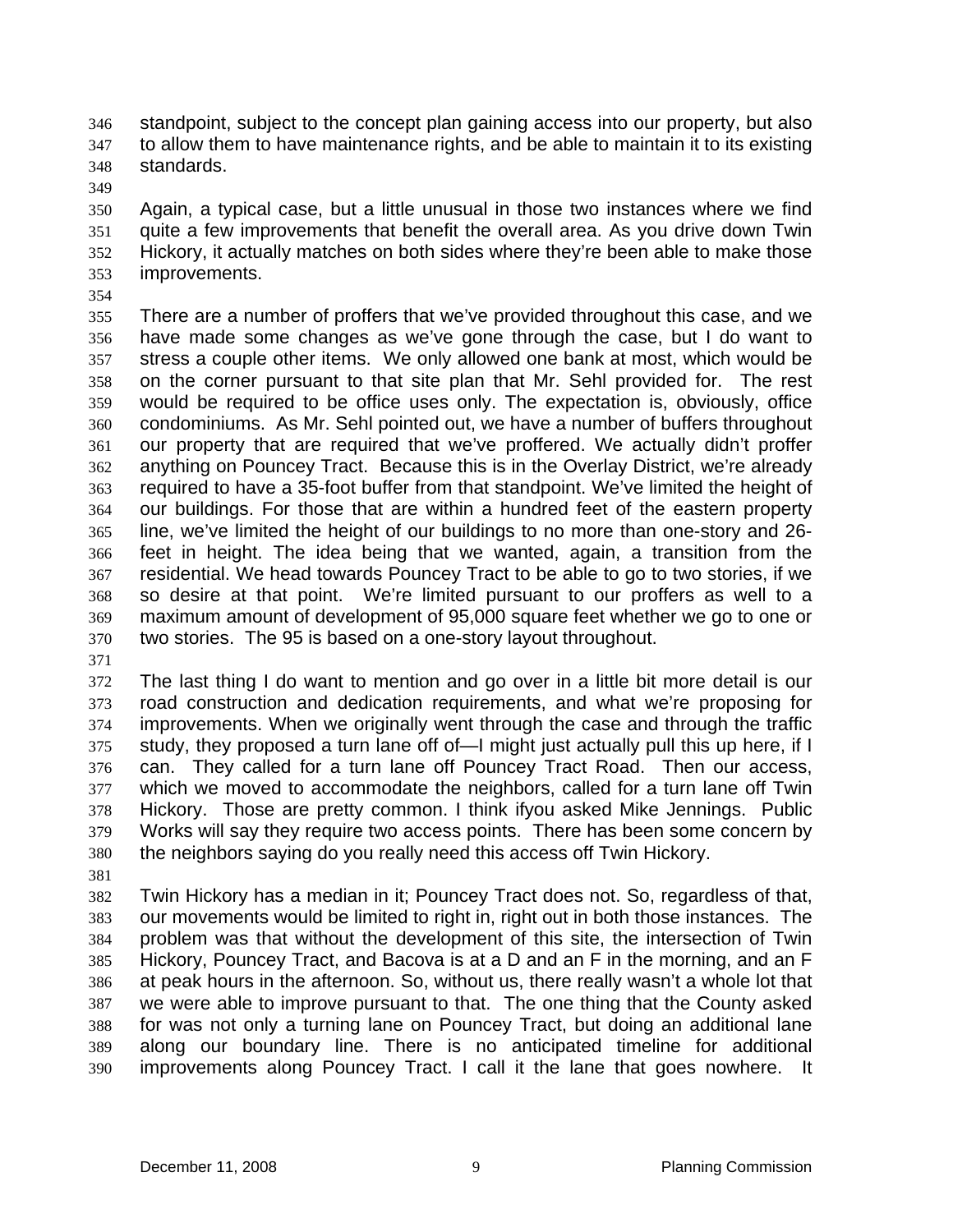ultimately would be a lane that would be improved. It would make a really wide turn lane. 391 392

393

394 395 396 397 398 399 400 401 402 403 404 405 406 Our traffic engineer suggested that there's something we can do out there that will actually improve traffic conditions as they exist, and that is to re-stripe and do some improvements on Twin Hickory Lake to be able to have a dual left-turn movement from Twin Hickory onto Pouncey Tract heading south. What that does is it saves about a minute of wait time. We're still at a D and F, but I'll read you a statement out of the traffic study that I believe has been reviewed and approved by both VDOT at this time, and the County engineer. "With the construction of the improvements," meaning the dual left turn lanes, "it would mitigate any site impacts, and it would improve the intersection conditions to a level that operates better than if the site were not constructed." It's not very often I get to get up here and say we're willing to do improvements that would make the traffic situation even better than if nothing was done, and if we never did any development on this site at all.

407

408 409 410 411 412 413 414 With that, we've committed to do those improvements. We've put those in the proffers. The only caveat we've asked for is that since we're doing these improvements with the dual left, that we actually not develop, but we'd only be allowed to dedicate that additional lane along Pouncey Tract. The dedication would occur whenever the County calls for it, whether it's at the first POD or a later POD. Whenever the County wants it, we'll dedicate it at that time. I think Mr. Jennings is comfortable with that, and I think the Planning staff is as well.

415

416 417 418 419 420 421 422 423 424 With that, I think we've addressed all of the concerns. I think what you're going to hear primarily from the opposition—and I understand why—is the traffic impact, and maybe some other issues from the standpoint of loss of trees, and the use of the property. Again, I would reiterate given the fact that we are actually providing for an improved situation from a traffic standpoint with the development, and the fact that despite what the Land Use Plan calls for—up to 6.4 units an acre—that office is the appropriate use on this site given some Pouncey Tract transitioning to the residential neighborhood, the retention of the signage, retention of the existing buffers, and providing protections otherwise provided in the proffers.

425

428

426 427 With that, I would ask you to follow staff's recommendation and recommend this for approval to the Board of Supervisors.

| 429               | Mr. Branin -  | Mr. Condlin, do you have your revised proffers? |
|-------------------|---------------|-------------------------------------------------|
| 430<br>431        | Mr. Condlin - | Yes sir.                                        |
| 432<br>433        | Mr. Branin -  | Would you look at #5 please?                    |
| 434<br>435<br>436 | Mr. Condlin - | Proffer #5? Yes sir.                            |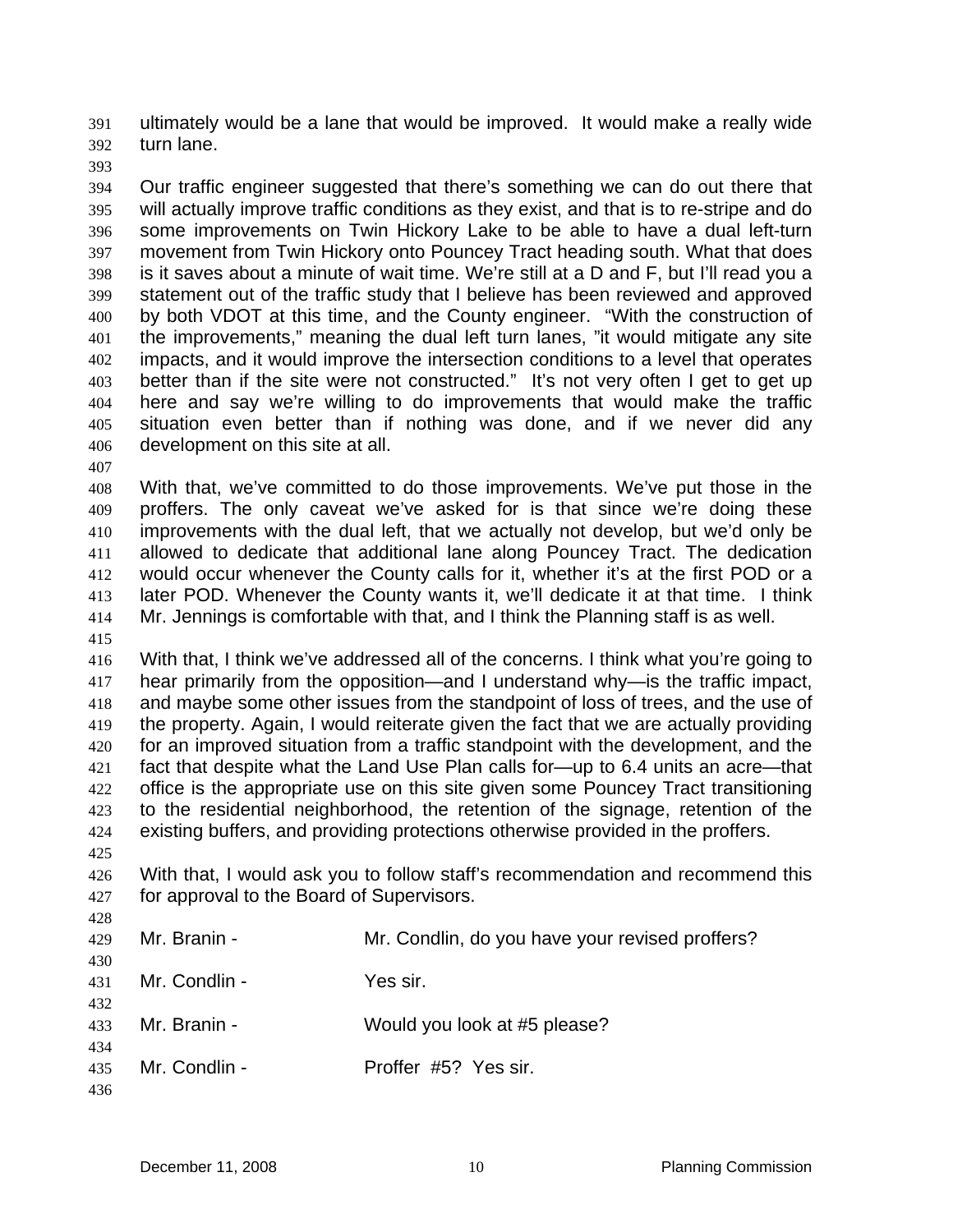existing landscaping? 438 439 440 441 442 443 444 445 446 447 448 449 450 451 452 453 454 Mr. Condlin - Chay. "The existing landscaping and lighting fixtures within such 25-foot buffer." Mr. Branin - Right. Mr. Condlin - Chay. Mr. Branin - The State of the really doesn't give me a strong enough guarantee that that's going over to the land. If you look at your now Proffer 20. I would like 5 to follow more like 20. Mr. Condlin - That was intended, and I can explain that. Mr. Branin - The Unit of I would like you to explain that.

Mr. Branin - Okay. Would you read starting on the third line, the

455 456 457 458 459 460 461 462 463 464 465 466 467 468 469 470 471 472 473 474 475 Mr. Condlin - Well, that's why I know you asked the question, looking for an explanation. It is our intent to grant in fee the signage. We were going to keep the signage on our property, but as Mr. Emerson and the staff looked at it pretty closely said, "You have a sign that says Twin Hickory for the homeowners' association. I have to count it against you." I'm like I don't want it counted against me, so I'll give the sign to the homeowners' association. They can maintain it. It's all theirs, go for it. It's not a billboard. Not unlike a lot of HOA's, they have a freestanding area for signage. My problem with giving the land for the buffer is my setbacks are now no longer counted from the Twin Hickory Lake side drive of that buffer, they're counted on the inside. I have additional transitional buffers on the inside of that. I have parking lot setbacks off of that. Everything changes on our development. Our site plan has to get pushed way back, about 25 to 30 feet. Instead—and I've talked to the HOA, and I've talked to their attorney—I insisted, and I can't say they've agreed because they haven't specifically agreed, but that's what this is for. They have the right to maintain it. We did this, if you remember Joe, for Dominion Chevrolet in that area where we had the apartments. We gave an easement, basically, for maintenance, to allow for the maintenance of an area. We're going to give them complete control for maintenance, act as if they own it, and fee simple. It's still going to be on our property, but they will have an easement, a dedicated recorded easement.

476

437

477 478 479 480 If that's the language you would like to be able to allow the HOA to maintain it— What we're saying is whoever owns, it has to be maintained pursuant to these proffers, pursuant to the existing conditions. So, that's why I wanted to keep that in our fee. I'll give you the signage all day long, but—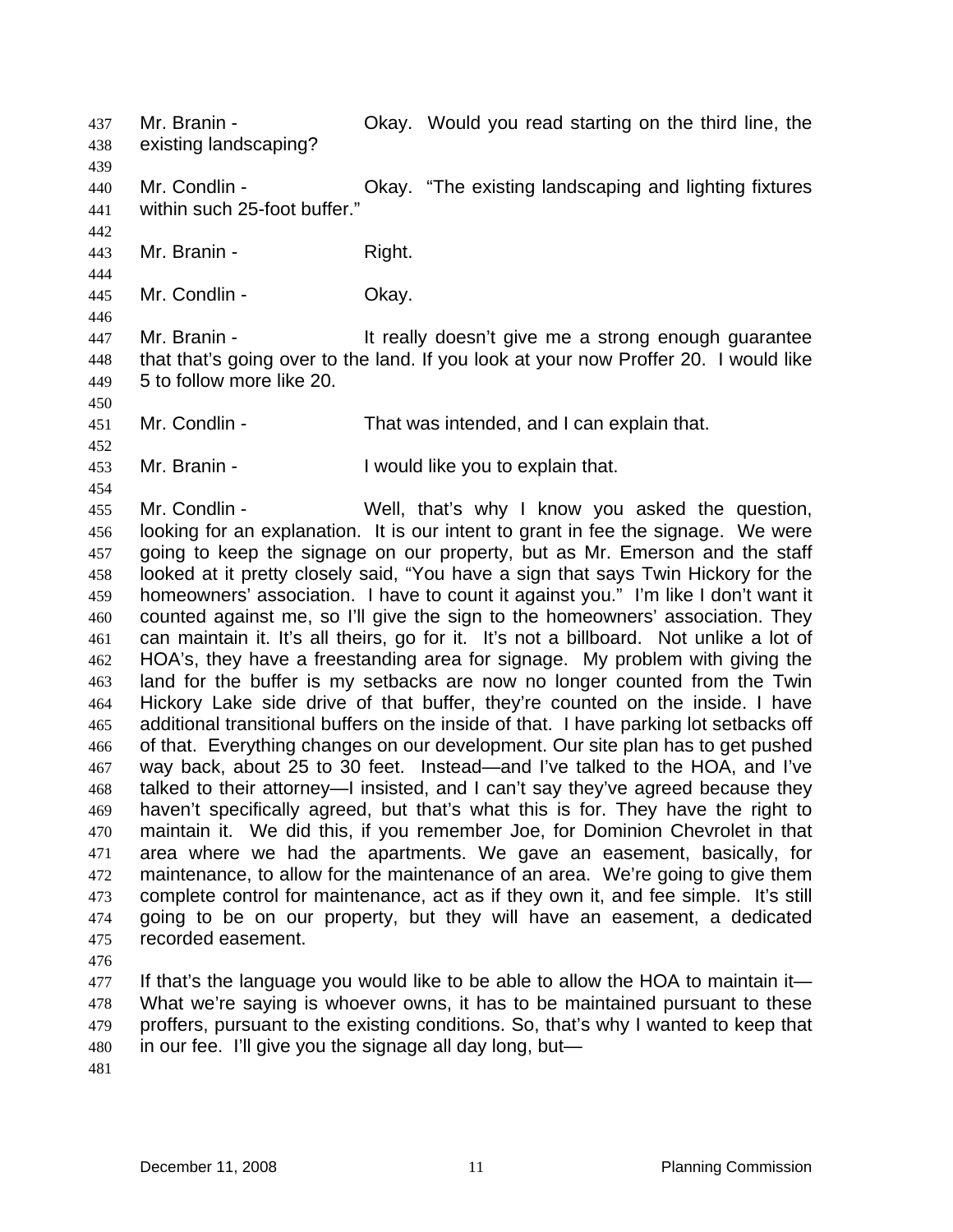Mr. Branin - The State of Lunderstand your point now. I would like it tightened up a little bit more. 482 483 484 485 486 487 488 489 490 491 492 493 494 495 496 497 498 499 500 501 502 503 504 505 506 507 508 509 510 511 512 513 514 515 516 517 518 519 520 521 522 523 524 525 Mr. Condlin - Sure. Mr. Branin - The Music of this does proceed forward. Mr. Condlin - Chay. Mr. Branin - The Supervisor would want it a lot tighter than this. Mr. Condlin - Yes. I just literally received the comments from the attorney today. I'm hoping we'll get those wrapped up in the next week or two. Mr. Emerson - Mr. Condlin, I think where the issue really lies here is when I read it, I don't see anything that guarantees any type of rights to the HOA, or speaks to any easement being transferred. I'm not looking for the land transfer, I'm looking for language assuring that they're going to be able to maintain that, and keep that there as you made in your statement when you opened, and that's not what the proffer says. Mr. Condlin - That's the intent, but let me play a little devil's advocate with this. Should the County be concerned about who's maintaining versus the fact that it is being maintained? Our easement agreement will say they have the right to maintain it, they have the obligation to maintain it, but if they don't maintain it, we're going in and maintaining it because guess who you send the notice to? You don't send it to the HOA, you send it to us. Mr. Emerson - Right. I think, also, I would be concerned with the statements that you could replace it with something that possibly the HOA might not be satisfied with. There need to be some guarantees. Mr. Condlin - Right. Replacement being the fact that if something dies or needs to be replaced, not that we can just go out and clear-cut. I don't have a problem with that, and maybe that's where the HOA has a say. I don't want to have to build the monument out there, but as long as we maintain existing conditions, I can put something. I'm fine with that. And I can clean up the language. If you want it to maintain, I just wonder—and I haven't talked to the County Attorney. Does that then obligate the HOA to maintain it? We'll have to be careful of that. I don't think they want that pursuant to these proffers. Mr. Emerson - It can be handled, I believe.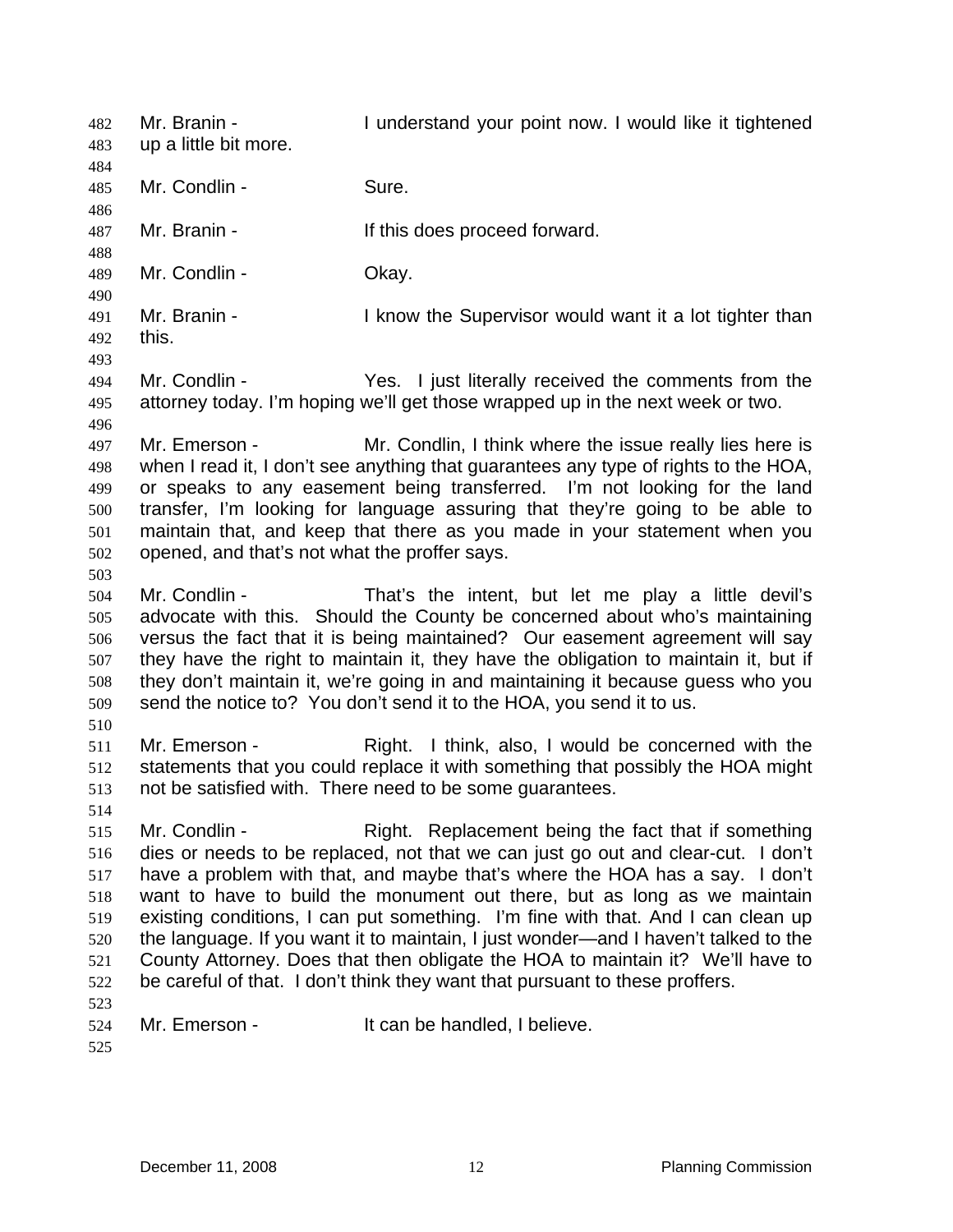Mr. Condlin - Yes. Ben and I worked these proffers over pretty hard for the County Attorney to get them just right. He had a number of comments about them. I think he's satisfied now. 526 527 528 529 530 531 532 533 534 535 536 537 538 539 540 541 542 543 544 545 546 547 548 549 550 551 552 553 554 555 556 557 558 559 560 561 562 563 564 565 566 567 568 569 570 571 Mr. Jernigan - Do you all have any questions? Mrs. Jones - I do. Mr. Jernigan - All right, Mrs. Jones. Mrs. Jones - I have a couple. You said that the VDOT and Traffic reviews are complete? Mr. Condlin - The I'll leave that to Mr. Jennings. We received an e-mail from VDOT, and they haven't officially written, but they said they're satisfied with the amended. We deferred last month to allow for review of the amended, the idea being I read you the amended language. So, I'll leave it to Mr. Jennings, but that's my understanding, yes ma'am. Mrs. Jones - Ckay. The offices, there's a component that will be medical offices? Mr. Condlin - They could be, yes. Mrs. Jones - The All of them possibly? Mr. Condlin - Sure. That's the way it was designed, the worst-case scenario. Mrs. Jones - Right. Even if there is no bank and it's all offices, it could be all medical offices. And the parking will cover all medical offices. Mr. Condlin - The concept plan is designed that way to accommodate worst-case scenario, and the study was done the same way. Mrs. Jones - What is your priority site plan? Which would your client rather have? Mr. Condlin - The State of I guess the bank, but I don't know which banks are going to be around when this starts coming out of the ground. Mrs. Jones - That is a question. Mr. Condlin - **Again, you have a lot of community banks coming out.** Our environment is changing from two years ago, you know, who were the ones looking for bank sites. Office allows for a bank site. I would contend that this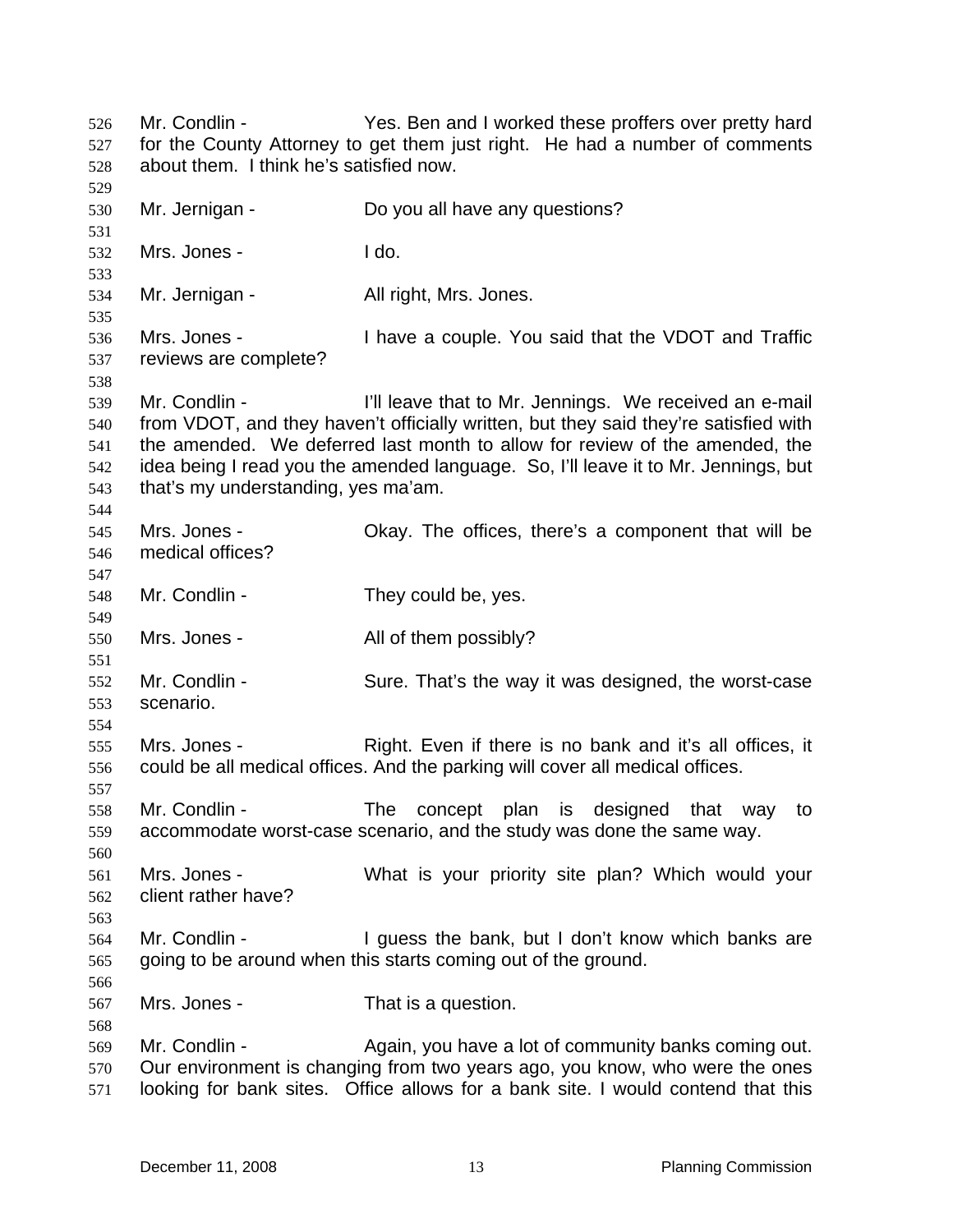corner is good for a bank site. It has good visibility. They want to maintain the option, quite frankly, they pay a little bit more than the office would otherwise. 572 573 574 575 576 577 578 579 580 581 582 583 584 585 586 587 588 589 590 591 592 593 594 595 596 597 598 599 600 601 602 603 604 605 606 607 608 609 610 611 612 613 614 615 616 617 Mrs. Jones - The My only other I guess comment/question is having sat there trying to make a left-hand turn onto Pouncey Tract for many a minute, it's not a casual wait. This second turn lane is absolutely essential. Mr. Condlin - And it reduces it by a minute, according to the traffic study. The reduction would be 52 to 60-some seconds. Mrs. Jones - Well, my personal traffic study is that it's a lot longer than that. Mr. Condlin - No, I'm saying— Mr. Jernigan - A reduction. Mrs. Jones - Ch, the reduction will be. Excuse me. Okay. Looking at the way in which you've reworded that, 19C, does that leave any question that there will be a second left turn lane? Mr. Condlin - The only issue is, of course, as we turn from Twin Hickory to Pouncey Tract Road, you have to have two lanes to accept the two lanes coming out. We've done the measurements; we think that they are there. The County actually owns—The County, not VDOT. I've done these before where the County has readily transferred the real estate in order to do the widening necessary, but I can't control the County. That's what the language is in there for, quite frankly. I know it surprises you. It's really within the County's ability to do that. Mrs. Jones - The terminology, "so long as," and that kind of thing. I mean, that turn lane is essential, I would think, so we don't to have any misunderstanding. Mr. Condlin - That's a VDOT road. They're comfortable with it, but, you know, dealing with VDOT two years ago versus now is a completely different scenario. That was my concern is if we go forward with POD and VDOT says we're going to come forward and do improvements, we're going to redo this whole area, there's no way we want you to do it, and there's no sense in doing it because we're going to tear it up in two years. I've been in those situations before where you go, okay, if that's going to happen from VDOT, we'd rather you go back and do the Pouncey Tract Road improvements, and we'll wait there or we'll make you wait for two years. You can do it now or wait two years. I wanted to leave that option open, but subject to your control at the time of POD. Mrs. Jones - Ckay, thank you.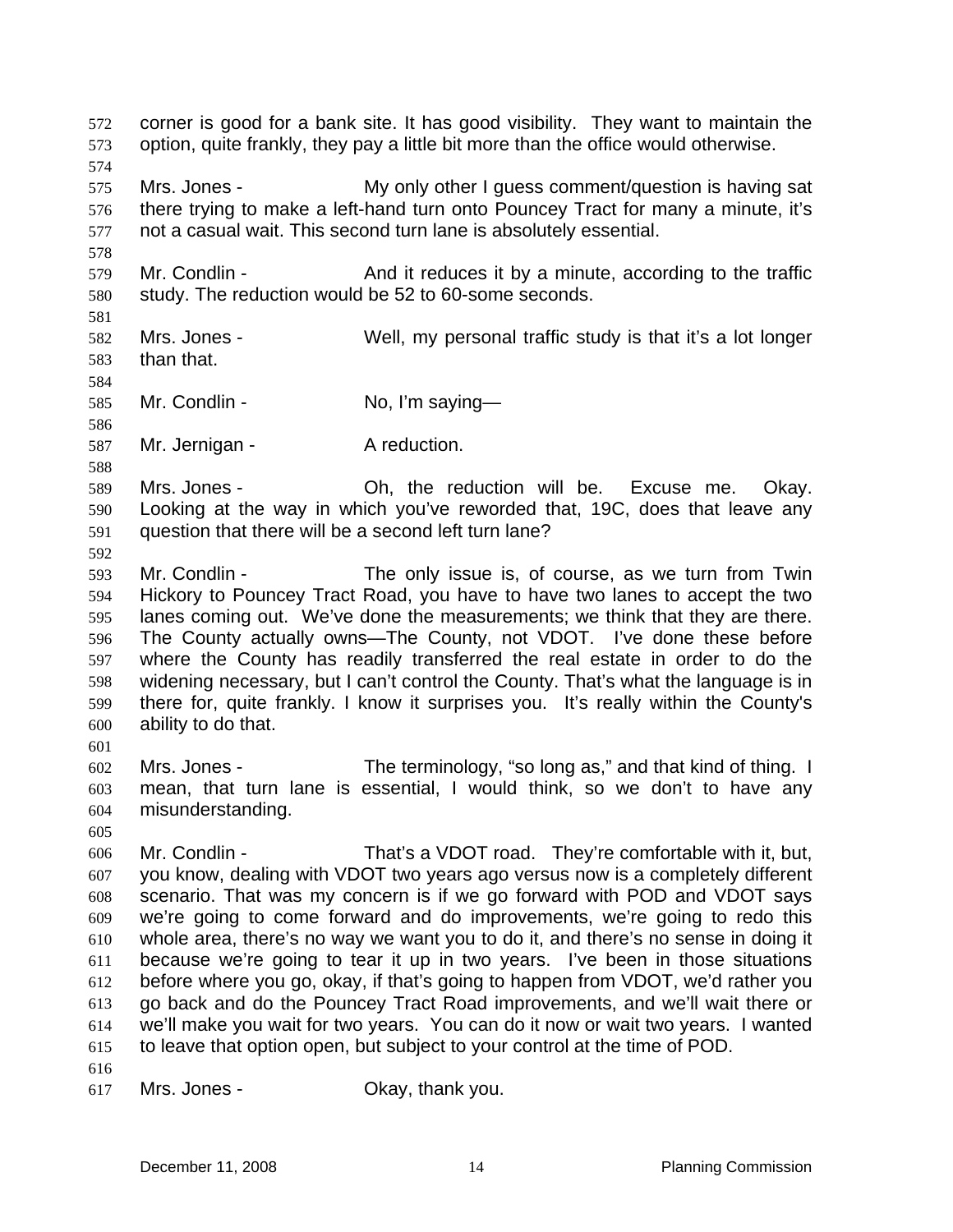620 621 622 623 624 Mr. Jernigan - Thank Any more questions from the Commission? Thank you, Mr. Condlin. Mr. Branin, we have opposition. Would you all come down and state your names for the record, please? They don't all have to come down at the same time.

626 627 Mr. Branin - If you want to come down and sit up front so you don't have to do the stand up and move, you're welcome to.

628 629

630

625

618 619

Mr. Jernigan - Good evening.

Mr. Condlin - All right. Thank you.

631 632 633 634 635 636 637 638 639 640 641 642 Mr. Weller - Good evening. My name's Robert Weller, and I'm president of the Twin Hickory Board of the Community Association. The Board has taken no position to either support or deny this applicant's ability here. We've heard several proffers offered here tonight, and our attorneys are working, but nothing is in place. We want the Planning Commission to know that we certainly have an equity interest in that 35-foot-wide strip going down through there. Those are our sidewalks, our hedges, our lighting that we've paid for and have a tremendous capital investment in that 35-foot-wide strip. We've always been under the impression from HHHunt that that property would be titled to us. We're having difficulty now three years into the transition from HHHunt getting title to all of the community property that's in there. This is a perfect example of a piece of assumed community property that has not come our way.

643

644 645 646 647 648 649 650 651 652 653 654 655 656 657 658 The association has been working with our attorney for four principles, and one of them was already mentioned here tonight. The association will be granted a reasonable easement on the landscape strip along the north side of Twin Hickory Lake Road allowing it to maintain the area to its standards. That no left-hand turns accessed to the median will be permitted on the complex. In other words, when they come out of that driveway on Twin Hickory Lake Road, they can only turn right. No left-hand turns there. There will be no U-turns permitted along Twin Hickory Lake Road, because what will happen is the cars will make a right off Pouncey Tract, go down in, and try to make a U-turn to go back up to make the right turn into the area. That creates a tremendous traffic problem where you have several schools and busy intersections there. The fourth one is that the second left-hand turn be absolutely required, not an "if," ma'am. You pointed that out very nicely. That there be dual left-hand turn lanes, and that Pouncey Tract have two lanes going down through, not merging back into one lane, which would only cause the traffic to back up in the intersection.

659

660 661 662 663 The other thing I'd like the Board to be aware of is that we haven't seen any of these documents that were dated December  $5<sup>th</sup>$ . The latest ones we have are dated in November, so we haven't even had an opportunity to look at those other items.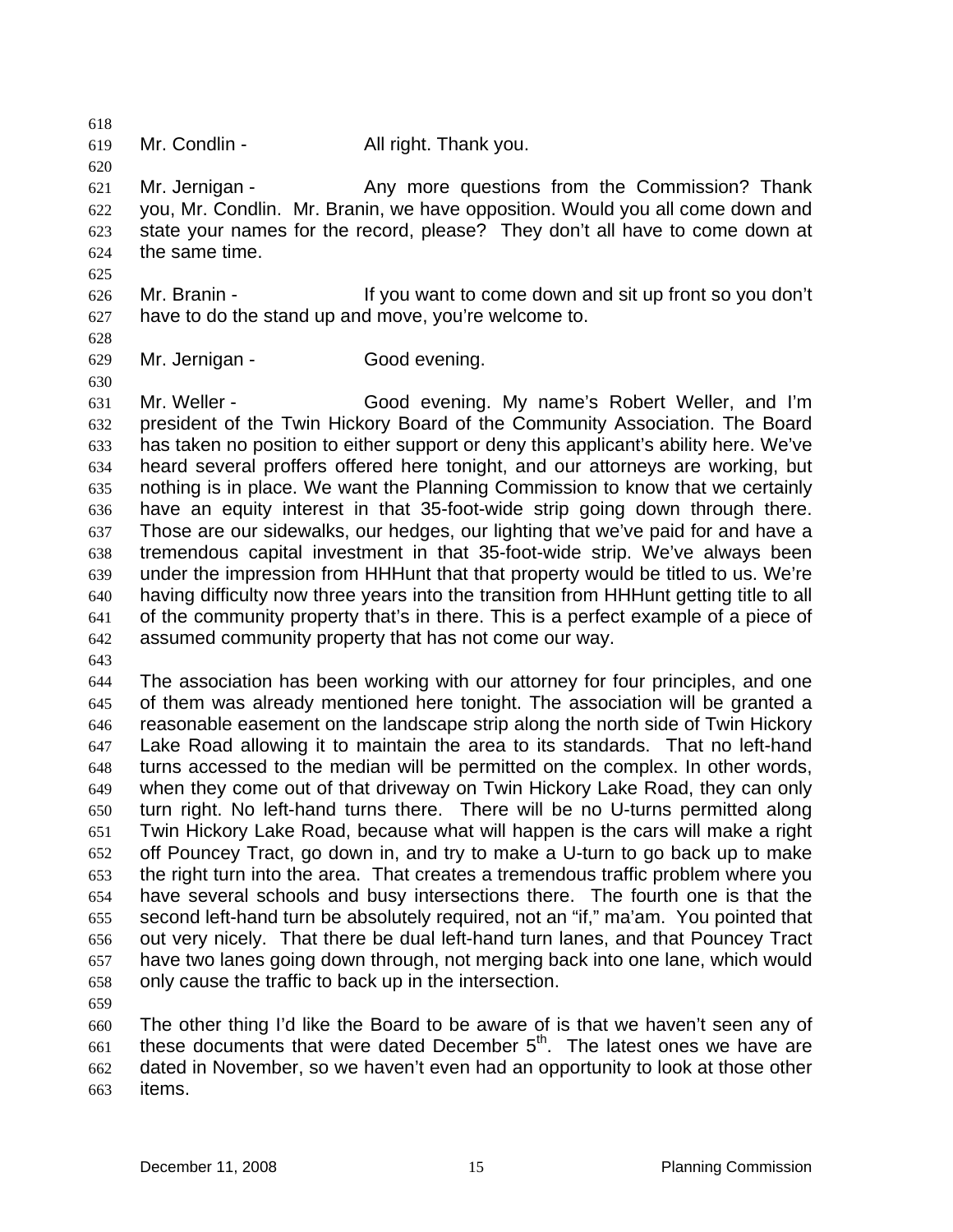665 I'd be glad to answer any of your questions at this time.

666

669

664

667 668 Mr. Jernigan - The only problem I have is the U-turn. I don't know if we can control a U-turn, because that's on the road.

670 671 672 673 674 675 676 677 678 679 680 681 682 683 Mr. Weller - The U would think that you would have the ability to work with whatever department is responsible for that road. Twin Hickory does not own the road, the County does. So, the County should require that there be, "No U-Turn," signs along there. In the morning, the traffic is already congested trying to get out of each one of those neighborhoods onto Twin Hickory Lake Road. A lot of the traffic from my area turns left, and you have to wait for that huge slash of traffic from the light coming through before you can cross over and make a left. If we add to that all these people making a U-turn to go back into the development, it would create tremendous traffic problems. You should also be aware that the opposite corner has an elementary school on it. There's a middle school just down the road, and there's two other schools in Twin Hickory. So, there's huge traffic volume there that would create a tremendous problem for the residents of the area.

684 685 686 Mr. Jernigan - The Supers what I was saying is when you're making a Uturn you're on the road, and continue on the road. The developer doesn't have a call on that. That's strictly a Public Works call.

687 688 689 Mr. Weller - Right. I think that would be something you could require.

691 692 Mr. Branin - Mr. Tyler, if this case does go forward I'll charge you with as soon as you see there's a problem—

694 695 Mr. Weller - **Oh, there will be a problem.** We already have a problem.

696 697 698 699 700 701 Mr. Branin - I'm absolutely not questioning that, but I can't go to Public Works now and say there's a problem that's going to exist when this is developed. It has to be developed, and then I can say to Public Works that I need help with this with no U-turns. I can't say it prior to development. Does that make sense?

702

690

- 703 704 Mr. Weller - The Musuld think the Traffic Study would indicate that there's a problem there.
- 705
- 706 707 708 Mr. Branin - Mr. Jennings, can we see you please? Mr. Jennings, I have two things for you. The first one is in regards to the traffic study. Would it actually show a potential or a problem existing?
- 709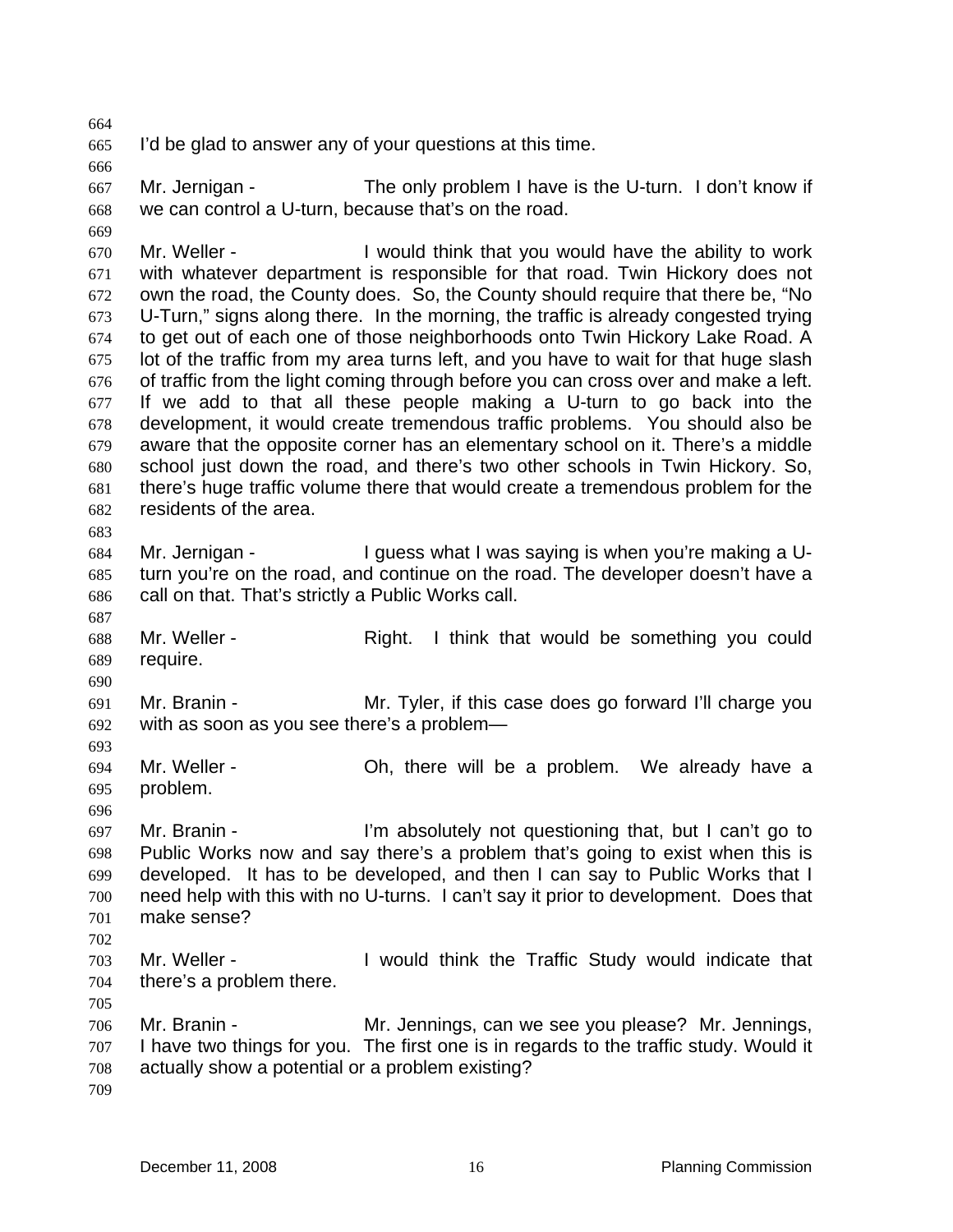710 Mr. Jennings - No, it would not. 711 712 713 714 715 716 717 718 719 720 721 722 723 724 725 726 727 728 729 730 731 732 733 734 735 736 737 738 739 740 741 742 743 744 745 746 747 748 749 750 751 752 753 754 Mr. Branin - The Unit of Nouldn't expect it to. Mr. Jennings - Basically, you're looking at about 200 total trips from 7:00 a.m. to 9:00 a.m., 200 trips coming to this site, worst-case scenario, if they had the bank and all medical office. That's distributed between the two entrances, and not all of those would be making a U-turn. If U-turns were a problem, causing conflicts, if it was not adequate site distance to make a U-turn, Public Works would restrict that U-turn. Mr. Branin - All right. Mr. Jennings, you know as I do that now there is on public record that there is a potential problem. There's an existing problem, but with this development, there is a potential problem. With the introduction of this development, this piece of property being developed, you know now as I do that we will have to observe and act quickly— Mr. Jennings - Yes sir. Mr. Branin - The South Connection of U-turns there with the issues of traffic. Mr. Jennings - The Mr. Branin, I will also review the intersection now to see if I see any issues. Mr. Branin - The Music of the can get that up prior, that would be great. Mr. Jennings - If there are issues now, then I will restrict it now, but we'll look into that. Mr. Branin - That's why these meetings are good. You're not done yet. Mr. Jennings - Ch, I'm sorry. Mr. Branin - Not even close. One of the things that interest me in this case that I thought because I got a whole stack of e-mails from you guys. Thanks. In all these e-mails, it refers to the traffic problem at Pouncey Tract and Twin Hickory. We know it's there; I know it's there. We are fighting with VDOT every year trying to get—And you can see how quickly they're responding in little tiny pieces on giving us a wider Pouncey Tract. The part of this case that excited me so much was the potential that we can have a developer give us the two lanes. A lot of the e-mails said now instead of we don't want this project, it was we don't want this project unless there are two lanes. So that, I think, is a positive. Mr. Jennings, the attorney mentioned grading in a traffic study, which goes from a D, F to—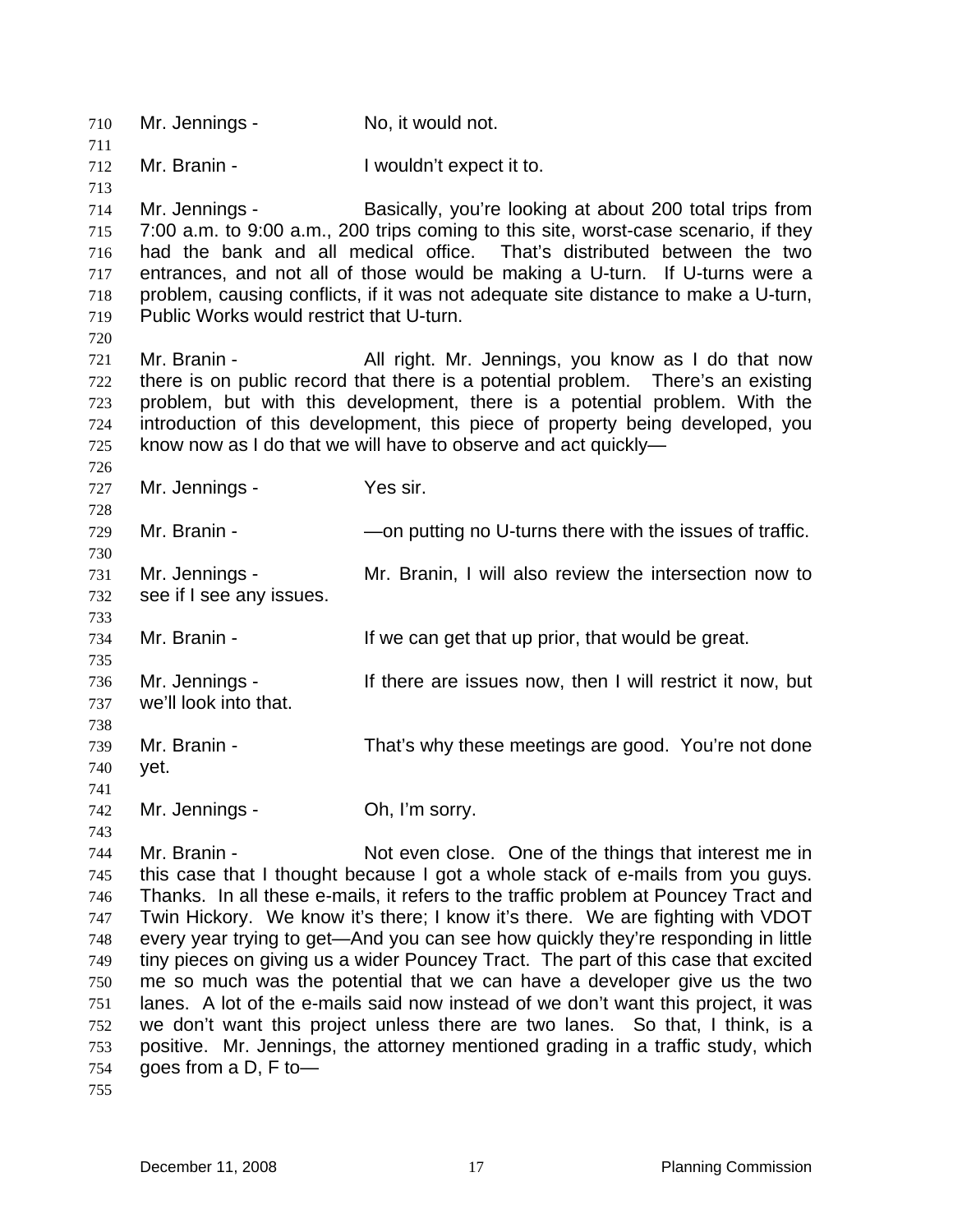756 Mr. Jennings - Oh, levels of service. Yes sir.

758 759 Mr. Branin - Level of service. Would you explain that to us, please, because I don't know what that means.

760

757

761 762 763 764 765 766 767 768 769 770 771 772 773 774 775 Mr. Jennings - Basically, there are levels of service based on the delay at an intersection. A Level F is if you have an 80-second delay or more. Obviously, you all know that that left-turn movement is a Level F at this time. I'm not going to say it's not going to be a Level F in the future with normal growth in the area, but this improvement will decrease the time at that intersection. So, basically, right now it only fails, what was it, D in the morning and F in p.m. It'll actually fail both p.m. in the future whether this is built or not. But as Mr. Condlin said, this is a very unique case where with this development and with their proposed improvements, it'll actually reduce the delay at that intersection with the construction of the site. They're willing to build Pouncey Tract so that it can accept the two lanes. As far as I can remember, when the school came in at Bacova and Pouncey Tract, we got enough right-of-way to do that. But just in case, as Mr. Condlin said, if there's not, I'm sure we can work with the school board and get more right-of-way if necessary.

776 777 778 Mr. Branin - That was my third question. You knocked it out. You see, you're ahead of the game tonight. Okay. That's all I have for Mr. Jennings. Anybody else?

779 780 781 782 Mr. Jernigan - Any questions for Mr. Jennings from the Commission?

783 Mrs. Jones - That answered it.

785 Mr. Jernigan - **Okay. Thank you, Mr. Jennings.** 

787 Mr. Branin - The Mr. Tyler, thank you. I don't have any more.

789 790 791 792 793 794 795 796 797 Mr. Weller - The Unit have one further comment, not as a Board member, but as a community member. When this was presented to us, it was presented to us as being an office park primarily, not a medical office park, which requires much more parking, and much more traffic. So, that would be a concern of mine as a community member. The Board certainly takes no position on that. The Board hasn't discussed because it was not part of what we were presented with. We were presented with it would be condominium office park, non-medical, or limited medical. I think that change tonight was a pretty dramatic change for us.

799 800 Mr. Vanarsdall - Let me ask you a question. In the beginning, you said HHHunt promised you they would deed the land.

801

798

784

786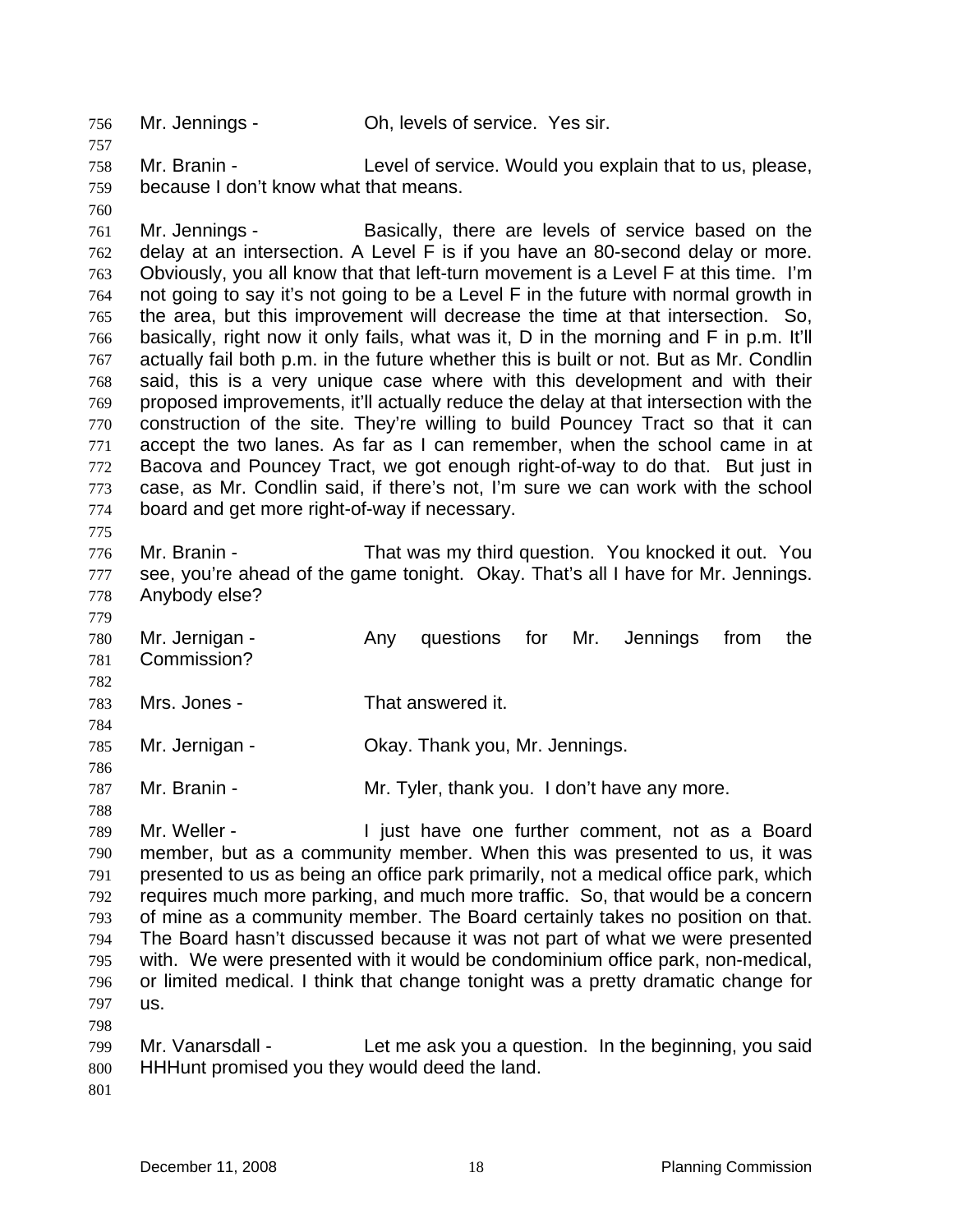| 802        | Mr. Weller -                                                                       | That is correct.                                                                |  |
|------------|------------------------------------------------------------------------------------|---------------------------------------------------------------------------------|--|
| 803<br>804 | Mr. Vanarsdall -                                                                   | Three years ago.                                                                |  |
| 805        | Mr. Weller -                                                                       | Correct. We have maintained that property for six                               |  |
| 806        |                                                                                    |                                                                                 |  |
| 807<br>808 | years now.                                                                         |                                                                                 |  |
| 809        | Mr. Vanarsdall -                                                                   | Have you been back to HHHunt and asked why?                                     |  |
| 810        |                                                                                    |                                                                                 |  |
| 811        | Mr. Weller -                                                                       | We have, and they say they own it and we don't. It                              |  |
| 812        |                                                                                    | looks like community property. I mean, it was all developed as community        |  |
| 813        | property by HHHunt with the sign out front. Now, they're asking us to own a little |                                                                                 |  |
| 814        |                                                                                    | piece coming in, and have a right-of-way along the rest of it. To me, that just |  |
| 815        |                                                                                    | doesn't make sense. It should be one contiguous piece of ground, but that's me  |  |
| 816        |                                                                                    | speaking as a homeowner, not as a representative of the Board.                  |  |
| 817        |                                                                                    |                                                                                 |  |
| 818        | Mr. Vanarsdall -                                                                   | Thank you.                                                                      |  |
| 819        |                                                                                    |                                                                                 |  |
| 820        | Mr. Jernigan -                                                                     | Thank you, sir.                                                                 |  |
| 821        |                                                                                    |                                                                                 |  |
| 822        | Mr. Branin -                                                                       | Mr. Tyler? Mr. Tyler?                                                           |  |
| 823        |                                                                                    |                                                                                 |  |
| 824        | Mr. Jernigan -                                                                     | Mr. Tyler?                                                                      |  |
| 825        |                                                                                    |                                                                                 |  |
| 826        | Mrs. Jones -                                                                       | It's Weller.                                                                    |  |
| 827        |                                                                                    |                                                                                 |  |
| 828        | Mr. Jernigan -                                                                     | Weller.                                                                         |  |
| 829        | Mrs. Jones -                                                                       | It's Mr. Weller.                                                                |  |
| 830<br>831 |                                                                                    |                                                                                 |  |
| 832        | Mr. Jernigan -                                                                     | Weller? Mr. Weller.                                                             |  |
| 833        |                                                                                    |                                                                                 |  |
| 834        | Mrs. Jones -                                                                       | It's Mr. Weller.                                                                |  |
| 835        |                                                                                    |                                                                                 |  |
| 836        | Mr. Branin -                                                                       | Yes.<br>In regards to the whole HHHunt thing, I don't                           |  |
| 837        |                                                                                    | disagree with you 1%. It does not make sense. But you also need to know that    |  |
| 838        | the County has no legal authority.                                                 |                                                                                 |  |
| 839        |                                                                                    |                                                                                 |  |
| 840        | Mr. Weller -                                                                       | We understand that. We have counsel representing                                |  |
| 841        | us. Basically, the four things we're putting forth as a Board are the four things  |                                                                                 |  |
| 842        | that we want to see negotiated before the Supervisors approve this project. So, I  |                                                                                 |  |
| 843        | understand that completely.                                                        |                                                                                 |  |
| 844        |                                                                                    |                                                                                 |  |
| 845        | Mr. Branin -                                                                       | Trust me, on another case with them, I have brought it                          |  |
| 846        |                                                                                    | up and said what is this all about. I received pretty much the same answer you  |  |
| 847        | did.                                                                               |                                                                                 |  |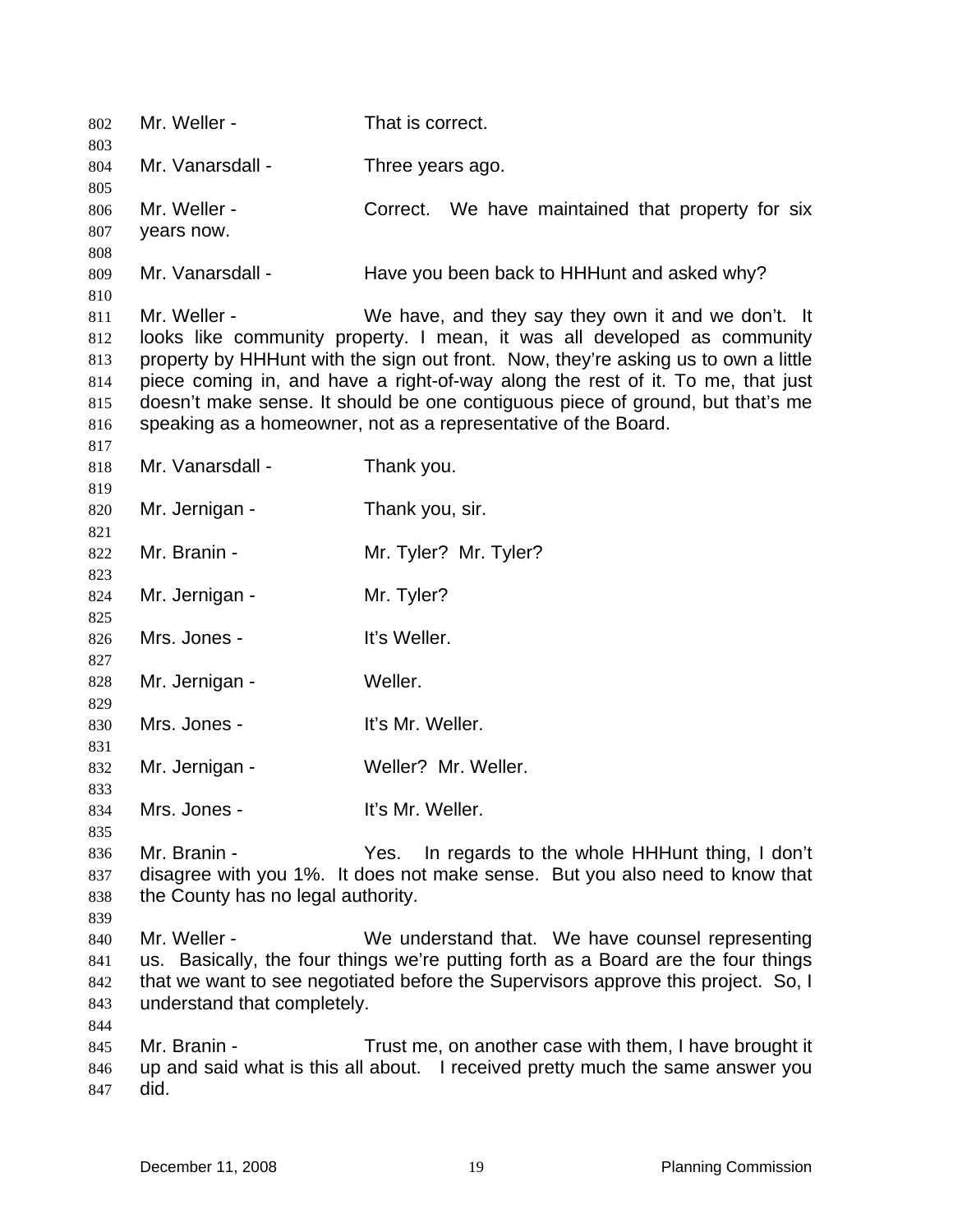849

848

850

853

855

Mr. Jernigan - Thank you. Good evening.

851 852 Mr. Dube - Good evening. Hi. I'm Todd Dube, and I'm speaking on behalf of being a resident in Twin Hickory.

854 Mr. Jernigan - What's your last name, sir?

856 857 858 859 860 861 862 863 864 865 866 867 868 869 870 871 872 873 Mr. Dube - Dube. I live in Parsons Walk, which is in here. Tom pretty much covered everything we needed to cover from the standpoint of traffic and what our residents are looking for. My concern is that you guys need to be aware of how many buses. And I don't know if it was taken into consideration in the traffic. I have two little children that go to the new school, which is right here. It's not indicated on your map. It's a school that children cannot walk to because of the roads. I live less than a quarter mile from the school and my children cannot walk to it. So, we have buses that go in here for the school. We have buses that go to the middle school. We have buses that go down to the other elementary school down here. So, you have a lot of buses during those peak times where we're failing in the traffic. My concern as a resident is have we taken into consideration even these improvements? I think these improvements are great. Two lanes on Pouncey Tract, the turn lanes, and the widening of Pouncey Tract right in here I think are great. But you guys need to understand you have County buses on those roads at those peak times. So, even is that improvement enough with all those buses and those children? Not only the elementary school, but to that middle school. And you're going to be building a school down here. I know VDOT has to do with that road.

874

875 876 877 878 879 880 881 882 883 To me, my biggest concern is I have two, soon to be three children that are going to go to that school, and we have all that traffic in there. With the office piece coming up, too, that's the big concern. I have to come out in this intersection in the morning and night. All my shopping is done down this way. We don't need to talk about the Short Pump traffic. Putting in a "No U-turn" would help drastically, because right now, as Tom said, you have to wait for the spillage of that traffic to come through, and then when the high school is coming out, and the high school kids flushing out in here onto Pouncey Tract in the afternoon—that's why it's an F. It's horrible.

- 884
- 885 That's all I have to say. Do you have any questions for me?
- 886

887 888 Mr. Jernigan - I think Mr. Jennings is saying there may be a U-turn problem, so he's going to look into that.

889

890 891 892 Mr. Dube - Yes. My other concern is do we look at the buses, count the number of buses that are going through the traffic at that time? That's a lot of kids and a lot of County responsibility on those buses.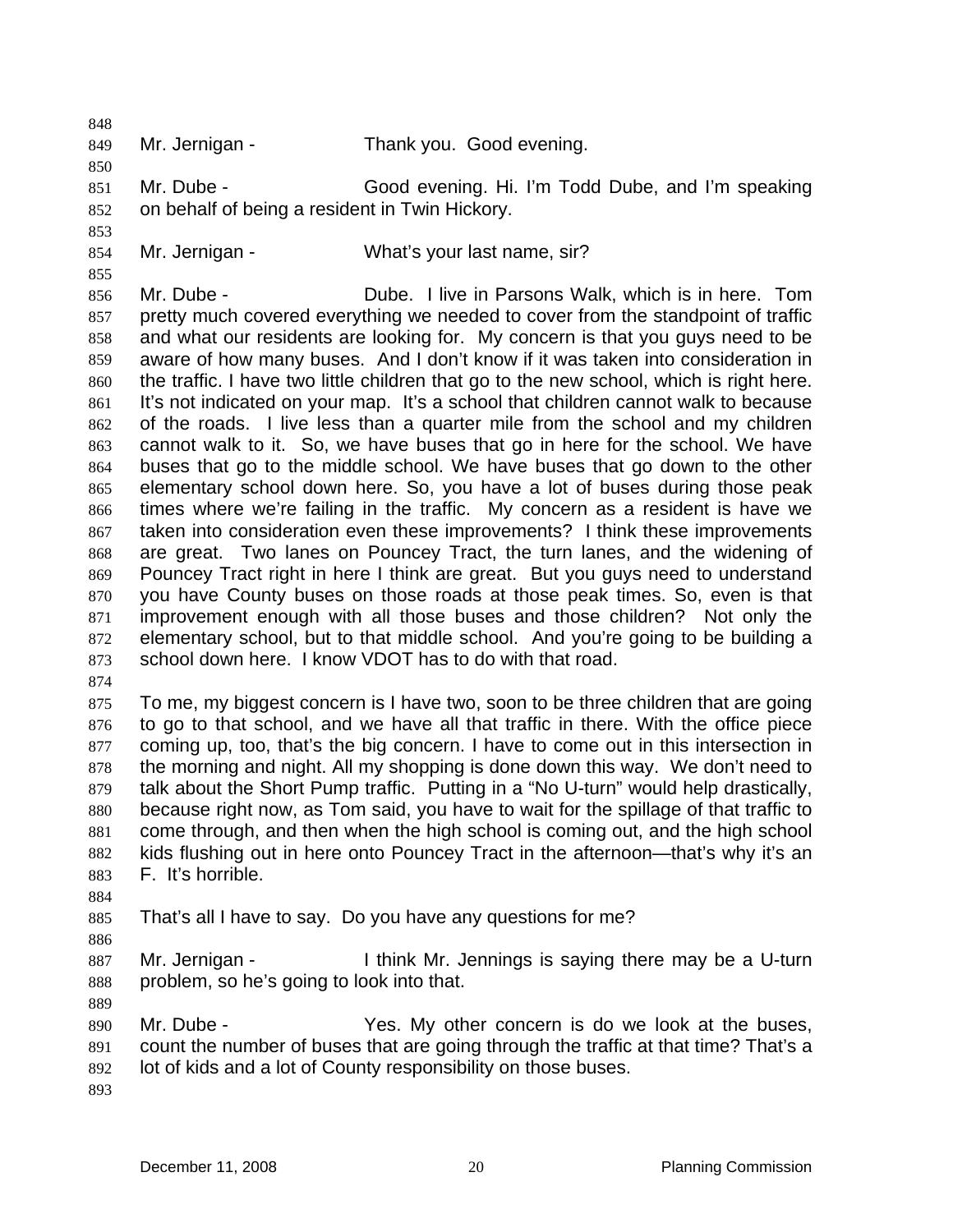894 Mr. Jernigan - Any questions? Okay, thank you, sir. 895 896 897 898 899 900 901 902 903 904 905 906 907 908 909 910 911 912 913 914 915 916 917 918 919 920 921 922 923 924 925 926 927 928 929 930 931 932 933 934 935 936 937 938 939 Mr. Dube - Thank you. Ms. Karafotis - My name is Monica Karafotis. I also live in Twin Hickory. I live in Hickory Woods, which is back behind this area that's proposed to be developed. As Mr. Dube said, my main concern really is the volume of traffic that's already going through that intersection. I would love to know, I would love to hear if he knows how many buses go through there, because there has to be 80 to 100 buses that travel through there. To rezone this, to change it from Urban Residential to Office is going to bring more traffic than residential ever would. I don't understand how that's going to be worked on with the traffic and the space there to get the number of cars through. My request really is that you not rezone this for Office. I mean, Urban Residential is already going to bring more traffic, but not the number that medical office buildings would bring. Unless he has an answer and has already looked at the number of school buses and the amount of real traffic that goes through there, I'd like for you to look at the information before you make any decision. That's all. Mr. Jernigan - Ckay. Any questions? Mrs. Jones - The Mrs. Karafotis? Did I pronounce that right? Ms. Karafotis - Yes. Mrs. Jones - Something just occurred to me when Mr. Dube was talking. When you say that you're concerned about the number of buses and it's effect on this, are you saying it's because the buses travel slower than cars or— Ms. Karafotis - No, it's for the safety of children, just the safety of the children that pass through this area of our community. The intersection is already rated poor. It's not just a wait time that makes that poor, isn't the volume of traffic that goes through there that impacts on that as well? Mrs. Jones - The safety of the buses and the safety of the automobiles would be the same standard, I would think. Ms. Karafotis - I would hope. I don't know. What I hear him talking about is wait time is going to be decreased by having the extra turning lane. Mr. Jernigan - **Decreased.** Ms. Karafotis - Right, decreased. But, I mean, that matters to somebody, but it's more the volume of traffic that's going to be brought by the rezoning.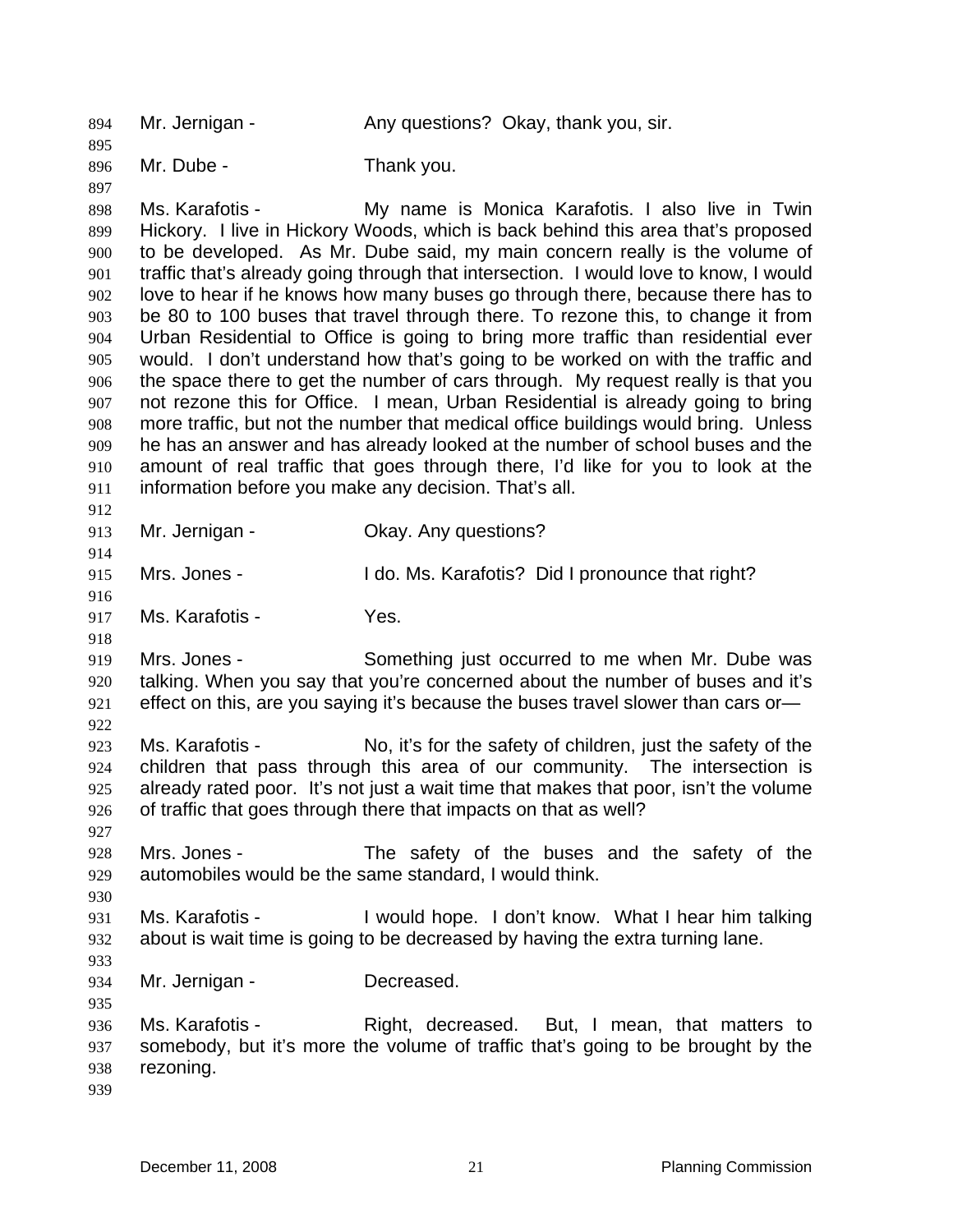Mrs. Jones - I just wasn't sure what you meant by the buses being a different situation. 940 941 942 943 944 945 946 947 948 949 950 951 952 953 954 955 956 957 958 959 960 961 962 963 964 965 966 967 968 969 970 971 972 973 974 975 976 977 978 979 980 981 982 983 984 985 Ms. Karafotis - Traffic in general. Because they're County buses, I guess is why I bring that up. The County has some liability there, and they're our children. Thank you. Mr. Jernigan - Any more questions? Thank you. Ms. Duncan - The My name is Jeanne Duncan, and I also live in Twin Hickory. I don't come in and out of this particular entrance on an everyday basis. I actually try to avoid it, and as an alternate take Shady Grove, which I don't know that that's any better. But, I would like to simply ask the question whether we're rezoning because it's cheaper for the County to get a fix to the corner to have a developer do it, and then take the rezoning that has to come along with it, or should we look at working with the State to fix that along Pouncey Tract in a manner that's beneficial to the residents? I know it's maybe a double-edged sword. I'm not necessarily opposed to the office complex. I would be opposed to a high number of medical offices because I do think that increases traffic. I guess I have bigger question to say is that our only option to have a developer fix that corner, or can we work with the State to fix that corner as it should have been. I don't understand. We've just finished with construction that took years and those of who live there saw then that this is going to be a huge problem. I don't know if that's a bigger question that you could address, and help me understand how we can work better with the State so that these issues don't happen. Mr. Jernigan - The I'll just make an observation. When would you like to see it fixed? Ms. Duncan - Yesterday. Mr. Jernigan - Then you better go with the developer. Ms. Duncan - Chay. Mr. Jernigan - The road improvements are coming because of the rezoning. We have a tight set of guidelines we go by. People have a right to develop their property. Ms. Duncan - I understand that. Mr. Jernigan - When this came up, our Traffic staff said we need some more road improvements. Then they go to Mr. Branin and staff, and they get the road improvements. If you're going to say, "I'd rather not have this, and let the State come in and fix it," that could be a long time.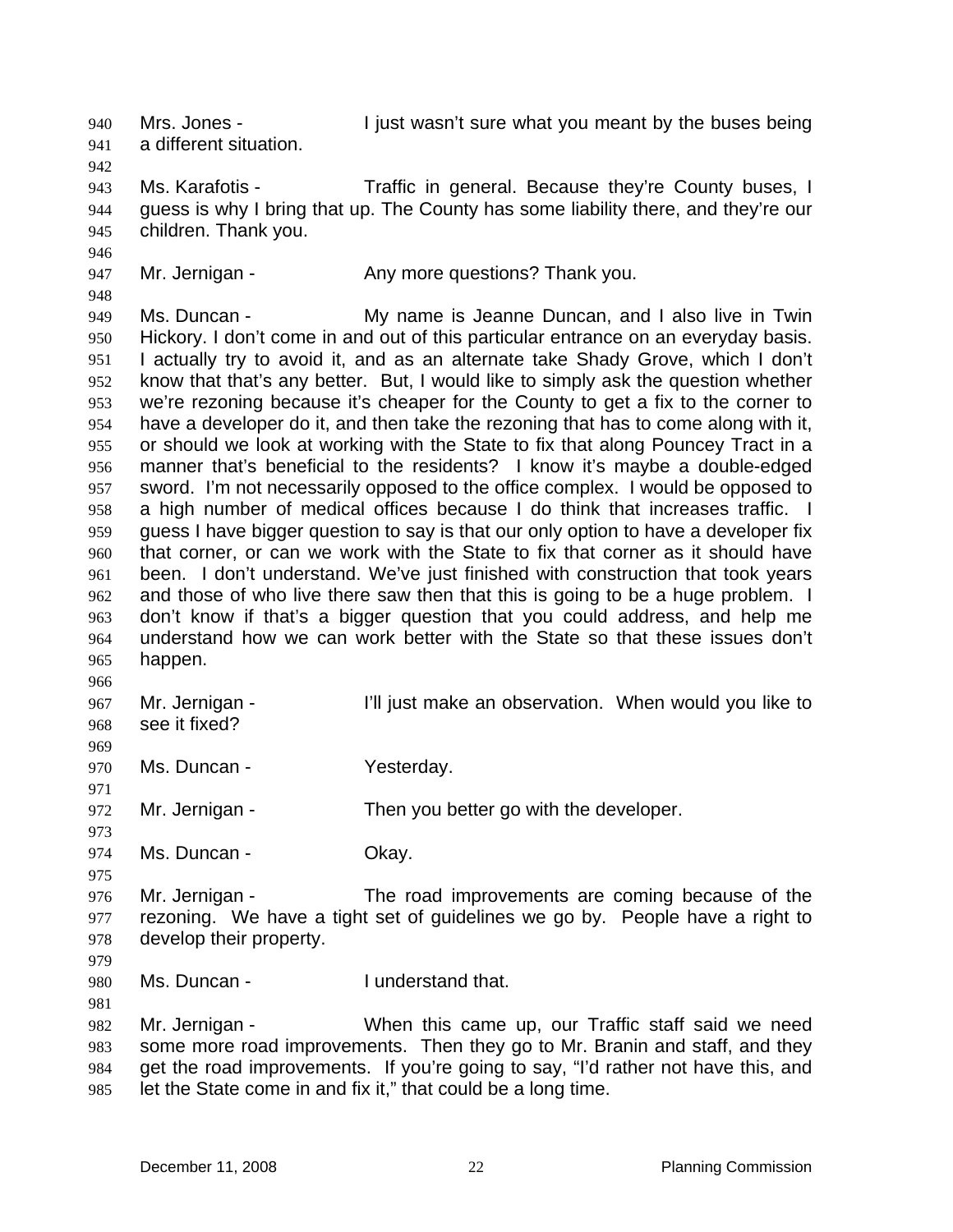986 987 988 989 990 991 992 993 994 995 996 997 998 999 1000 1001 1002 1003 1004 1005 1006 1007 1008 1009 1010 1011 1012 1013 1014 1015 1016 1017 1018 1019 1020 1021 1022 1023 1024 1025 1026 1027 1028 1029 1030 1031 Ms. Duncan - The Yes. I'm not necessarily saying that. I guess I'm asking will the increase in cars make that wait time be the exact same with a dual left turn lane simply because of the increased amount of traffic. Mr. Jernigan - The No. Well, I mean, Mr. Jennings—and he's a professional; I'm not. What he said was through the study that it should decrease the time that you sit there by 60 seconds. Ms. Duncan - The Mr. Jennings, does that take into account all the additional traffic, then, that would be generated? Mr. Jernigan - The Yes. When they adjust that, they're figuring the new traffic coming in. Ms. Duncan - **Okay. All right.** Mr. Branin - The Mon't know if any of you all were at the original neighborhood meetings that we had on this, but I thought you were there. There was never even talk of a second lane. Ms. Duncan - I think people are still in shock about what do you mean they're not putting houses in that area. Mr. Branin - Right. It was about wanting more houses, and even townhouses, which scared me because of the traffic problem that that and townhouses would create at peak times. It was deferred because we were waiting on the traffic study to come in. When the traffic study came in on an already-failing intersection, they said the only way it could be developed in any fashion would be to have double lanes. That was a good thing, because we're going to improve an intersection that's already in bad shape. Any development would cause the need for the double lanes. When I heard that point, I went, all right, so, we're actually getting a benefit from any development of this property. Ms. Duncan - Thave one more question. When you rezone something, the proffers have to all be in place. Is that correct? Mr. Branin - Yes. Ms. Duncan - So, as an example, the widening of Twin Hickory Lake Drive for the entrance into the development would require changes to the sidewalks, etcetera. Would the developer have to pay for that, or would the homeowners' association have to pay for that again? Mr. Jernigan - The developer.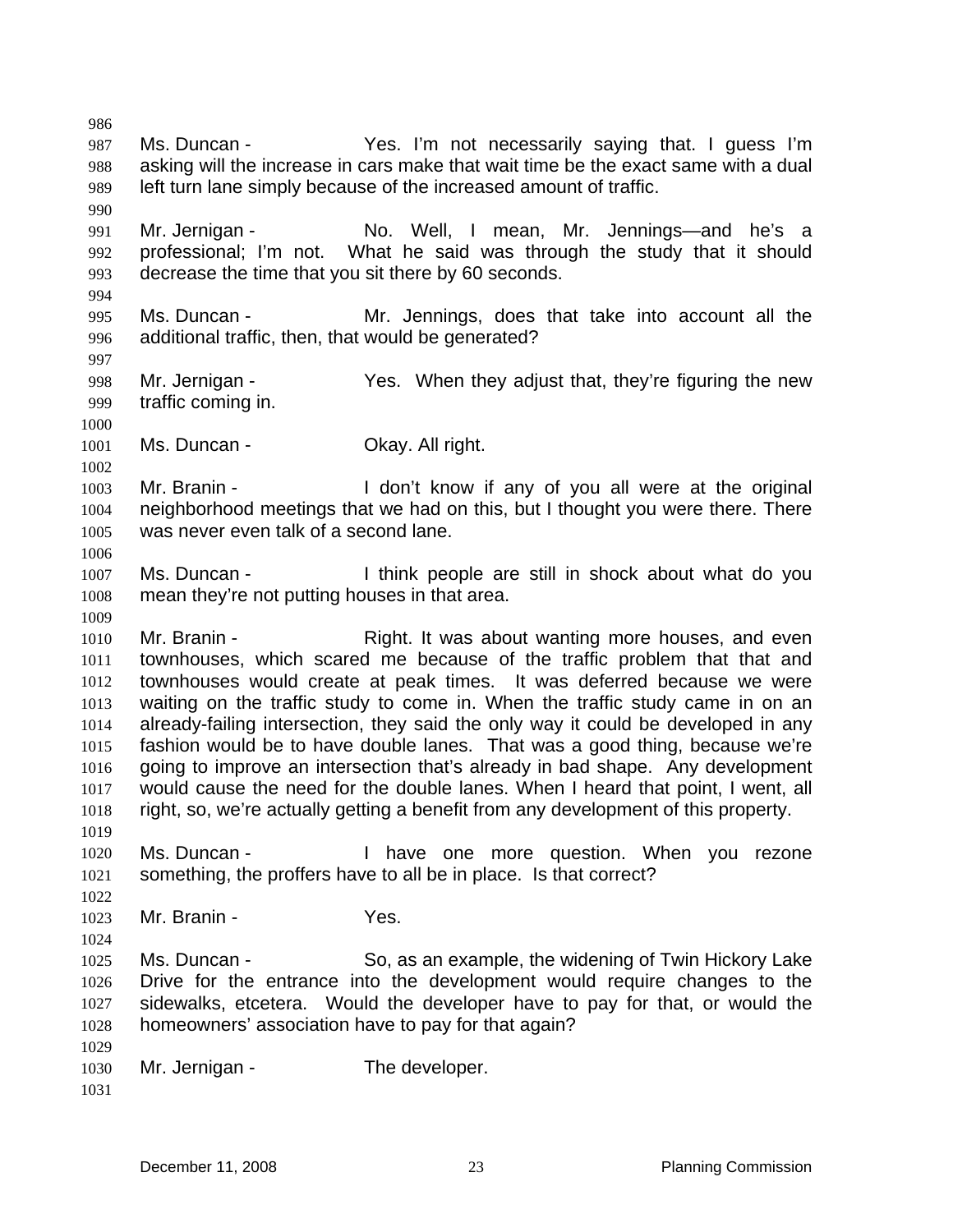1032 Mr. Branin - Yes. 1033 1034 1035 1036 1037 1038 1039 1040 1041 1042 1043 1044 1045 1046 1047 1048 1049 1050 1051 1052 1053 1054 1055 1056 1057 1058 1059 1060 1061 1062 1063 1064 1065 1066 1067 1068 1069 1070 1071 1072 1073 1074 1075 1076 1077 Ms. Duncan - That's all the questions. Mr. Branin - They have to be done to County standards, which means there will be pedestrian drops in them. I don't think ADA has to be in them. Ms. Duncan - All right, thank you. Mr. Jernigan - Ckay, thank you. Do we have anybody left? Good evening. Mr. Fine - Good evening. I'm Mike Fine—F-i-n-e. I also live in the neighborhood. I live just abutting this strip of land on the corner here. Am I looking at it the wrong way? Ah, don't worry about it. I live abutting the back of the strip of land. A few concerns. Most of the things I'm concerned about I think the group has brought up. I'm pretty impressed. I'm not going to go over stuff that's already been brought up. I back up against this strip of land, and when I bought my lot from HHHunt, I paid a premium for my lot because it backed up against a strip of land they said our homeowners' association owned, and nobody could build on that strip of land. That was part of why I paid a premium fee for my lot. I'm realizing that apparently—surprise—nobody seems to be able to locate the paperwork, and they're claiming HHHunt owns the land. I have a real problem there. Now, I realize the Board doesn't necessarily have jurisdiction, but just at the beginning of putting access through from Twin Hickory Lake Drive, there's been a problem for me there. I don't quite get how that happened. For my house, I paid money for a lot that backed up on wetlands that the association owned that wasn't supposed to be developed on. I have a real problem with that. I just wanted to make sure I expressed that. The other concerns I think the group has brought up. I'm not real thrilled about the medical office. We did go to the initial meetings, and they brought up office buildings. Generally, I'm unhappy about pulling down some of the old houses there and putting up office buildings. Okay. I don't like the access off Twin Hickory Lake Drive. I think that's a problem. When you suddenly change and talk about medical offices, it just seems like everywhere that there's any kind of a loophole, HHHunt keeps changing the story. I have a real trust problem. I'm just very concerned about the access. I guess the last concern I have that I haven't heard really talked about a lot is I'm really mostly concerned about pedestrian traffic when you talk about safety. My kids also go to the new Colonial Trail Elementary School. I think on the map it's 900 feet. It's pretty close to the new school. Nobody can walk to that school. Nobody's allowed to, because going through that intersection is pretty dangerous. We all have kids that live in that neighborhood. There's a playground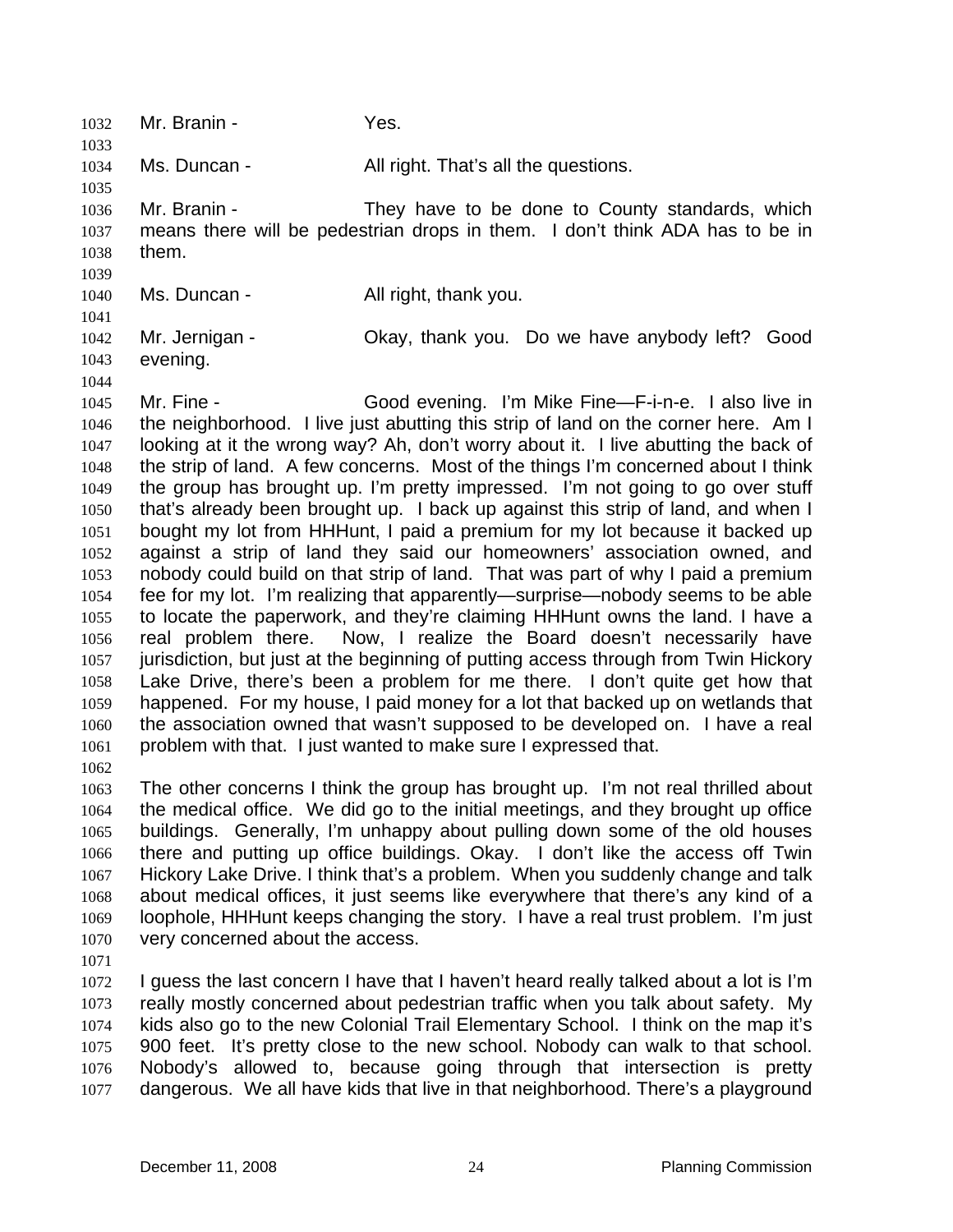at the Colonial Trail Elementary School. There are kids that cross that intersection on foot every day. There's a mall that's down the street from the Twin Hickory neighborhood that kids ride their bikes to. They go through that intersection every single day. My kids do. I'm worried about somebody getting killed. Not so much wait time, I'm worried about a pedestrian actually getting killed. That's my concern at that intersection. 1078 1079 1080 1081 1082 1083

1085 1086 1087 1088 1089 1090 1091 1092 1093 1094 1095 1096 1097 1098 1099 1100 1101 1102 1103 1104 1105 1106 1107 1108 1109 1110 1111 1112 1113 1114 1115 1116 1117 1118 1119 1120 1121 Mr. Branin - The Mr. Fine? I'm going to ask you to help me with something. Would you? Mr. Fine - Sure. Mr. Branin - Ckay. That is a VDOT road. You're aware of that, correct? Mr. Fine - The Yes. Mr. Branin - I'm typing something because I need this up so I can give it to you. I'm going to put in a formal request to a delegate and to a senator. That would be Delegate Janis and Senator Stosch. Have you sent it to both of them? He lives right around the corner from you. He has the power. He has the power to get a pedestrian crossing in there and pedestrian lights in there. We do not. He's in your homeowners' association book, so I don't need to give you Delegate Janis' number. If you would assist me in contacting both Bill Janis and Walter Stosch, and requesting that we get some help. You're absolutely right, there does need to be pedestrian crossings there. They should have been there when it was designed in by VDOT this past time. So, if you would get in touch with those two gentlemen— Mr. Fine - The same of the line of the line of the line of the line of the line of the line of the line of the line of the line of the line of the line of the line of the line of the line of the line of the line of the lin information, I'll be glad to, yes. Mr. Branin - The State of the Vou would organize a petition in your neighborhood. Again, he is your neighbor. His children do—They're a little bit older to go play there, but you guys have an ear—use it. You have an ear here, but I don't have any authority. Mr. Fine - Right. Mr. Branin - The and Mr. Stosch got the light in at Nuckols and Pouncey Tract. Mr. Fine - Chay.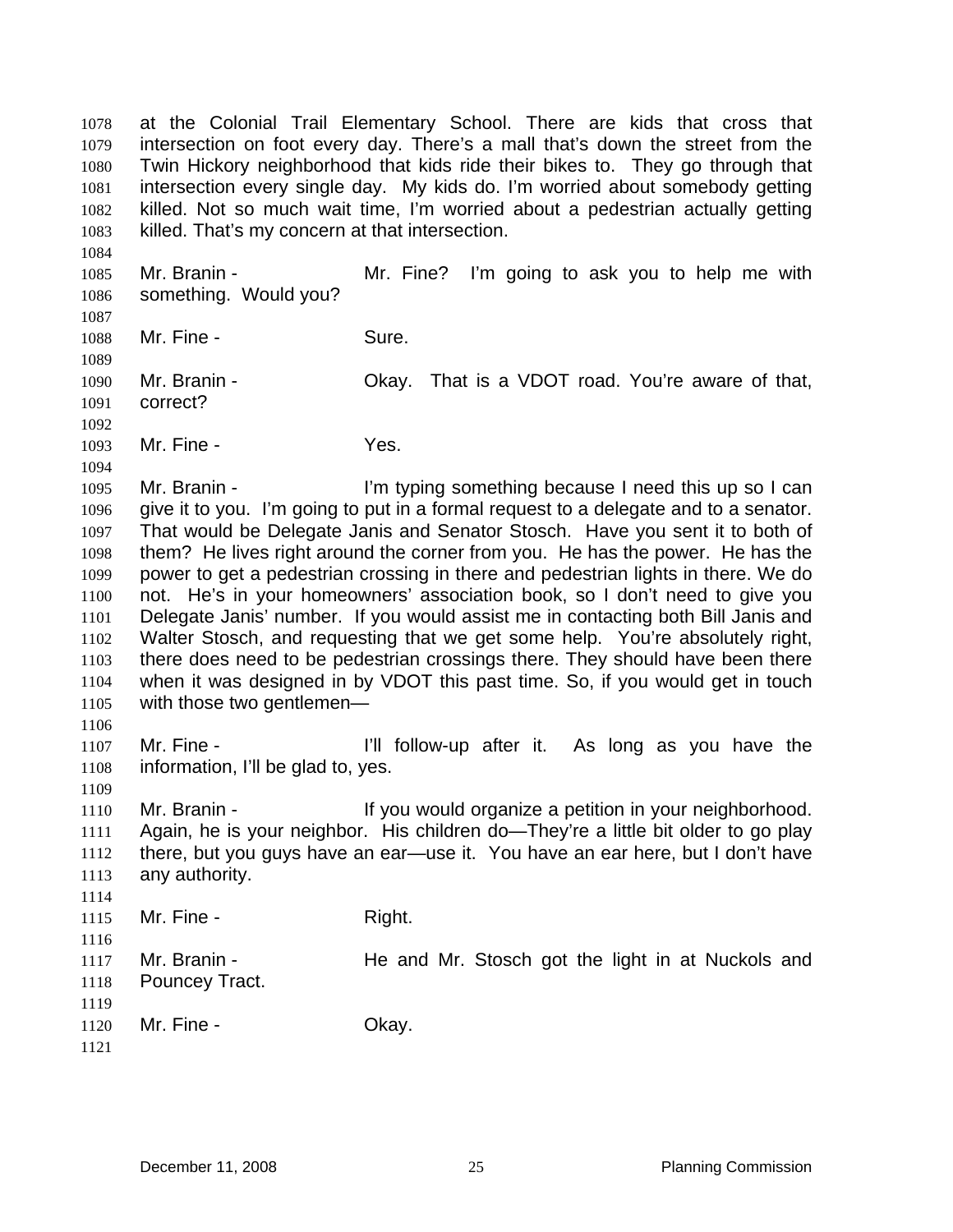- Mr. Branin They do have the authority. They do have the power. But they need to hear from you to push it. And it's a good time to do it because we're coming up on the Assembly in about another month. 1122 1123 1124
- 1126 1127 Mr. Fine - The Solician Hight. Well, thank you very much. Those were most of my concerns.
- 1129 1130 Mr. Jernigan - Thank you, Mr. Fine. Any more questions for Mr. Fine from the Commission? Thank you.
- 1131

1125

1128

1132 1133 1134 1135 1136 1137 1138 1139 1140 1141 1142 1143 1144 1145 1146 1147 1148 1149 1150 1151 1152 1153 1154 1155 Ms. Pleasants - Hi. My name is Mojdeh Pleasants. I live right off the road back here in this home, right off Twin Hickory Lake Drive. I purchased my home exactly a year ago October. One of the specific things when I came into Twin Hickory Lake Drive was the scenic of the entrance coming into Twin Hickory. It's inviting, it's beautiful. That's one of the things that invited me into Twin Hickory. I think it's a great neighborhood to live in. The schools. My bedroom faces the traffic off Twin Hickory Lake Drive. Every morning my home all the way over here, there is traffic lined up all the way down this road. I see the cars. The fumes are back in my yard. Obviously, that's environmentally not really great. Honestly, when I bought the house, I didn't know there was going to be that much traffic there, but I have to deal with it. Also, I'm not really keen on having an entrance here that's going to cause more traffic. And, as far as the schools, the school advises us to make sure we have our children on the bus and not drive them to school, which I understand public transportation is offered to them. However, half the time when they're sitting over there at the light, it takes so long for them to get to school. So, they're actually getting to school late. My son is missing his morning work because he's sitting in traffic on the bus. And, of course, they're going to build more schools. Again, some of the stuff that they've already said about how many buses are actually coming through that traffic, how many are coming through that intersection. It's not going to get any better. We also mentioned sidewalks. When they put that bridge in, they put sidewalks on that bridge. We should have a crosswalk. One time I had my car in the shop, and I needed to go to the school. I needed to walk over there, and it was hard to cross that intersection. So, we really do need to have a crossing over there.

1156

1157 1158 1159 1160 Basically, the rest of the stuff everybody's pretty much said. I do not want medical buildings over there. Not to mention the things that could occur with medical buildings with kids around. We have lots of kids around there. That's it. Thank you.

1161

1163

1162 Mr. Jernigan - Thank you. Any questions? All right.

1164 1165 1166 1167 Mr. Carter - **My name's Les Carter.** I live right here. You need to get your GIS up to date. There are aerials of that with my house on it. Mike lives down here. Even though I'm somewhat in opposition to this because of the traffic issues, I do want to actually commend Andy and the developers because I think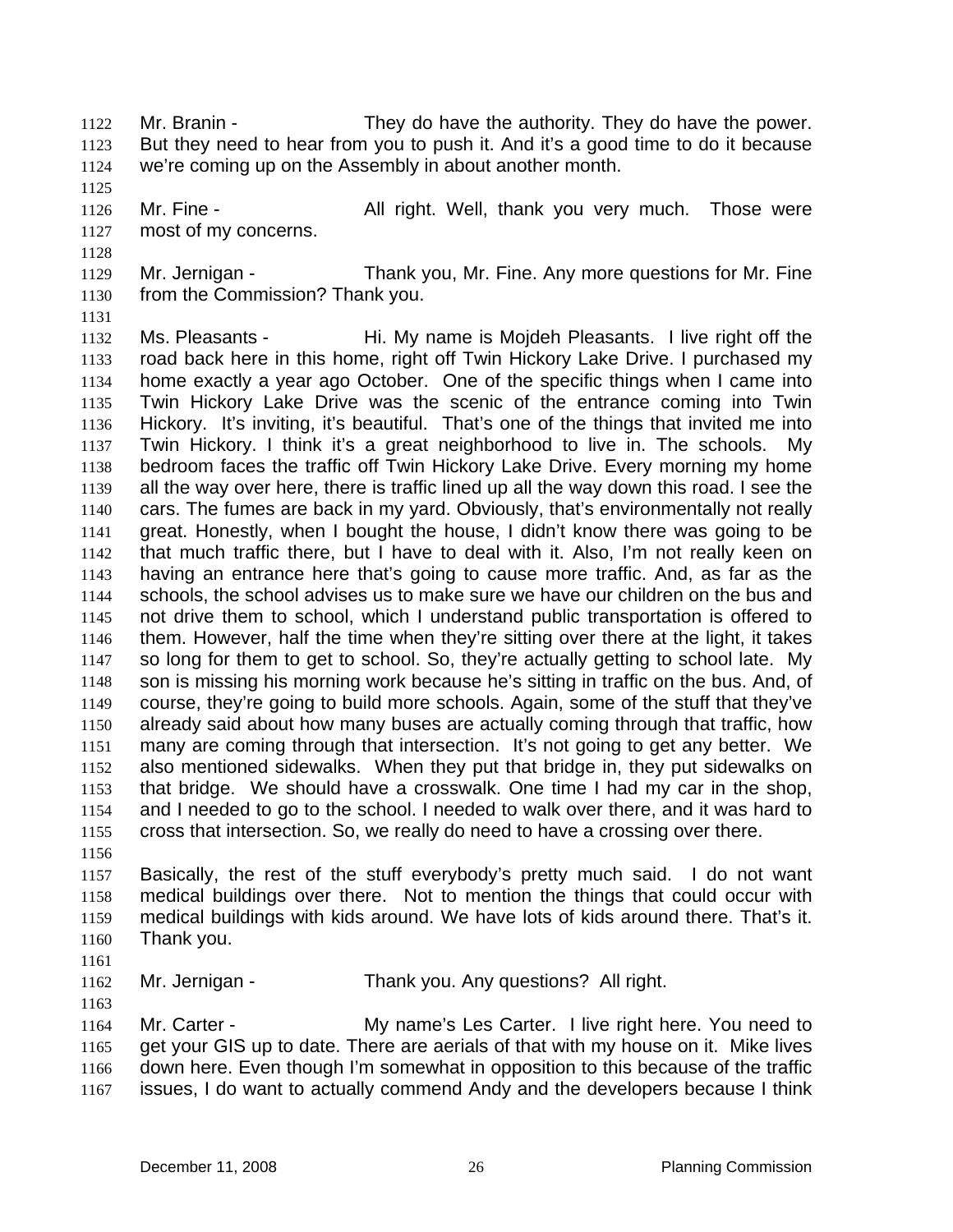they've done a really good job of keeping us up-to-date on what's going on. Certainly, he's been very vocal, and he's kept me up-to-date as an adjoining landowner. 1168 1169 1170

1171

1172 1173 1174 1175 1176 1177 1178 1179 1180 I have two concerns. One is the traffic; you've heard it before. I'll just demonstrate what I see on an evening basis. I turn in here, I come down here, and I want to turn in there. There is invariably somebody doing a U-turn right here. For a U-turn, they have to wait longer, because they have to merge into traffic. So, I'm sitting here waiting to get in. You know, it's not a three-hour wait; it's 15, 20 seconds. But the danger is if you have someone coming out here, they're looking that way, they don't see the U-turn. I think we know that that's something that we need to deal with. It's an issue now, and it will become a much greater issue, I think, when the development takes place.

1182 1183 1184 1185 1186 1187 Also, I do have some reservations about medical. I'm not sure how in proffers, or how in zoning you can actually control that, but it's just one of those things. I feel more comfortable with the traffic development from just a normal office than I would from medical. Medical offices have to have much more parking because that's what you've actually allowed for. And I also think the trip generation is going to be greater, too.

1188

1190

1192

1194

1181

1189 That's really all I have to say.

1191 Mr. Jernigan - Thank you.

1193 Mr. Branin - All right. Andy, do you want a rebuttal?

1195 1196 1197 1198 1199 1200 1201 1202 1203 1204 1205 1206 Mr. Condlin - Maybe I misunderstood. We're not HHHunt. We're not representing HHHunt. I'm not going to bash HHHunt, but we're paying for the property, and we're giving it to the HOA, in essence, and we're trying to help alleviate the situation. I don't know where the advantage comes from that, but it's certainly not from our client. Based on that, one gentleman said that he wanted the agreement in place before this decision could be made. There's no way I can agree to that because two conditions they've asked for, which I have no control over, is that HHHunt be a party to this agreement. We all know you can't control them, the HOA can't control them, and I certainly can't control HHHunt. The second thing is that they talked about the U-turn, and the other road issues as a condition of the improvements. I can't agree to that either, because I can't control whether a U-turn is made on a public road or not.

1207

1208 1209 1210 1211 1212 So, I think we've addressed the concerns that they have regarding the signage and the strip as best we can, with a couple of tweaks I need to get with Joe on to make those happen. Otherwise, the traffic study's accommodated for traffic all the way through 2014, so it's going to make it much better from that standpoint.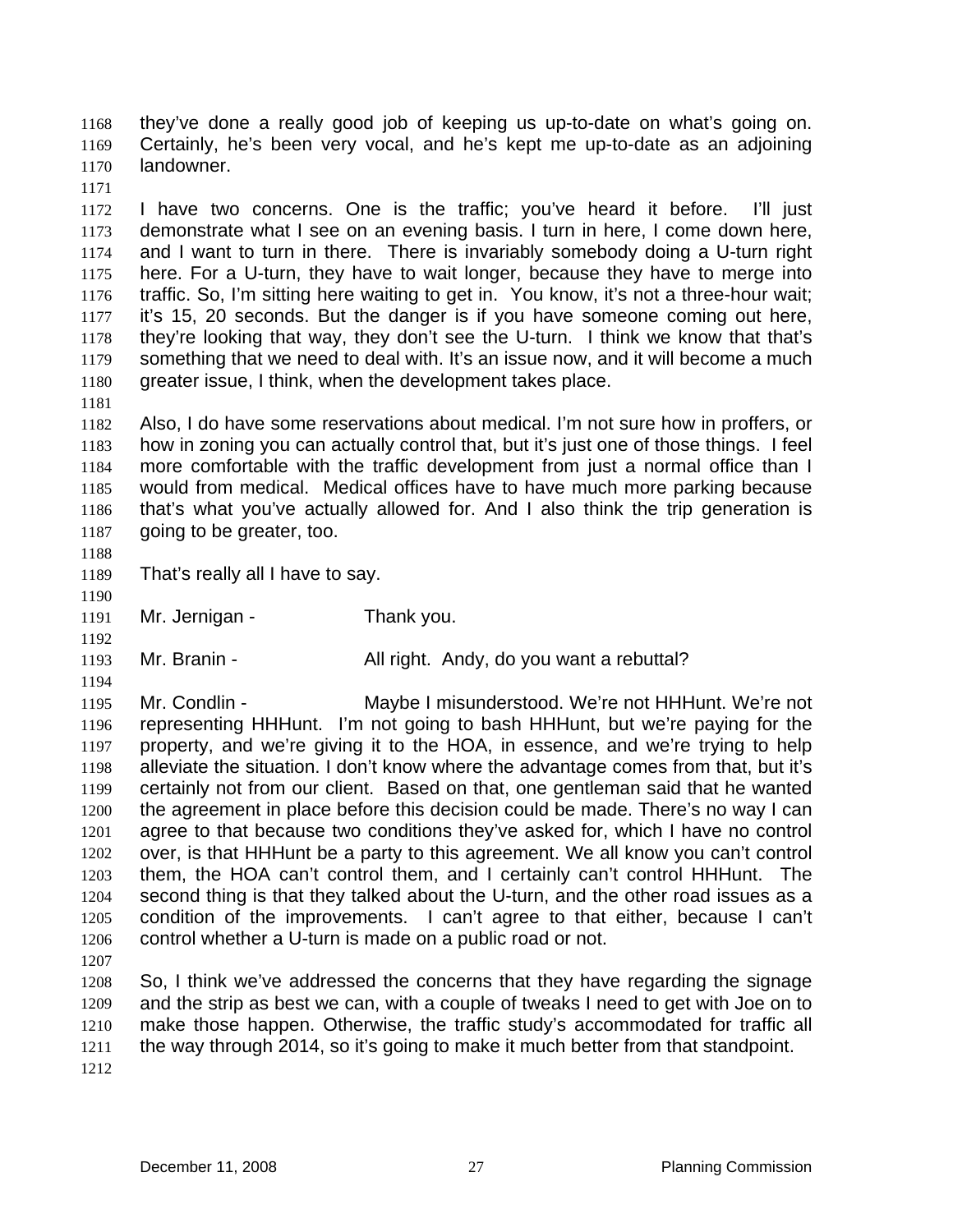So, again, I would ask that you approve this, recommend it to the Board of Supervisors. 1213 1214 1215 1216 1217 1218 1219 1220 1221 1222 1223 1224 1225 1226 1227 1228 1229 1230 1231 1232 1233 Mr. Jernigan - Thank you, Mr. Condlin. Mr. Branin - Thank you, Mr. Condlin. Okay. Ladies and gentlemen, thank you for all of your comments. The U-turn thing I didn't know about. It has been brought to the County's attention. Mr. Jennings, I'm formally requesting that you get on it, and look at it. If we can, get some signs up there as soon as possible. With that, I would like to move for approval of C-20C-08, Andrew M. Condlin for Patrick J. Sanderson. Mrs. Jones - Second. Mr. Jernigan - Motion by Mr. Branin, seconded by Mrs. Jones. All in favor say aye. All opposed say no. The ayes have it; the motion passes. **REASON:** Acting on a motion by Mr. Branin, seconded by Mrs. Jones, the Planning Commission voted 5-0 (one absent) to recommend the Board of Supervisors **grant** the request because it conforms to the Office recommendations of the Land Use Plan, it would not adversely affect the adjoining area if properly developed as proposed, and the proffered conditions would provide for a higher quality of development than would otherwise be possible. 1234 1235 1236 1237 1238 1239 1240 1241 1242 1243 1244 1245 1246 1247 1248 1249 1250 1251 1252 1253 1254 1255 1256 1257 Thank you, ladies and gentlemen. Mr. Branin - This will also go to a POD. When it goes to POD, I expect to see all of you there. Plan of Development, it's the next step. It goes to the Board of Supervisors. If the Board approves it, then it goes to POD. At POD, you'll get notification that we're meeting for the actual finished design, the buffers, the trees, the lights—all the good stuff. I hope all of you are there. Mr. Jernigan - That will be on a Wednesday morning at 9:00, the POD portion of it. Mr. Branin - The meeting, the public hearing. But you will have a neighborhood meeting. Mr. Emerson - What this group does is make a recommendation to the Board of Supervisors. The Board of Supervisors will make a final decision on this case, or it will be on their agenda for their review and decision January the  $27<sup>th</sup>$ . Normally, they would meet earlier in the month, but the first meeting of the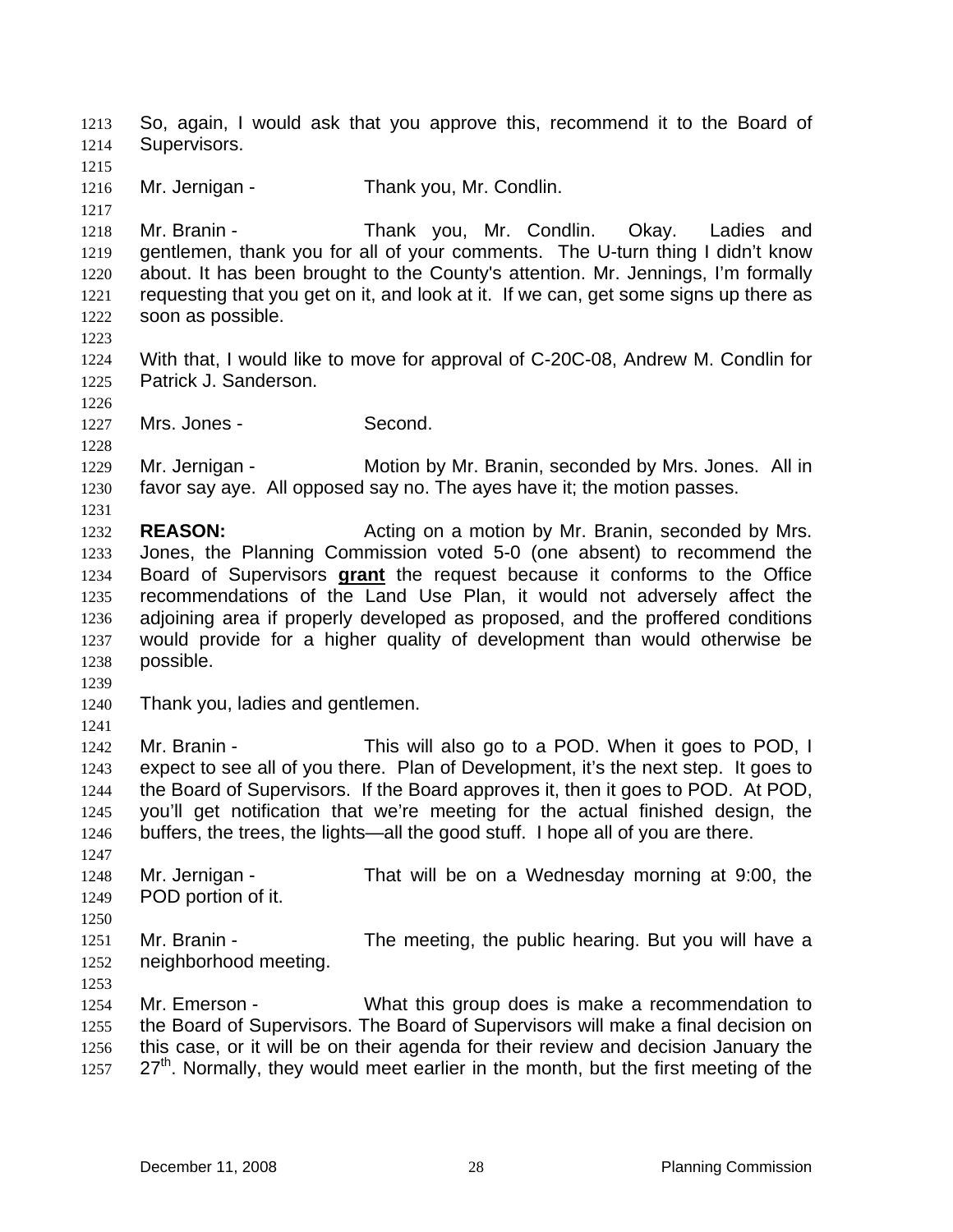month is their organizational meeting in January, so zoning cases will be on Tuesday, January the  $27<sup>th</sup>$ . 1258 1259 1260 1261 1262 1263 1264 1265 1266 1267 1268 1269 1270 1271 1272 1273 1274 1275 1276 1277 1278 1279 1280 1281 1282 1283 1284 1285 1286 1287 1288 1289 1290 1291 1292 1293 1294 1295 1296 1297 1298 1299 1300 1301 1302 1303 Mr. Jernigan - It's a Plan of Development. When he was talking about where the architecturals, the landscaping and evening, that's at a POD meeting, plan of development. That would be on Wednesday morning. The next step is it will go to the Board of Supervisors. Mrs. Jones - What date was that? Mr. Emerson - The Board of Supervisors is January the  $27<sup>th</sup>$ , Tuesday, January the  $27<sup>th</sup>$ . That will be the next meeting. Mr. Vanarsdall - The Board has the final say on it. They can legislate it, we can't. We just make recommendations. It's important that you all attend that, too. Mr. Emerson - Adjacent property owners will receive a notification from the County, and the HOA will receive notification. Mr. Jernigan - Thank you, ladies and gentlemen. **C-37C-08 Caroline L. Peters for Metromont Corporation**: Request to conditionally rezone from R-5AC General Residence District (Conditional) to M-2C General Industrial District (Conditional), Parcels 806-710- 8061, 806-711-6674 and 807-711-0058, containing approximately 25.251 acres, located on the northeast line of Darbytown Road at its intersection with Acton Street, extending to the northeast to the eastern terminus of Oregon Avenue. The applicant proposes office use with storage for industrial equipment. The use will be controlled by zoning ordinance regulations and proffered conditions. The Land Use Plan recommends Heavy Industry and Suburban Residential 1, 1.0 to 2.4 units net density per acre. Mr. Jernigan - Do we have any opposition to case C-37C-08, Caroline L. Peters for Metromont Corporation? Okay, we do have opposition. Mr. Sehl, you may proceed. Mr. Sehl - Thank you, Mr. Chairman. The subject property is vacant except for an existing house and a small accessory building located at the southeast corner of the property along Darbytown Road. The applicant has indicated these structures will be removed. The site was rezoned from M-2 to R-5AC in 2005 in order to develop a zero lot line development. Plans for this development did not move forward, and this request would rezone the subject property to M-2C to allow for the expansion of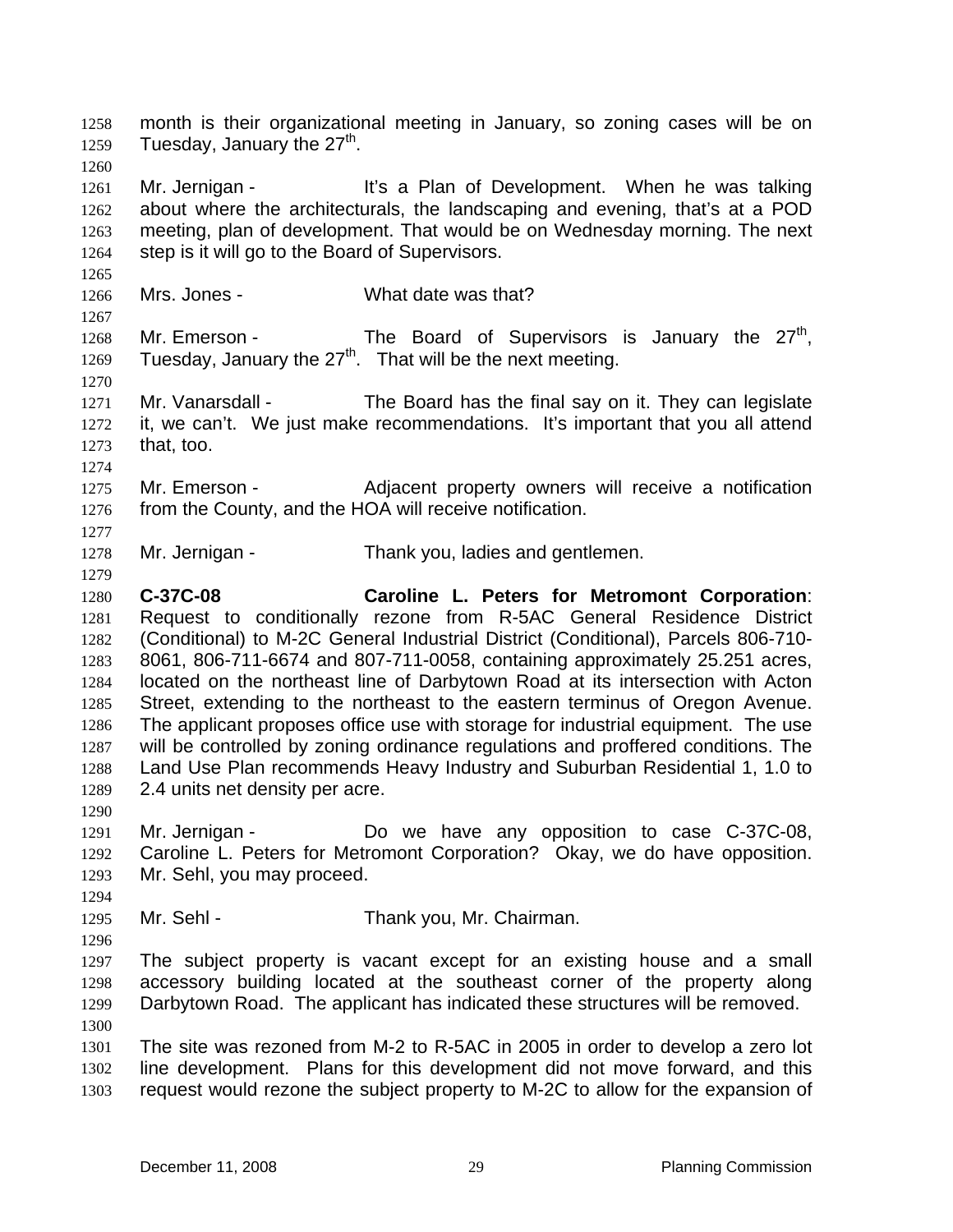an existing concrete manufacturing operation, which is located on adjacent property to the east and is also owned by the applicant. 1304 1305

1306

1307 1308 1309 1310 1311 Approval of this request would also allow the existing facility to meet zoning ordinance requirements regarding setbacks to residential districts. The applicant is proposing to expand their operations onto the subject site, and this expansion would include office space, restroom facilities, and break rooms for employees of the existing manufacturing operation.

1312

1313 1314 1315 A temporary use permit was approved by the Board of Zoning Appeals in October of this year to permit the applicant to locate three modular buildings on the property for this purpose. This permit expires in November 2010.

1316

1317 1318 1319 1320 1321 Environmental constraints such as resource protection area, wetlands, and a 100-year floodplain are located on a large portion of the subject property. This location here. These environmental features, in conjunction with a 300-foot setback required for M-2 District uses should provide reasonable protections for the adjacent residential communities.

1322

1323 1324 1325 1326 1327 1328 1329 1330 1331 1332 To further enhance the request, and provide additional protection for adjacent property owners, the applicant has submitted proffered conditions which will regulate the use of the property. Staff notes these proffers were submitted today, December 11, and time limits would need to be waived to accept them this evening. The major aspects of these proffers address prohibited uses, buffering, lighting, fencing, outdoor speakers, signage, and access. The revised proffers distributed to you this evening provide for a 100-foot buffer adjacent to residential properties to the north and west, prohibit M-1 and M-2 uses except for storage of industrial equipment on the northern two parcels, and provide a timeline for the submission of a Plan of Development.

1333

1334 1335 1336 1337 1338 1339 1340 1341 Staff believes the proposed expansion of the concrete manufacturing operation is a reasonable use for the subject site, and the proffers provide many guarantees regarding the operation of the proposed development. However, the proffers do not address other uses which could potentially locate on the site, including a wide range of B-1, B-2, B-3, and M-1 uses. No details regarding the design, location, or operation of those uses have been provided. For instance, as currently proffered, uses such as convenience stores and restaurants would be permitted to operate without restrictions on hours of operation or location.

1342

1343 1344 1345 1346 Additionally, staff encourages the applicant to commit to providing high-quality foundation materials for the trailers proposed with the use permit, such as brick or stone, at the time that they are made permanent as provided for in the proffers.

1347

1348 1349 In conclusion, the proposed zoning and use will be consistent with the 2010 Land Use Plan's recommendation of heavy industry for the majority of the site, and if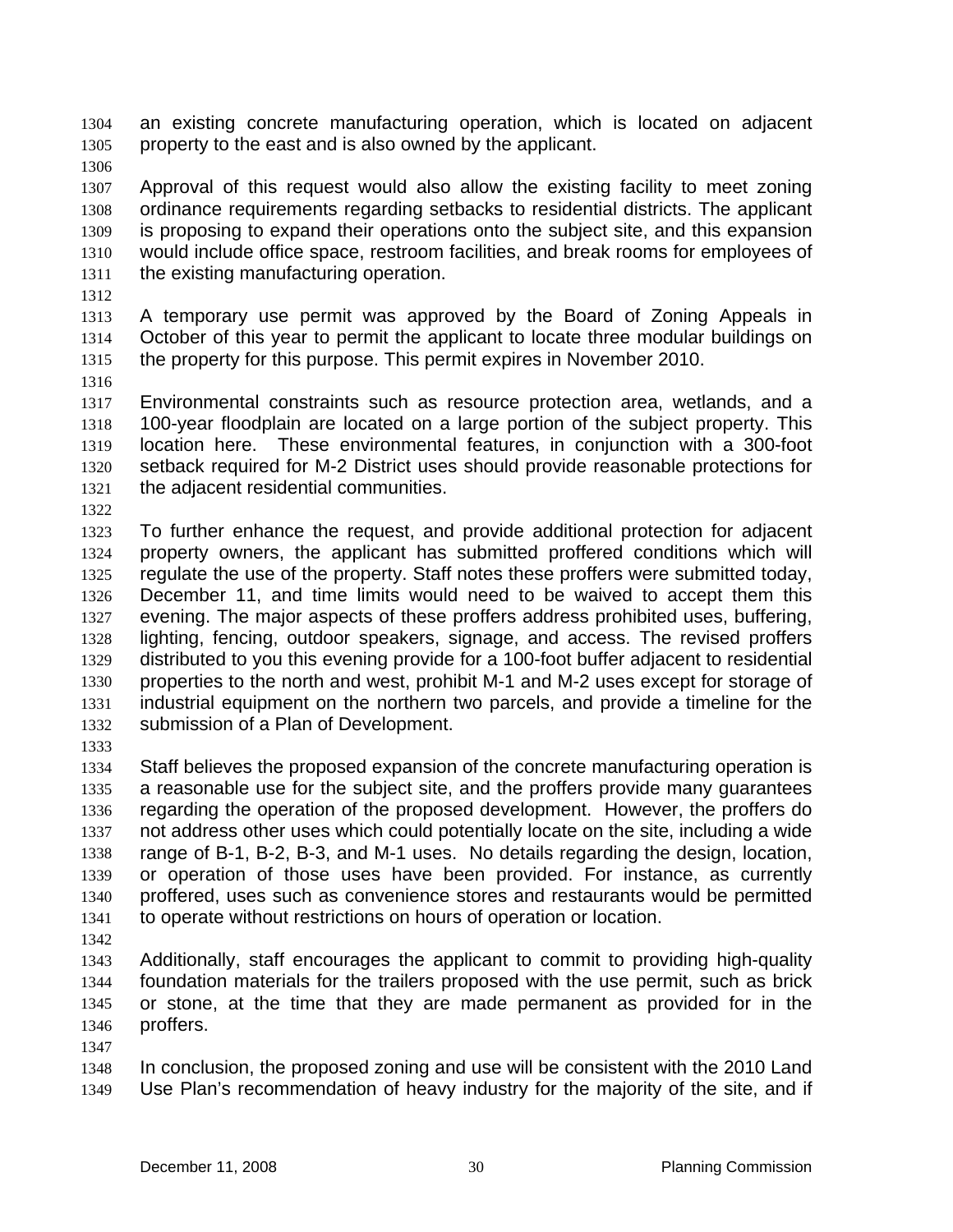- the applicant were able to address staff's concerns regarding prohibited uses and foundation materials, staff could support this request. 1350 1351
- 1352

1355

1358

- 1353 1354 That concludes my presentation. I'd be happy to try to answer any questions you might have.
- 1356 1357 Mr. Jernigan - As of our conversation this afternoon, did you talk to Ms. Peters?
- 1359 1360 1361 1362 1363 1364 Mr. Sehl - I did talk to Ms. Peters, and she indicated that they-I could let her speak to that when she does her presentation, but we did talk about some of the uses that they might need to prohibit, and restrictions on operations such as potential hours of operation, and architectural features. I believe that she was going to speak to that this evening, as well work towards providing proffers to address those concerns.
- 1365

1366 1367 1368 1369 Mr. Jernigan - Ckay. Any questions for Mr. Sehl from the Commission? Okay. Thank you, Mr. Sehl. Ms. Peters, would you come down, please? Good evening.

- 1370 1371 1372 1373 1374 1375 1376 1377 1378 1379 1380 1381 1382 1383 1384 1385 Ms. Peters - Good evening, Mr. Chairman, members of the Commission. My name is Caroline Peters. I'm here on behalf of the applicant, Metromont Corporation. As Mr. Sehl already stated, Metromont is a pre-cast concrete manufacturer, and they operate a plant at 1650 Darbytown Road. They acquired this property in order to install some support facilities for their existing operation. They're really not looking to expand their industrial operations over because there are severe setbacks under the Code that really preclude them from using the property in any significant fashion. What they're proposing—and this was in accordance with the temporary use permit that we just received from the Board of Zoning Appeals—is to have some structures that would have office space, restrooms, and break facilities, and also a parking lot. The existing plant at 1650 Darbytown Road has limited parking, and the employees just don't have the capacity to park there. So, they're looking at putting a parking lot behind the proposed office structures, and then possibly in the back putting some storage of the equipment that they have. There is not an expansion right now of the plant that is planned.
- 1386

1387 1388 1389 1390 1391 1392 As Mr. Sehl indicated, what we're proposing is consistent with the 2010 Land Use Plan in that we are willing to limit uses on the northern parcel so it won't create any additional disturbance to neighbors. Also, we're pretty limited by the environmental conditions. There are wetlands and RPA's all throughout the site, so we really can't use a good bit of it. If you look on this, this is really the area that we're looking at using, with possibly coming back here with some storage.

1393

1394 1395 Mr. Sehl has already gone through the proffers and shown you the site plan. We are willing to proffer out a number of the B-3 uses, and are willing to discuss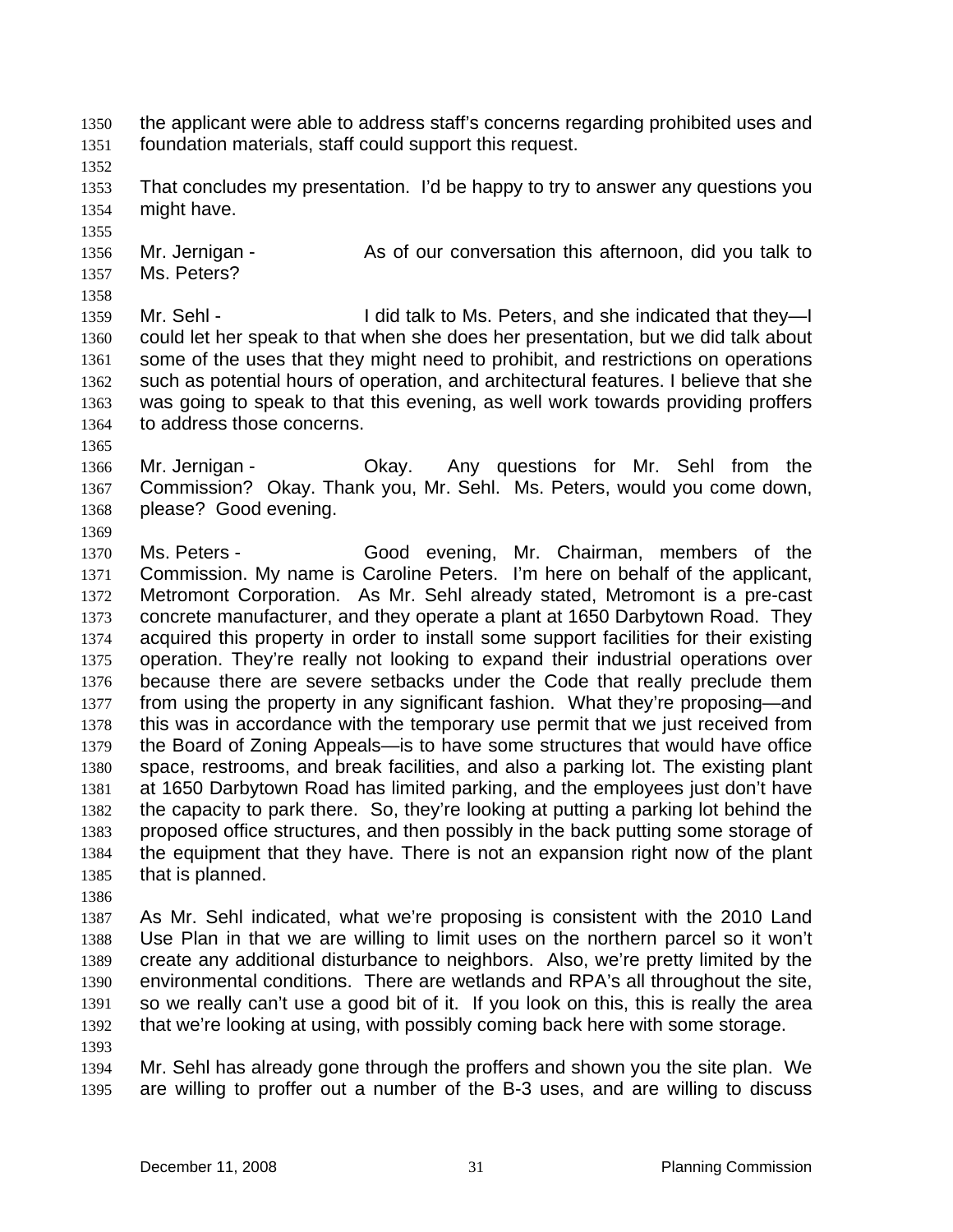further with staff if there are additional concerns with commercial uses. Like I said, we've limited any industrial operations on the two northern parcels. We've provided a lot of buffering and landscaping. There won't be any non-residential access through those neighborhood residents, which I think possibly has been a problem in the past. We're also going to make everything permanent. Our temporary use permit does not require that, but by the end of that, which is November of 2010, we're going to make sure that these office units are on permanent foundations. Mr. Sehl mentioned that the staff would like to see a commitment to a foundation material that's of higher quality, at least the exterior, and we're willing to proffer to a higher quality masonry product. I'm happy to get with Mr. Sehl on that, and work out the standard language that's required in Henrico County that we provide in those proffers. 1396 1397 1398 1399 1400 1401 1402 1403 1404 1405 1406 1407

1408

1409 1410 1411 1412 1413 1414 1415 1416 1417 1418 1419 A couple of other things regarding the proffers that staff are interested in having. We are willing to provide those proffers. I don't think we're going to have much disagreement with staff over the language. We'll provide the standard proffer regarding a commitment to any additional structure that we may put on this beyond what has been approved in the temporary use permit, and what we will make permanent through this rezoning. We will provide a commitment to certain materials, the EIFS or split-faced block, brick, stone, and we will also provide elevations of those for Plan of Development should we ever develop the property that way. I can tell you this right now, there's absolutely no intention of developing further retail or office on the property. We're also willing to limit the hours of any retail operations that may occur to the standard B-2 hours.

1420

1421 1422 1423 1424 1425 1426 1427 1428 1429 1430 1431 Finally, I just wanted to address a couple of things because I think they're important, and I think that's why we have some opposition tonight. We had a neighborhood community meeting on November 10<sup>th</sup>, and Mr. Jernigan was there. We had about 12 members of the community that came. They didn't seem to have any opposition to what we were proposing, but it seemed like people had concerns about what was going on at the plant that already exists out there. We are working with those neighbors to try to correct any problems that may exist. For example, there is a light that is located on top of the plant that has been turned and is facing the neighborhood to the north. It's affecting these parcels up here, and probably some around here, too. We've actually already turned that light so that it's no longer facing residential properties.

1432

1433 1434 1435 1436 1437 1438 1439 1440 1441 The other thing that some of the neighbors were concerned about was the noise that's emanating from the existing plant. That won't be expanded by what we're proposing tonight. My client is working on, and should install in the next few months, 150 Leyland Cypress trees, 10-gallon. They're going to plant them all along the rear to try to cut back on that sound. At the existing facility, the work is done under very long work days, and that's where the noise is generated from. When funds permit, they are looking at actually walling-in those work bays, and that will really cut down on the noise that is experienced in the neighborhood. I think with the combination of fixing the lights and planting the trees, which should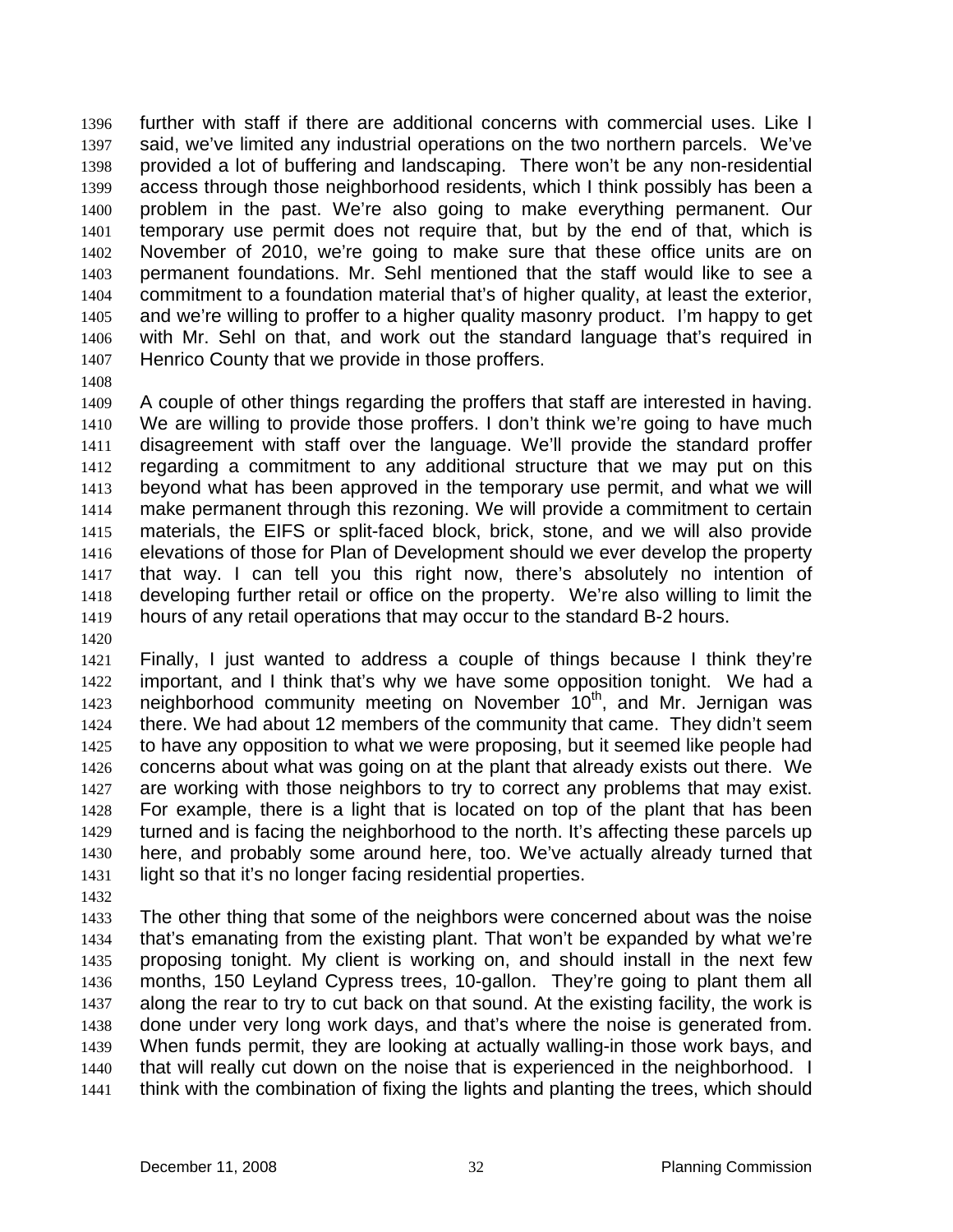really cut down on the sound. Metromont wants to be a good neighbor, and they want to work with folks to try to make their impact less on the community. 1443 1444 1445 1446 1447 1448 1449 1450 1451 1452 1453 1454 1455 1456 1457 1458 1459 1460 1461 1462 1463 1464 1465 1466 1467 1468 1469 1470 1471 1472 1473 1474 1475 1476 1477 1478 1479 1480 1481 1482 1483 1484 1485 1486 I wanted to point that out because I think that some of the opposition wants to see proffers that go back to that existing plant, which is a different parcel, and we're not here to rezone tonight. I just wanted to state that really has no impact on what we're proposing. We're not proposing to expand the plant; we just need support facilities to help us with the existing operation. There are not going to be more employees. It's actually going to move employees from pulling in off Darbytown Road. The end result is going to be favorable for the community. This is going to be more consistent with the Land Use Plan; it's going to ultimately be better for the neighborhood. I respectfully request that you recommend approval of this case to the Board of Supervisors. I'm happy to answer any questions, but I do remember that I forgot to reserve a minute or two for rebuttal in the beginning. If you would be so kind, unless I've— Mr. Emerson - You have approximately a minute and a half. Ms. Peters - Ckay. Can I reserve that? Mr. Jernigan - Let's go back. First of all, as we discussed before, these temporary facilities, when you file for the POD, they become permanent. Then we do have to put a permanent foundation under them. Ms. Peters - That's fine. Mr. Jernigan - We normally use brick. Ms. Peters - Well, I see that Henrico County, when they're building commercial office structures or even residences, want to see a commitment to a higher masonry type product, which we're willing to give. I'd be happy in the next couple days to get those proffers in to Ben. I don't think we're going to really have any issue over the substance of these things. Some of the issues came up actually today, as to how we could kind of work out the issues we were having. That's certainly one that we're happy to provide a higher quality of foundation material. Mr. Jernigan - Okay. I was going to say on like a split-faced block of something, normally you wouldn't use a split-face on that with having the wood structure above it. Ms. Peters - Brick, stone—if that is what you'd like to see.

be soon, and then eventually trying to wall in the work bays, that's going to really,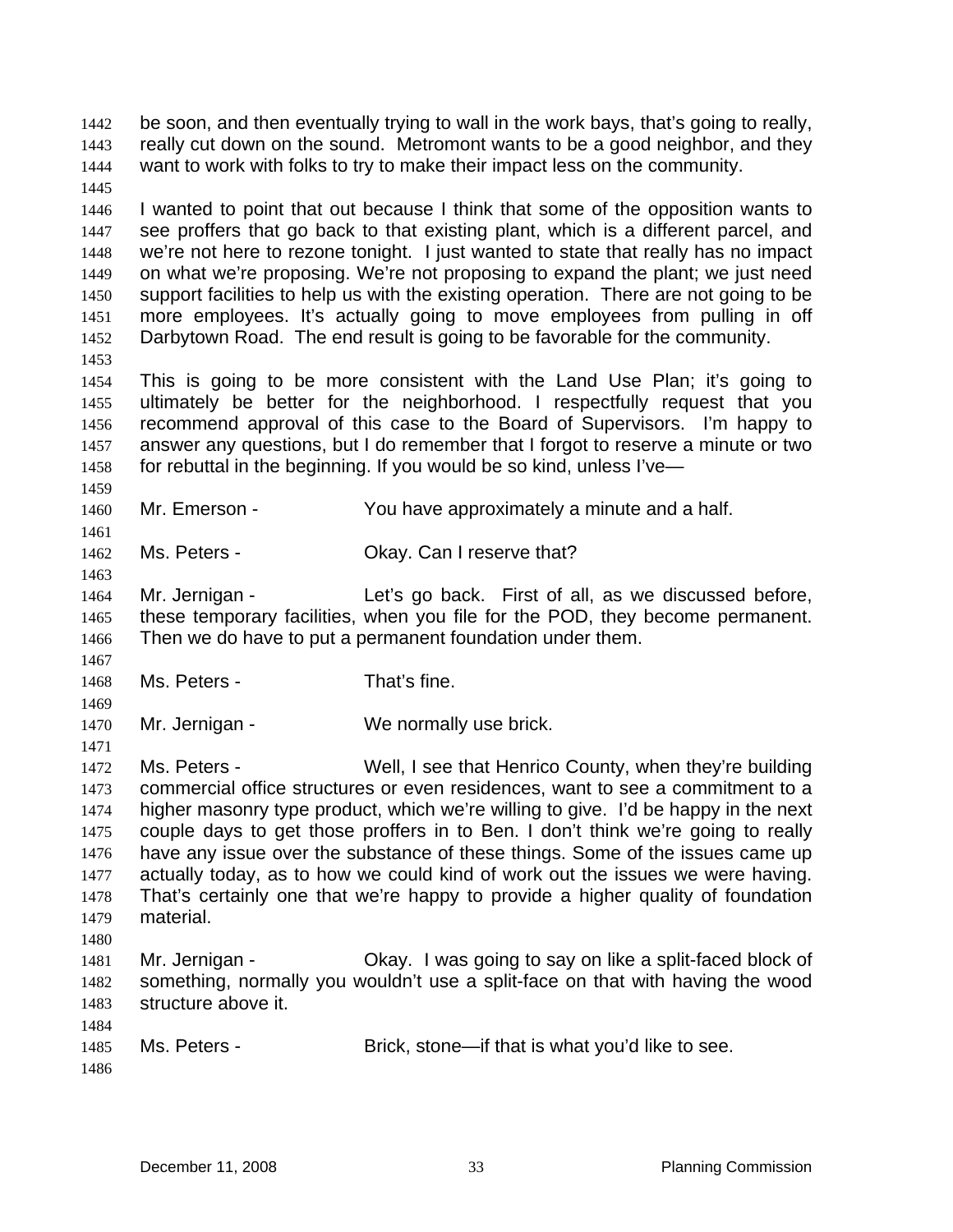Mr. Jernigan - So, you're proffering that you would use a brick foundation. 1487 1488 1489 1490 1491 1492 1493 1494 1495 1496 1497 1498 1499 1500 1501 1502 1503 1504 1505 1506 1507 1508 1509 1510 1511 1512 1513 1514 1515 1516 1517 1518 1519 1520 1521 1522 1523 1524 1525 1526 1527 1528 1529 1530 1531 1532 Ms. Peters - Yes, we'll use brick. Mr. Jernigan - All right. Mrs. Jones - The storage that you referenced on the northern part of the parcel, could you describe what is being stored, and what it will look like from the residents' view? Will it be visible? Ms. Peters - I'm not sure that that's actually been decided, or the developer knows exactly. Mr. Fowler is here with Metromont, and he can speak to any specifics of what they've determined just yet. If you look at this, there's actually RPA all through here. This is the area that we have to work with setbacks and everything. There may be a little portion of this that we could actually use for some storage. I think that, you know, maybe to the extent there's any available space down here, they may use some, too, that would be closer to the plant. Mrs. Jones - Storage of? Ms. Peters - Industrial materials, industrial equipment. It wouldn't be cranes moving in and out. Let me ask Mr. Fowler to get more specific with you, if he's able to, because I don't think there is a specific plan in place. Mrs. Jones - I'm asking the question simply because this is close to residents. Ms. Peters - Sure. Mrs. Jones - The And we need to know. Ms. Peters - Sure. Mr. Jernigan - Let me enlighten things here, and explain the background because you might not have been around. This site used to be zoned M-2. What happened was the concrete plant was floundering, has been floundering for years. I figured its demise was around any day, and we had a developer that came in from Norfolk that wanted to put nice housing in there. We told him what I would like to have, which was two-story with Georgia porches, rear-loaded garages, and they committed to it. So, we ended up rezoning it. It actually worked out better that he didn't get it, because later we found there's a lot of concrete buried over on that site, too, so they would have had some major problems. This had been an M-2 site up until 2005.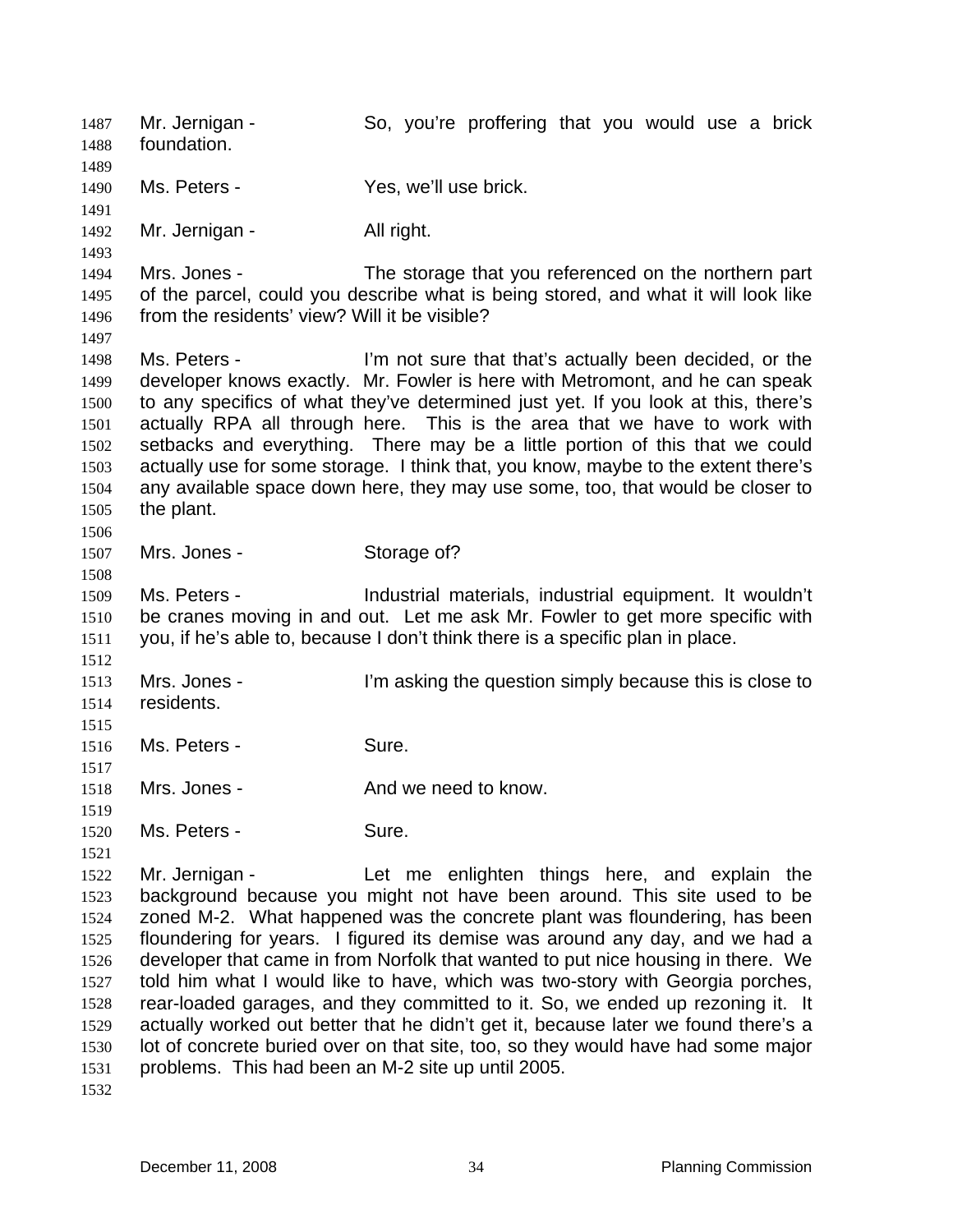that showed the buffer line. Right now, they have a temporary use permit from the BZA for bathrooms, for a temporary office, and for a parking lot. Metromont, which bought this, has turned this company around. They're out of South Carolina. I guess you all have 150 employees now? 1535 1536 1537 1538 1539 1540 1541 1542 1543 1544 1545 1546 1547 1548 1549 1550 1551 1552 1553 1554 1555 1556 1557 1558 1559 1560 1561 1562 1563 1564 1565 1566 1567 1568 1569 1570 1571 1572 1573 1574 1575 1576 1577 1578 Mr. Fowler - **[Off mike.]** Sir, we had 150 employees. With the economy the way it is, we are down to about 80 now. Mr. Jernigan - Ckay. Mr. Fowler - [Off mike.] [Inaudible.] Mr. Jernigan - The Muslim Chernican I knew that the employee group increased. Ms. Peters - Mrs. Jones, I think I can better address your question now. Mrs. Jones - Chay. Ms. Peters - Thave a little more insight. It looks like they're going to put some small trailers back there that will store equipment. It wouldn't be just stuff lying around on the ground. Also, the Leyland Cypress, where they're going to be is actually going to shield the residents. It's not just going to be a dump yard of equipment. It's going to be contained in trailers and containers and stuff like that. Mrs. Jones - That was my concern. We needed to define that that has to be done well for the neighbors. Ms. Peters - Sure. I understand that. Mr. Jernigan - We were discussing today on the uses, and generally, what you have proffered out is 33 uses of what you could use back there. What Mr. Sehl is concerned about is you all own this property now, and you guys are here, but this property will be here a long time after you may be gone or whatever. What we're trying to do is make sure for the future that whether you own that plant, or somebody else owns that plant, whatever they decide to do, it's something that's compatible. Ms. Peters - Sure. Mr. Jernigan - The Mon't want you to proffer what you will put back there; I do want proffers of what you won't put back there that's detrimental to the neighborhood. You don't have any buildings planned for back there now, but I

Now, with this going to M-2, they have a 300-foot buffer that they have to keep off the back. It's hard to tell exactly on that picture, but there was another picture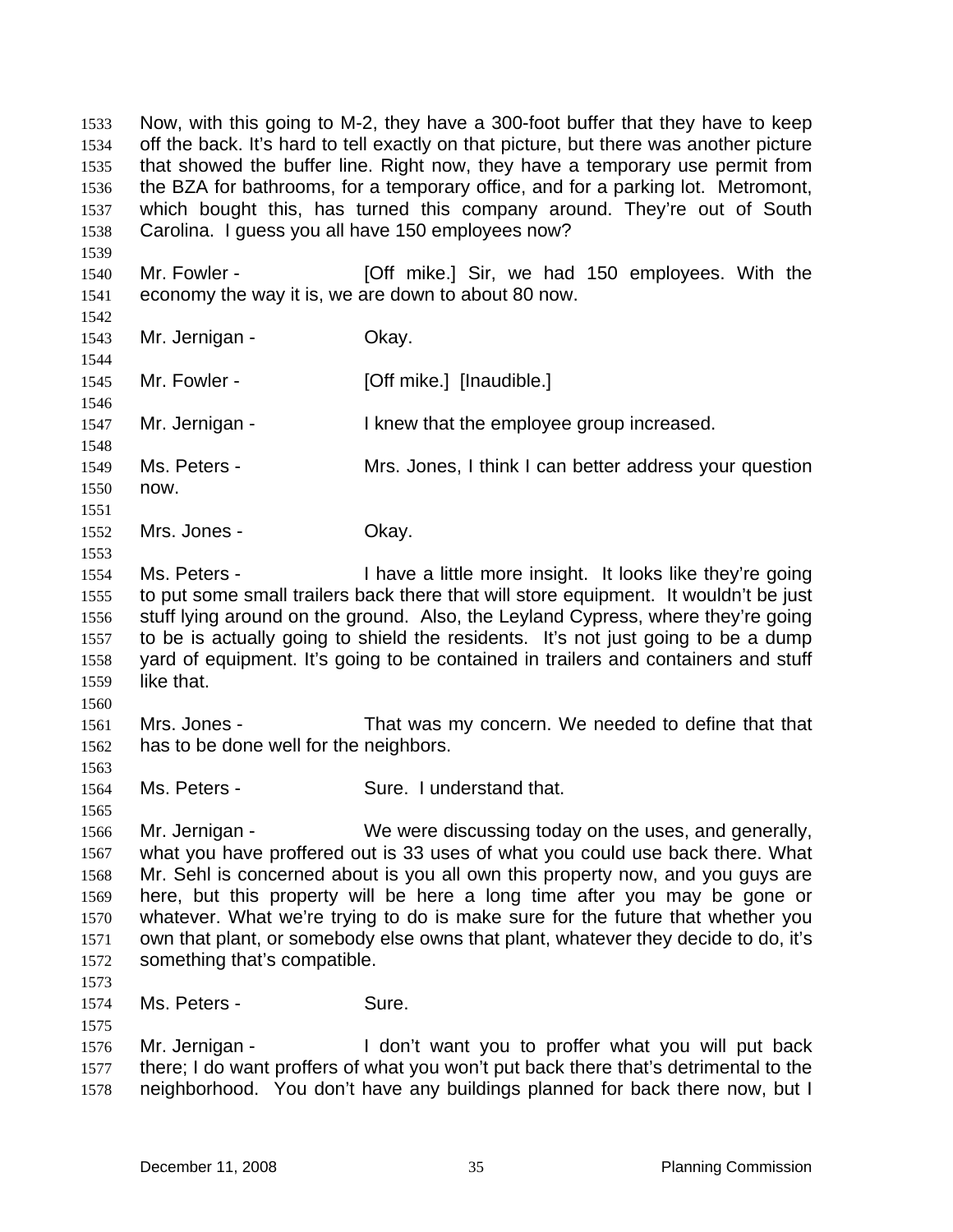want a commitment of materials that would be used for anything that was built back there, and a limitation of building size. 1579 1580

1582 1583 1584 1585 1586 Ms. Peters - Sure. We're happy to provide those things. And even if there are additional uses that staff has a particular concern about, sort of the bad commercial uses that the County typically likes to exclude, we are willing to look at that. Like I said, we don't have any intention, but I do recognize that this could be sold, potentially, and we're willing to work with staff.

1588 1589 Mr. Jernigan - So, you can come up with some language, if this is passed, before it goes to the Board of Supervisors.

1590 1591

1592

1594

1599

1604

1587

1581

Ms. Peters - Ch, yes, yes.

1593 Mr. Jernigan - Mr. Sehl, is that acceptable to you?

1595 1596 1597 1598 Mr. Sehl - Staff will be happy to continue to work with the applicant on the proffers. We can go through the list of uses again, and see if there are additional items that need to be addressed, as well as the operational limits as far as hours of operation. That would certainly address that concern.

1600 1601 1602 1603 Mr. Jernigan - Okay. All right. The next thing was the light. The angle of the light has been changed? Did they just change the angle of the light, or did they put skirts on it? Why don't you come on up and state your name for the record.

1605 1606 1607 1608 1609 1610 1611 1612 1613 1614 1615 1616 1617 Mr. Fowler - Mr. Jernigan, my name is Todd Fowler. I'm with Metromont Corporation. In regards to your question on the light, the light was located at the top of a batch plant, very high up in the air. It was facing out across the batch plant so that the employees that were loading the batch plant could see at night. We have since moved lighting around to the back side of the batch plant, and the ones that were up on top have been angled down with the shielding, a box-top—shoebox, I guess they call it, type of light. Facing down on the ground, so there's no longer a cast across the property. It is directly down on top of the conveyor belt that loads it. We've taken any type of lighting that may be reflecting in that direction, and have turned them down since then. All the towers and stuff that used to sit out there with the portable lighting have been taken down. We now have lights going up in the columns that shine directly on the beds. The ones at the batch plant have been redirected and shielded.

1618

1621

1623

1619 1620 Mr. Jernigan - Ckay. All right. Now, you say that you are going to install 150 Leyland Cypress?

- 1622 Mr. Fowler - That is correct, sir.
- 1624 Mr. Jernigan - When are you planning on doing this?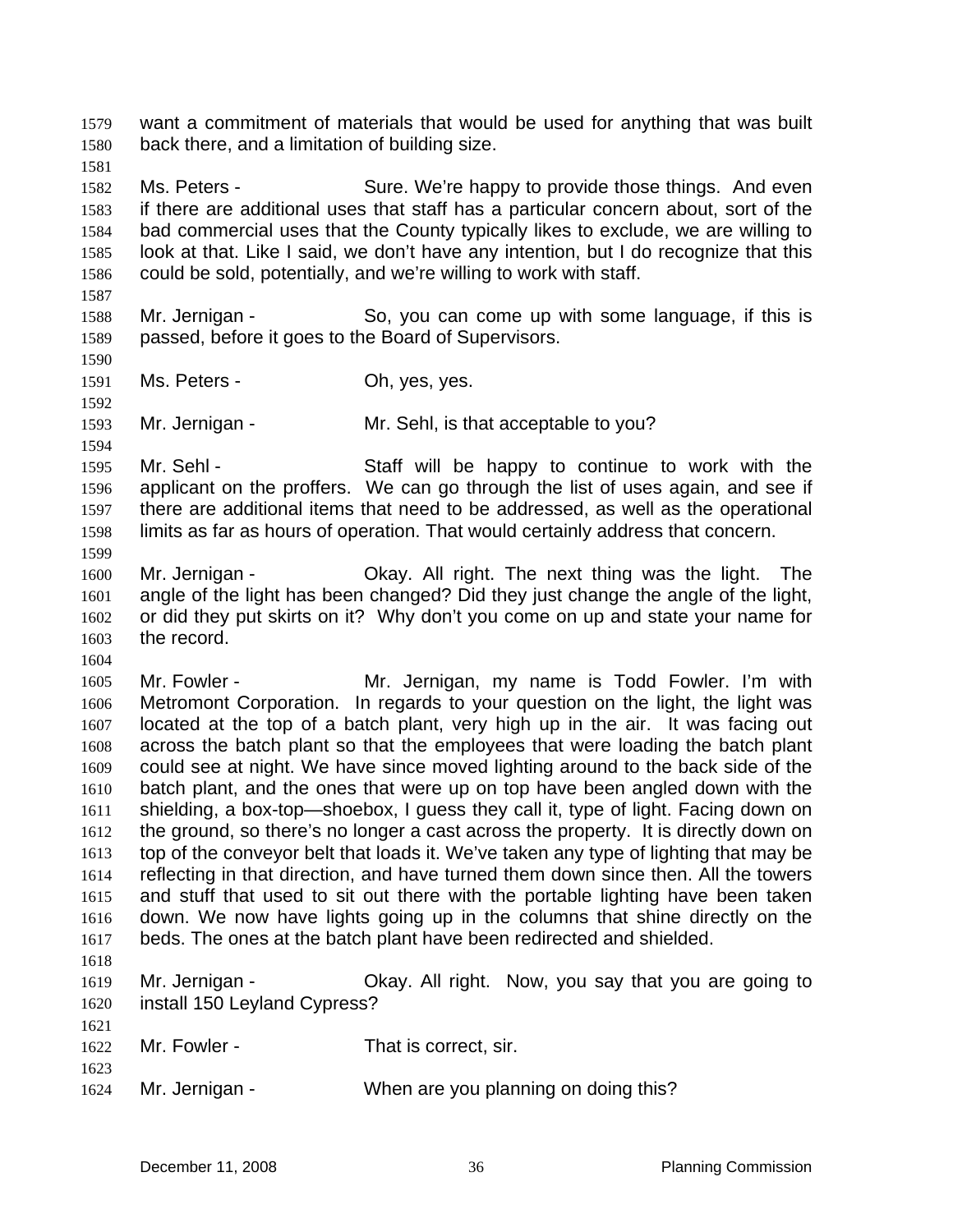1626 1627 1628 1629 Mr. Fowler - We have a contractor that we are talking to now that is coming up to actually look at the site, determine exactly how he could place those around there for rapid growth and the right type of climate and element to get those in. We have someone working on it now.

1631 1632 1633 Mr. Jernigan - All right. That's something we need to straighten out, too. Once your contractor comes in, contact me and let me know what he says on that.

1634

1636

1630

1625

1635 Mr. Fowler - Yes sir.

1637 1638 1639 Mr. Jernigan - Chay. Any questions from the Commission? Thank you. We do have opposition. First person come on down, please. Good evening.

1640 1641 1642 1643 1644 1645 1646 1647 1648 1649 1650 1651 1652 1653 1654 1655 1656 1657 1658 Mr. Bailey - Good evening, Mr. Chairman, members of the Commission. My name is David Bailey. I'm an attorney at law, and I represent residents who are just about the third or fourth home right here. I think I can make this very simple for you, very straightforward. Before Metromont came in, these people had lived in these home completely compatible with whoever was there before—I forget their name—the concrete company that was there before. They didn't have any problems. They didn't have any problems because there was a significant barrier—not buffer, not distance, barrier, physical barrier to the north of that property. This area here, that barrier blocked the lights, it blocked the noise, it blocked the dust, the dirt, and everything else that comes from a concrete plant. Metromont came in and destroyed it, completely. Now there's no barrier. I think, although I'm still waiting to get County records, it wasn't quite on the up-and-up. But in any event, the barrier is gone now. So, my clients are measuring up to 70 or more decibels of noise in their homes, or right outside their door. They don't sleep at night. During the day, it drives you nuts. And it's infrequent. It can last for a couple of hours, it can last a half day, may skip a day. You never accommodate to it, you never get used to it. This is a residential area living next to a heavy industrial operation without any noise barrier. That's what we have here, and that's my client's problem.

1659

1660 1661 1662 1663 1664 1665 1666 1667 1668 1669 1670 The rezoning you have now, my clients are not concerned about the parking lot, or the additional house that they want to build over there. Fine. But what you're doing is you're rezoning 25 more acres, and you're picking up this property up here. That expands their boundary. It expands their right to have those noise levels extend to their boundary. Now the first industrial operation didn't have any noise controls on it, as far as I can tell. It was probably done a long time ago, and we didn't put them on. Now you have a rezoning. Not of the back property, but of the one right around it, and right next to my client's house. You have to mitigate for this rezoning. Does it affect the noise that comes from the other facility? Of course it does. If you're rezoning it to M-2, you have an obligation to mitigate. My clients shouldn't have to have a judge take care of that; the County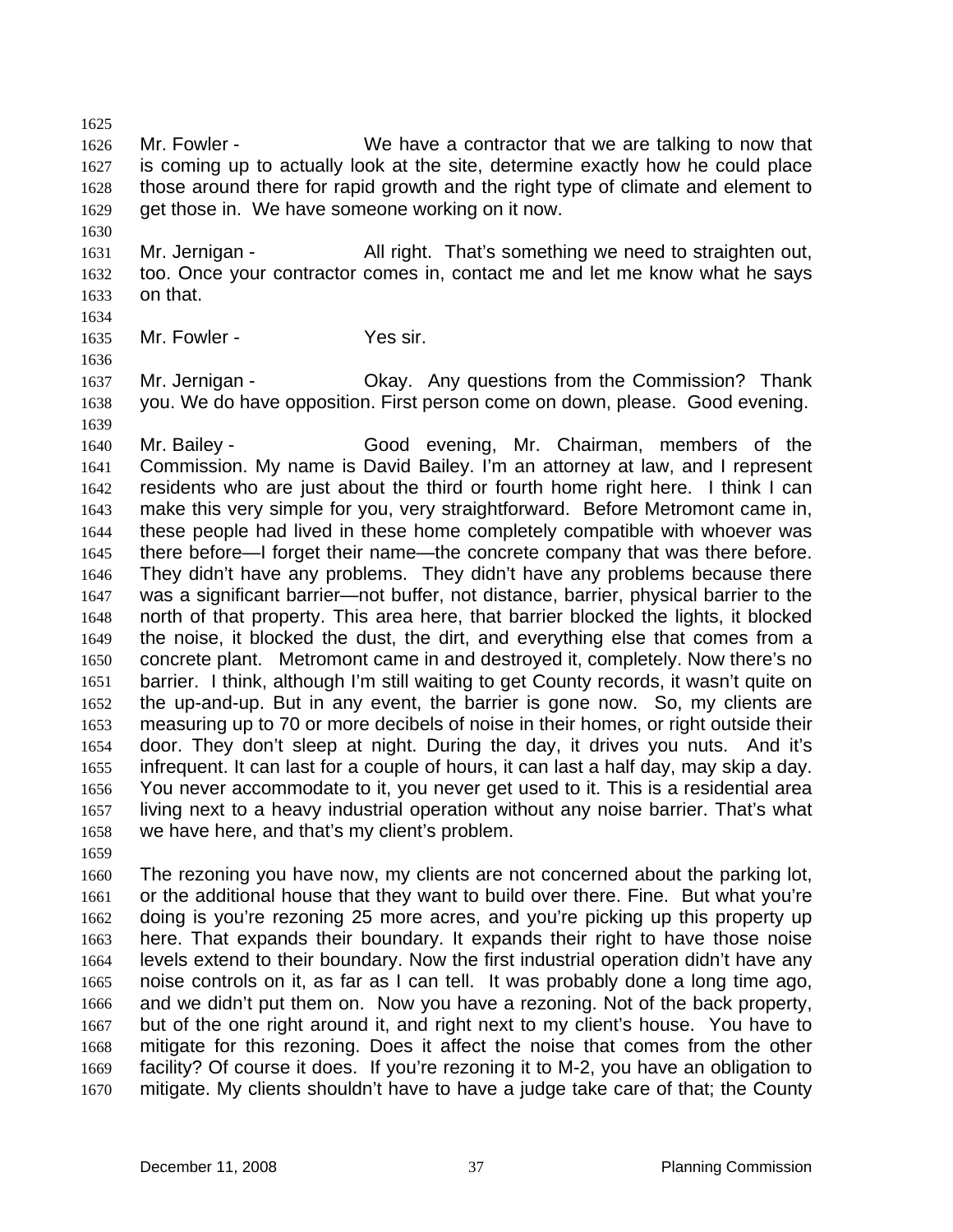needs to take care of this. I'm pleased that there's talk now; there's been no talk with me. There's talk, apparently, with somebody about trying to do some buffer. 1671 1672

1673

1674 1675 1676 1677 1678 1679 1680 1681 1682 1683 1684 1685 1686 1687 1688 1689 1690 1691 But let's be realistic here. You can plant a thousand Leyland Cypress if you want to. There's a lot of wetland there, half of them probably will die. Putting in a 10 gallon, three-foot high Leyland Cypress, maybe it's even four or five, fifteen years from now, it'll be a good buffer. You need a lawn berm there, or a solid barrier. These Cypress trees will take years to achieve the result that you want, and my clients want. They need to proffer a realistic noise barrier. I don't know if the County has any noise meters or not, but if you get out there and you look at it, you're going to find it's unacceptable. County staff has been out there and said it's unacceptable. They just don't have the authority to make all the changes. We just ask that a realistic, viable noise barrier be put in place that will bring the noise level down—these people, they're like four lots up—something approaching 55 or 60 decibels, which is what EPA says residential areas are supposed to have in the day, 45 at night. I'm looking at 70 now. This is not a linear chart; it's a logarithmic chart. We just ask that you use your power to require meaningful mitigation of noise at this site, and then let them go about and do their business. I'm not concerned whether there's going to be a 7-11 up there or not, or whether the building has brick on it or not—I need noise reduction. That's what my clients need. That's it.

1692

1693 1694 1695 1696 Mr. Jernigan - You don't have to search the County records to find out if they had a problem. I'll tell you straight up they did. They were cleaning up back there, and they did cut down stuff in the process of cleaning concrete that had been sitting around.

1697

1704

1698

Mr. Bailey - Thave aerial photos.

1699 1700 1701 1702 Mr. Jernigan - That did happen, so you don't have to search that anymore.

1703 Mr. Bailey - Thank you.

1705 1706 1707 1708 1709 1710 1711 1712 Mr. Jernigan - Knowing that you were going to be here tonight, I called my County Attorney today to find out how we legally stood on this, because I know that you had talked about a wall. If you heard Ms. Peters say that when funds will allow, they're planning on putting up a wall. That case is not what we're talking about tonight, and the County Attorney advised me that I can't ask for it, because it's not part of this case. The plant is there on a piece of property now that's been zoned years ago. This is a separate piece of property.

1713 1714 1715 1716 Mr. Bailey - The Your County Attorney and I may deal with this at some point in the future, but I would agree with him you can do nothing to change the original zoning for the existing facility. But when you rezone property anywhere, the law is absolutely clear you have to include any mitigation that's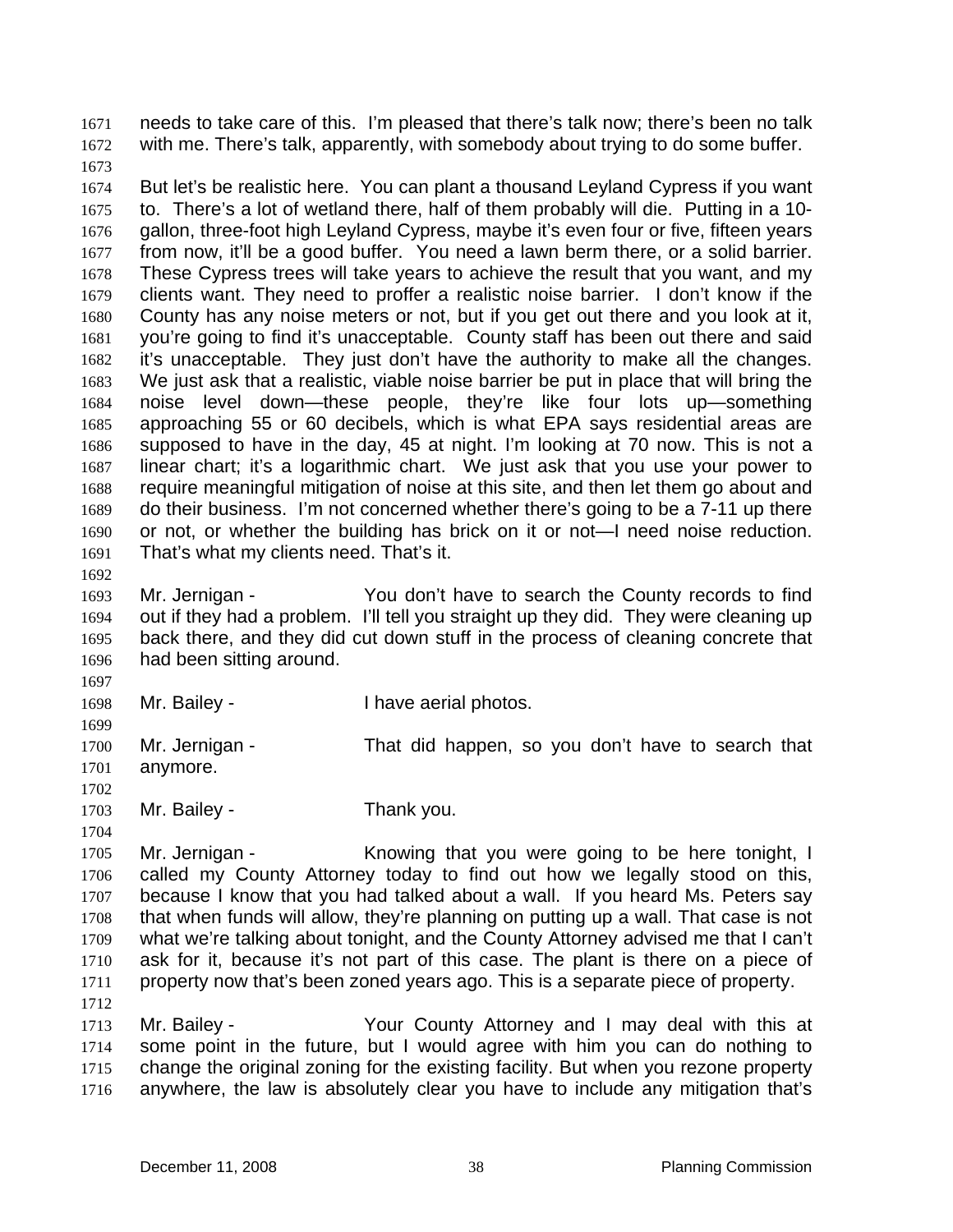appropriate for the adjacent property owners. This sound now goes across what is a residential barrier. By converting all of this to M-2, you will effectively extend the authorization for the original plant out to these additional barriers. They still should meet some reasonable sound limitation at their property boundary. But we have to be realistic here. If you don't address the sound problem—You don't have to grant the zoning. You may not be able to require the sound, but you don't have to— 1717 1718 1719 1720 1721 1722 1723 1724 1725 1726 1727 1728 1729 1730 1731 1732 1733 1734 1735 1736 1737 1738 1739 1740 1741 1742 1743 1744 1745 1746 1747 1748 1749 1750 1751 1752 1753 1754 1755 1756 1757 1758 1759 1760 1761 1762 Mr. Jernigan - The Can't turn it down because of the sound: it's a concrete plant. It's been there since in the '20's. What I'm trying to express to you is I can't turn down a case because of the noise that's coming from another piece of property that's zoned. Mr. Bailey - The Same property owner. Mr. Jernigan - Same property owner, but it's two separate-Mr. Bailey - I'm not going to — Mr. Jernigan - I had to call to find out legally how we stood because that's what I have to do. He informed me of that. Mr. Bailey - You, of course, will follow the advice of your County Attorney; I wouldn't expect you to do anything different. My position— Mr. Jernigan - You do need some sound suppression. Mr. Bailey - Theed sound suppression. Mr. Jernigan - That's the reason I had discussed with these people that they are going to address that. Mr. Fowler, do you know what size trees you're planning on putting up? Mr. Fowler - **[Off mike]** Approximately 150 six to eight foot Leyland Cypress to be placed along the outside [inaudible]. Mr. Jernigan - **Okay.** Mr. Bailey - The Uthought he said ten gallon. Mr. Jernigan - Six to eight feet. Mr. Bailey - The Uthought he said ten gallon. Mr. Fowler - [Off mike] Ten gallon, six to eight feet.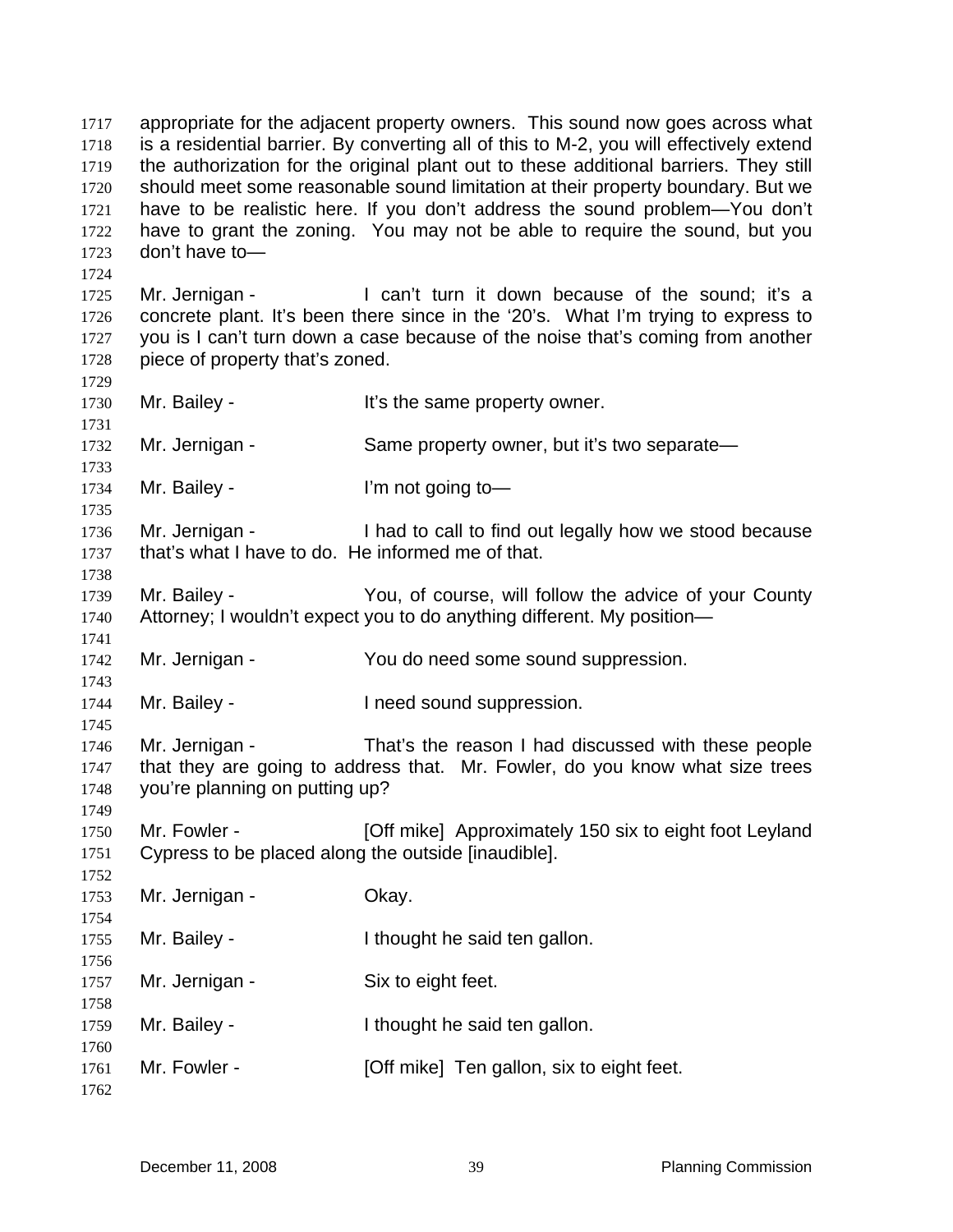Mr. Bailey - We'll see. I've seen so many of these Cypress. You see them sitting all around everywhere, you know, in these little tiny things, around all these lots. I'm not even sure if six feet is going to do it. It's real easy to test because you can take people out there with sound meters. You can put up something that's a reasonable six-foot barrier, and then you can measure the sound at the distance away over there. You can tell, you can measure this. The test is will it reduce the sound, not whether it looks pretty, or whether it appears to be an effort. Quite frankly, I would think the company would be interested in that, too, because if the Cypress trees work, great. If they don't work, I'm in court on a nuisance action, and they're going to put in something else. That's a waste of their money and time, so they need to make sure that the sound barrier that they put in—whether it's Cypress, or dirt berms, or whatever it may be—is going to be effective. 1763 1764 1765 1766 1767 1768 1769 1770 1771 1772 1773 1774 1775 1776 1777 1778 1779 1780 1781 1782 1783 1784 1785 1786 1787 1788 1789 1790 1791 1792 1793 1794 1795 1796 1797 1798 1799 1800 1801 1802 1803 1804 1805 1806 1807 Mr. Jernigan - The I did discuss with them a wall, and they said they do want to do that, but I can't ask for them to proffer that, and I can't make them proffer it. I can't make anybody proffer anything. Mr. Bailey - **A** berm would probably be even more effective. Mr. Jernigan - Well, you know, we discussed that berm situation, too, but I'm not sure with the RPA situation if a berm will work. Mr. Bailey - That's an issue. Mr. Jernigan - And when you put that berm up, that's going to take up a significant amount of land. If it's 12 to 15 feet high, it's going to be very wide at the bottom. Mr. Bailey - I understood they weren't going to put anything up in that northern part. Mr. Jernigan - They're not putting anything up there now, but what I'm talking about—Like I say, I'm not sure that the berm will work— Mr. Bailey - Give me 15 feet of berm, and then put your Cypress on top of that. Then it'll probably work. Mr. Jernigan - Well, we'll have to talk to Public Works about that because, like I said, there is an RPA situation. Mr. Bailey - Yes. I'll just let you know what my position is. I've been doing zoning law for nearly 30 years, so your attorney and I will just have to have some fun, if it comes to that. When you rezone, you have to mitigate. This is an extension of an existing facility through another 25 acres. I think sound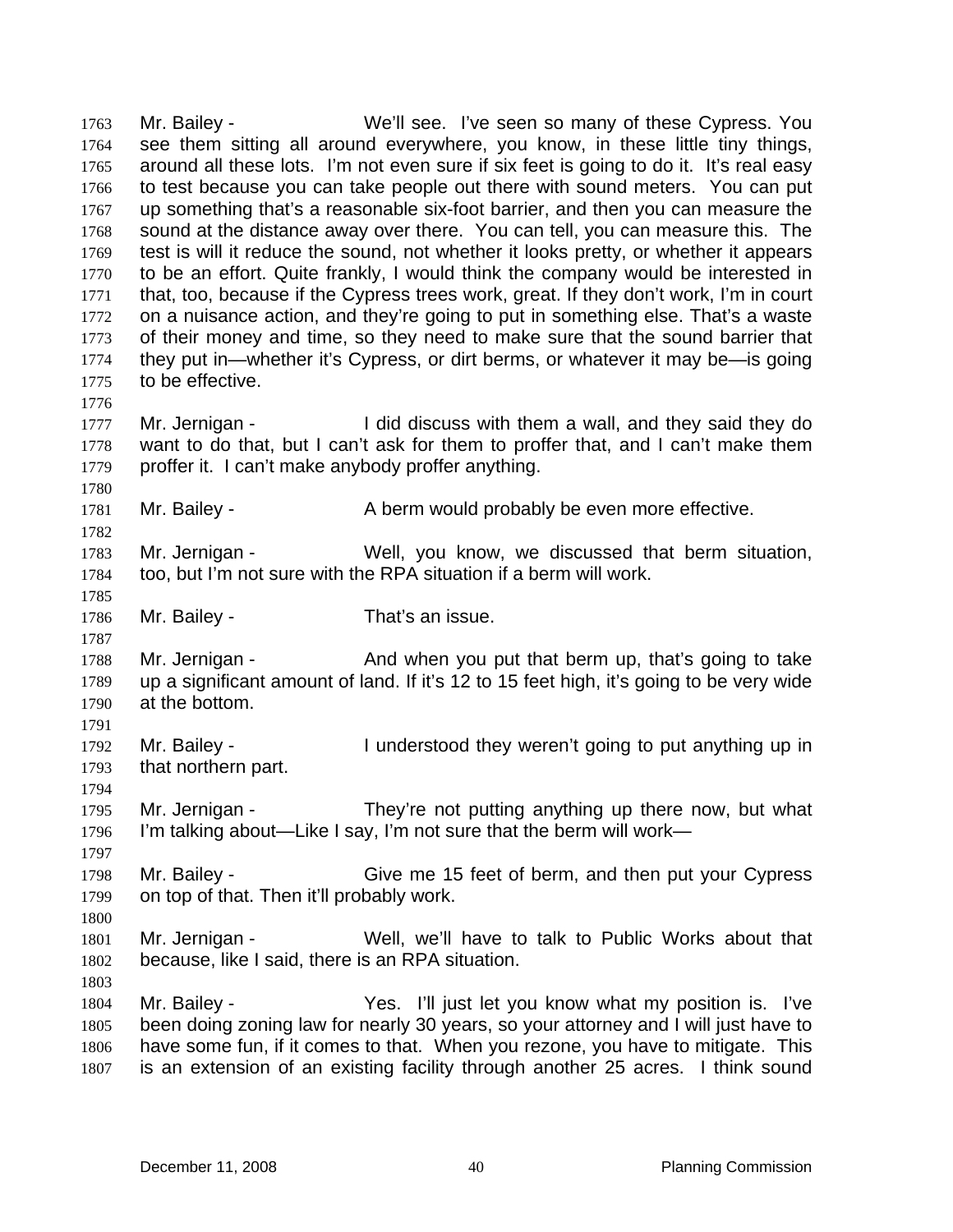mitigation is required. Hopefully, we won't have to test that, but I'm already in court, so what the heck. 1808 1809 1810 1811 1812 1813 1814 1815 1816 1817 1818 1819 1820 1821 1822 1823 1824 1825 1826 1827 1828 1829 1830 1831 1832 1833 1834 1835 1836 1837 1838 1839 1840 1841 1842 1843 1844 1845 1846 1847 1848 1849 1850 1851 1852 1853 Mr. Jernigan - Seventy-eight dollars will get a lawsuit anyway. Mr. Bailey - I just urge you to ask for some measurements, ask for some guarantees, ask for some sound reports. Get them to tell you if this is going to take care of it. Don't just buy into this because it looks like something. It can be verified. Mr. Jernigan - Bear in mind, too, what you have is a civil suit, and we have a zoning case. Mr. Bailey - Well, he's proffering the trees. So, all you want to know is will that solve the problem. What will that do to the sound? Mr. Jernigan - He hasn't proffered them yet. And I'm not saying that's going to solve the problem. I'm saying what we have here is a zoning case, and what you have is a civil case. Mr. Bailey - Oh, yes. But I'm saying you have to mitigate in your zoning case. That's my position. Mr. Branin - The Mr. Bailey, their attorney just mentioned that they are doing that. Those haven't been proffered. It's not part of this case. Mr. Bailey - Yes, well. It should be proffered. It should be. You know how this thing works. You know how these things work. They're going to give you only what they need to give you to get what they want. A lot of this they can have, no problems, works for them. You know. Mr. Jernigan - Okay. Are there any questions for Mr. Bailey from the Commission? Okay, thank you. Mr. Bailey - Thank you, sir. Mr. Jernigan - The All right. We have other people in opposition. Would you come down, please? Mr. Brydn - Good evening. My name's Joseph Brydn. I live at 5301 Eanes Lane, the property to the north. Mr. Vanarsdall - Sand Joseph Brydn. Mr. Brydn - Brydn. B-r-y-d-n. Very similar. Yes, thank you. We enter our property through a deeded access lane from Williamsburg Road.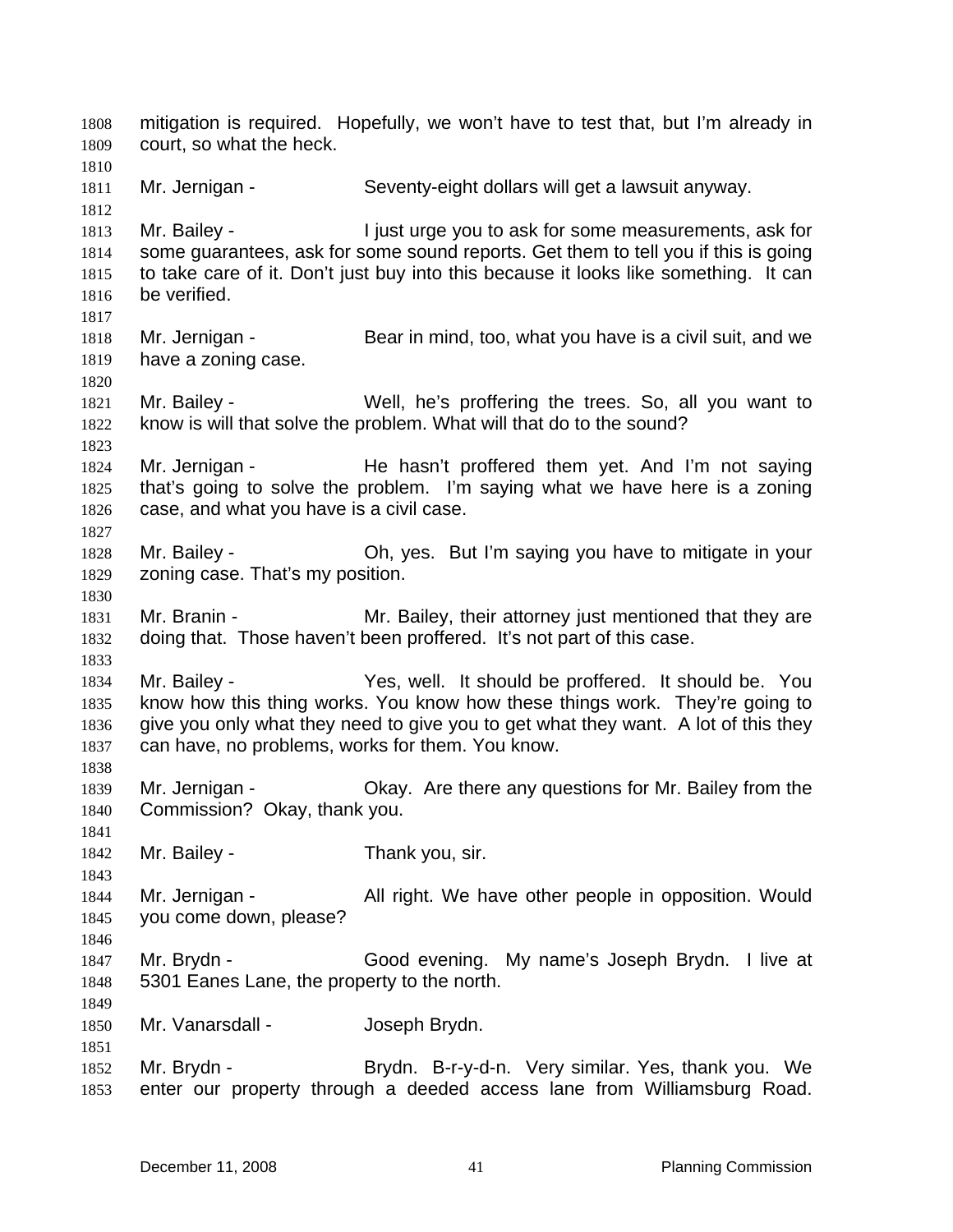We've been there since '99. We come on down that lane. You see a game preserve setting that was set up by Browning-Ferris—BFI—which is now Allied Waste, which we have very small problems with them. We knew there was a form plant to the south of us, but we had a barrier between us, which you see right here. It doesn't exist anymore. It's just totally gone. If I click on this, it will bring up the first one. Yes, but I'd like to get to the north of this again. Can I get some help with that? You had one up first that showed all the plots. Right, exactly. 1854 1855 1856 1857 1858 1859 1860 1861

1862

1863 1864 1865 1866 1867 1868 1869 1870 1871 1872 1873 1874 1875 1876 1877 1878 1879 1880 1881 Okay. Metromont wants to state that they want to be good neighbors, but so far they've come in and done exactly the opposite of that. This area right here did have trees. Yes, it had a bunch of machinery in there. It would be hard to clear out without taking down the trees. When we come down this lane, it's all we saw was trees. And in our yard right here, looking across here, all we saw was trees, as we still do right here—50-foot trees, maybe 200 feet thick. This is gone. This pond they just got rid of. And they built what he called a batch plant. They built that with no POD at all. Just all of a sudden it was there, and then the County's going, what happened. And we're going, what happened. Well, my granddaughter lives with us; she's a little over a year old. Last night, I got no sleep. You know why I didn't get any sleep? Because in my bedroom you hear at 4:00 in the morning—They have no hours. They run through the night, which I talked to Mr. Donati's office about. They said they couldn't have any sound leaving the property at night, but that's not what has happened for over a year now. It's getting to my health real bad by having my sleep disturbed, my granddaughter's sleep disturbed. There's nowhere in our house you can be without hearing this—beep, beep, beep—like your alarm's going off. We called Metromont's home office in South Carolina and talked to them. They were extremely rude, and said it's their property, they can do what they want with it.

1882

1883 1884 1885 1886 1887 1888 1889 1890 Well, the County with all its good efforts, up here is Carter's Pond Estates. They put in a buffer between the old lane and the new existing subdivision. They kind of convinced us that that would be all right, and everybody would abide and respect the old and new. That's not what happened. Immediately when homeowners moved in, even though they signed their deed and whatnot, and they knew that those plants were there, the plants came up. They started using the lane. No ingress or egress to that lane from the new subdivision. And the County? It's their land, we cannot stop them from doing it.

1891

1892 1893 1894 1895 1896 1897 1898 What I'm concerned with now is this plot of land here, no big deal. This stuff here, I don't want them any closer to me than they are now. Now, when I look in my backyard—I have an approximately two-acre yard. I'm out there doing whatever, enjoying the yard. I'm in my swimming pool looking across there, and all I see it looks like Langley NASA Cape Canaveral setup with this batch plant that they built, which they put no POD on. It just grew there overnight in the last year.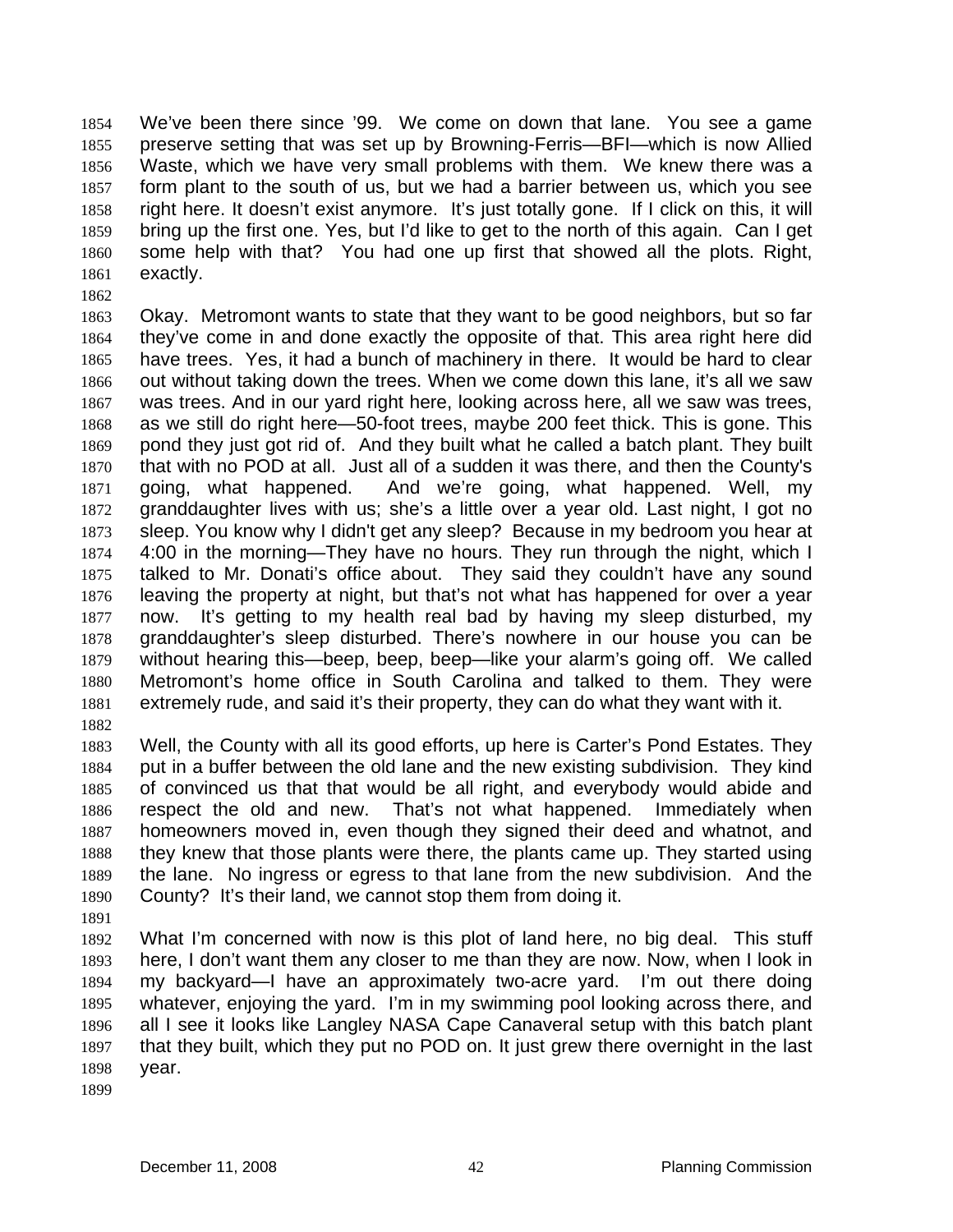When they get this piece of property here, and they're going to be out there like they were last night with their cranes that take the concrete from place to place, and it's beeping. People are yelling, and horns are beeping all through the night. They're going to be up here right on my house doing this now. I've called the police numerous times. If this was residential, and these were houses—If any one of these houses here were making a pile of noise, I could call the police and they would go over there and do something about it. But you know what? They went over here, and all they got up with was a security guard, and they didn't stop them from making noise in any single time. You need to take that into consideration. 1900 1901 1902 1903 1904 1905 1906 1907 1908 1909

1910

1911 1912 1913 1914 1915 1916 1917 I don't think this needs to be rezoned at all right here. They can purchase it. They need to stay off it. They need to stay away from us. Home is not home anymore. You can see me shaking. This has happened all in the last year. None of you probably live by this, and don't quite understand it. I invite you to come to my home any time and sit down and have dinner, or barbecue, or just play golf or whatever. Stand around my property, and you'll say, "You have a one-year old granddaughter here? She's subject to this?"

1918

1925

1927

1929

1931

1919 1920 1921 1922 1923 1924 Personally, my thoughts on it are I kinda demand that the rezoning doesn't take place for those properties to the north, because they're going to come around, and they're going to go—Just like their Human Resource manager did in Carolina. "We own the property, we can do what we want." Quote unquote. And we ended the phone call with them. I don't know what to tell you about it. We lived there for all these years with the other plant.

1926 Mr. Jernigan - When did you buy this house?

1928 Mr. Brydn - We moved into the house in '99.

1930 Mr. Jernigan - You bought it in '99.

1932 1933 1934 Mr. Brydn - We did not purchase it in '99; we moved into the house in '99. We had a rent to lease, and we purchased the house in 2003 or 4. Don't hold me exactly to that, but we've been there since October of '99.

- 1935 1936 1937 Mr. Jernigan - The You realize that the concrete plant is not the zoning case tonight.
- 1939 1940 1941 1942 1943 Mr. Brydn - This parcel right here that puts them closer, with the people that have an attitude of we can work when we want to work, we can make as much noise as we want to make. It's our property, and we can do what we want with it. They're asking for a rezoning, and with that kind of mentality, how do we go, yes, this is fine.
- 1944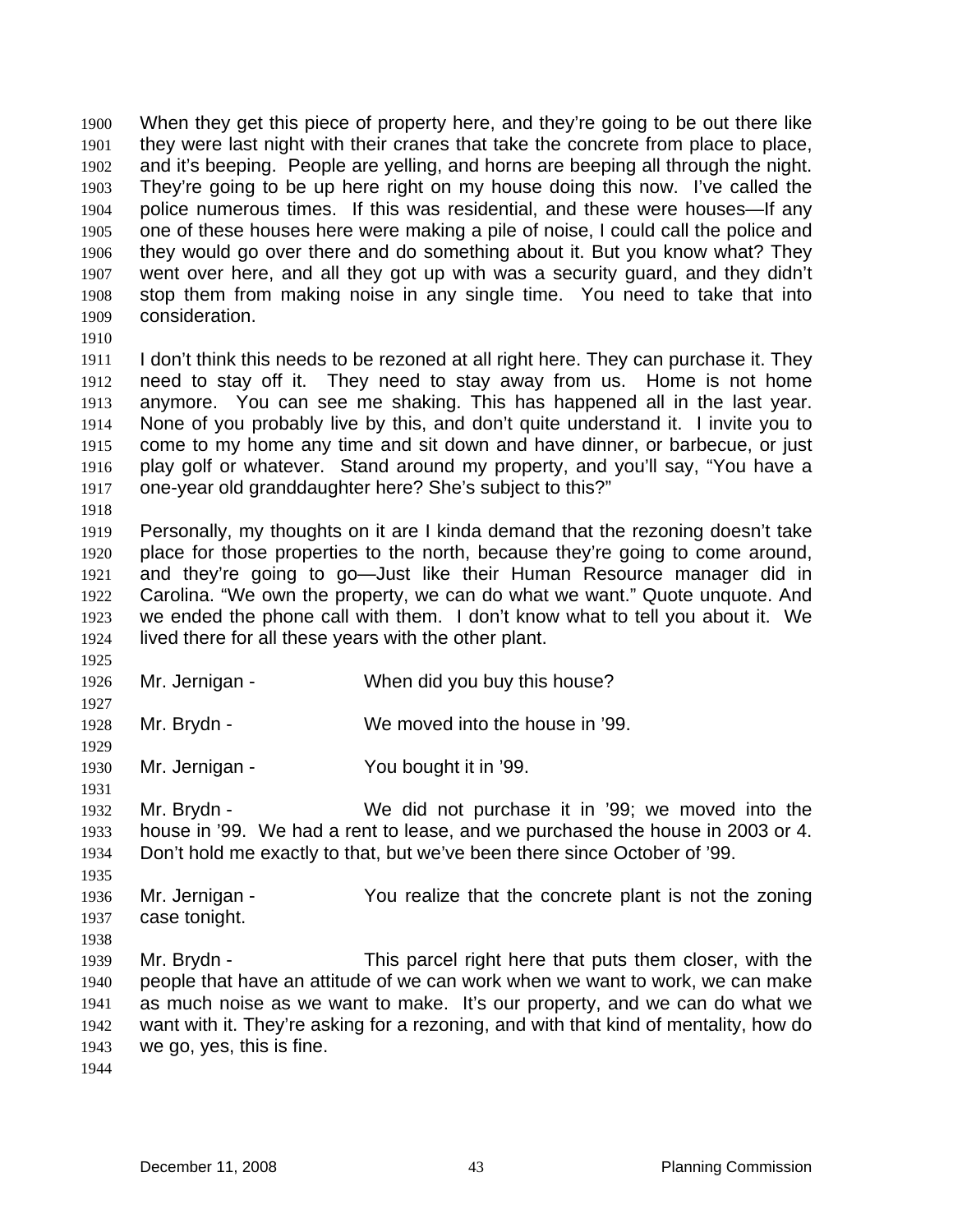Mr. Jernigan - You may have had a call like that, but you were at the neighborhood meeting. 1945 1946 1947 1948 1949 1950 1951 1952 1953 1954 1955 1956 1957 1958 1959 Mr. Brydn - The Musta at the neighborhood meeting. Mr. Jernigan - Ckay. And those people didn't talk to you that way here. Mr. Brydn - Fxcuse me? Mr. Jernigan - They didn't talk to you like that at the neighborhood meeting. Mr. Brydn - No, but they jumped up and down about taking these trees down, and I've got satellite photos about it. This pond is not there anymore.

1960 1961 1962 1963 1964 1965 1966 1967 1968 1969 1970 This drainage is not here, which the County has got up with them, and they then put in two 48-inch pipes across there. At least that's according to Steve Hartman, I believe. You know what? We're still waiting tonight to see if that works, because our property is flooded. It's underwater, and it's not flowing. Tomorrow when that rain stops, we get about six hours. For the past ten years after rain has stopped for six hours, the property was back dry. We'll see tomorrow on that. But you know what I'm saying? No, this person and this person personally have not acted that way. But you know what, when you have a problem—And the police said this to us. The police said, "You need to call the main office and talk to them." So, when we called them, they were extremely rude.

1971

1972 1973 1974 1975 1976 1977 1978 1979 1980 1981 1982 1983 1984 1985 I'm looking for a guarantee from the County that they're not going to do this, they're not going to do that. You know what I mean? Where's the guarantee? My example is up here in Carter's Pond. The County said we'd put in a plant strip bordering the lane so people would respect your lane. None of that took place. They ripped the plants up, and they use the lane every day. I paid for that lane. I pay \$800 a year on that lane to have it graded, and gravel put on it. My other neighbors pay for that lane, and work on it all the time, and put out gravel all the time. All these other people just ripped up the plants, and just use it. It's the same mentality. How are you going to stop them? They'll be out here 4:00, 5:00 in the morning doing whatever they want to, just like they're doing now over here. They're over here working 4, 5:00 in the morning. Home is not home anymore. I'll guarantee you it's ruining our health, and I'm concerned for the safety of my granddaughter and her health. I just want you take that into consideration.

1986

1987 1988 1989 Mr. Jernigan - All right. Thank you, sir. We've run a little over here, but I'm going to hear it.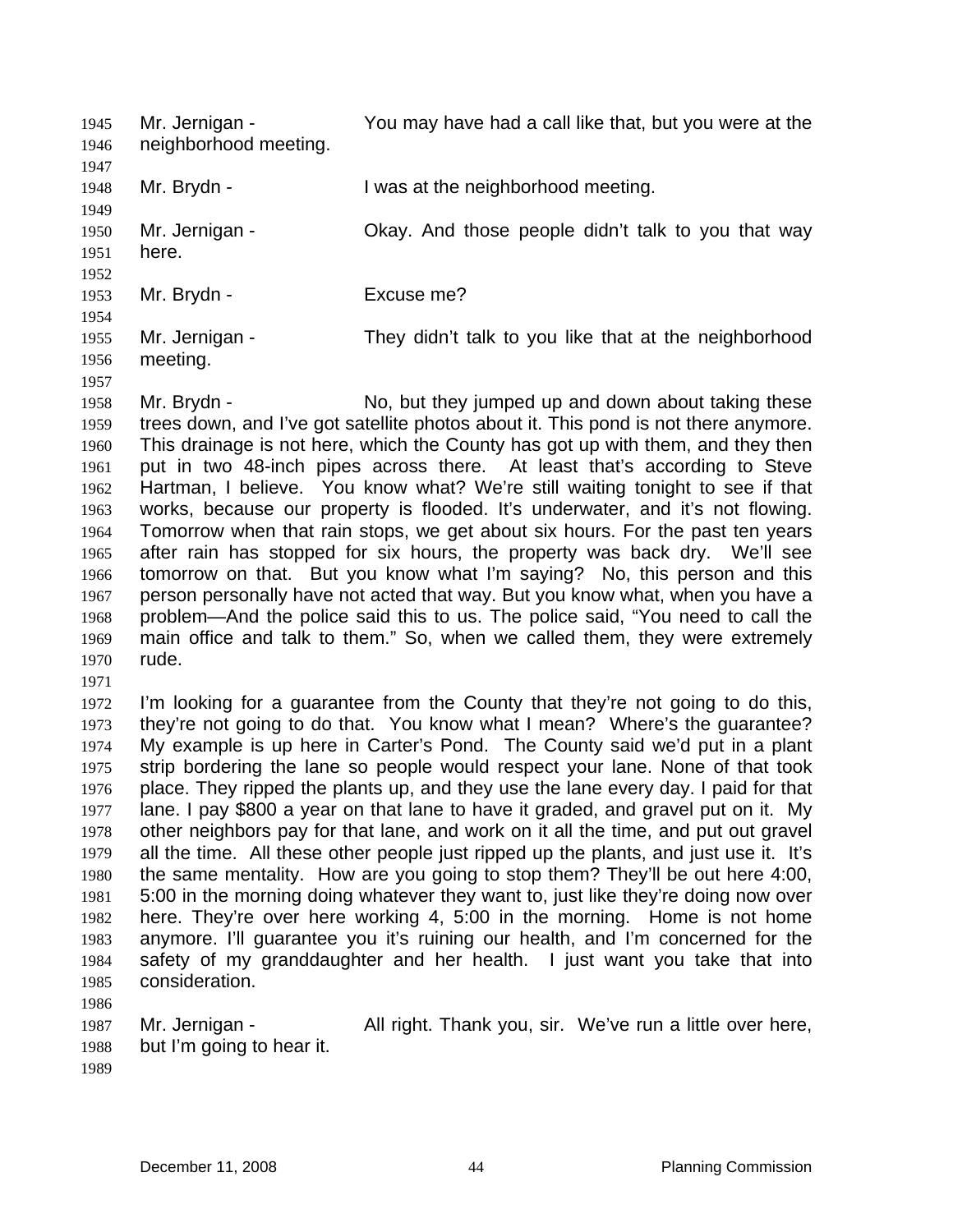Ms. Karlis - I'm Kellie Karlis, and I own the property at 5301 Eanes Lane. I'm the owner. Kellie Karlis. That's K-a-r-l-i-s. I'm the one that talked to Jason Wooder from Human Resources in Carolina from the home base. When I talked to him, I was telling him the tree buffer was gone. What they told me—I'm shaking. This has really got me upset. They said, "Well, the trees were on our property, correct?" I said yes. That was like blowing me off because they were on the property. I said, "Well, you should open your drainage. My property's going under water. I have septic. The pond is overflowing." "Well, it's on our property, right?" And I said, "Well, there's nothing more for me to discuss." I shouldn't have to get out of bed at 3:00 in the morning to videotape them making noise. I shouldn't have to be disturbed. I no longer sleep in my bedroom because of this. I'm sleeping with the grandbaby in the other bedroom so I don't have to hear this noise. Their mentality is they're going to do what they want. I have film of people yelling break time at 4:00 in the morning. I don't need to hear that. And they're going to be parking right there, yelling back and forth or whatever? I'm strictly opposed. 1990 1991 1992 1993 1994 1995 1996 1997 1998 1999 2000 2001 2002 2003 2004 2005

2007 2008 2009 2010 2011 2012 2013 2014 2015 2016 2017 2018 2019 2020 2021 2022 2023 2024 Mr. Jernigan - The Let me explain something to you. I know I've explained this, but I want to make it clear. If this property doesn't get zoned, you still have the same noise. Now, the chances of diminishing that noise get better if this does get zoned. I talked to them after the neighborhood meeting that we had about cutting down on noise. Mr. Jimmy Knight, who is one of his associates, told me, he said, "Ray, it would be better to put up a wall, but we can't do it until we get the funds." He said at this point now, they wanted to put in some trees. He had told me that before. He didn't tell me how many. He didn't tell me how high they were going to be. But regardless of what happens on this, it's not going to change the situation that you have now. If you want to work with them and give them some time, they can make the changes. I can't make them say that they're going to put that wall up because it's on a different piece of property than this. These pieces of property are owned by the same people, but it's two separate pieces of property. I've been talking to these people probably—I've probably had 10 or 12 phone calls, plus 5 or 6 meetings other than the meetings that I've had that you all were in on. I've met with them at the County quite a few times to try to work these problems out. So, I want you to know we're working on this thing. I understand your situation. How long have you been there?

| 2025 |                |                                                     |
|------|----------------|-----------------------------------------------------|
| 2026 | Ms. Karlis -   | Ten years. 1999. That's my boyfriend, Joseph Brydn. |
| 2027 |                |                                                     |
| 2028 | Mr. Jernigan - | That plant's been there many, many-                 |
| 2029 |                |                                                     |
| 2030 | Ms. Karlis -   | Never heard them.                                   |
| 2031 |                |                                                     |
| 2032 | Mr. Jernigan - | What happened is they geared up.<br>They<br>I know. |
| 2033 | geared up.     |                                                     |
| 2034 |                |                                                     |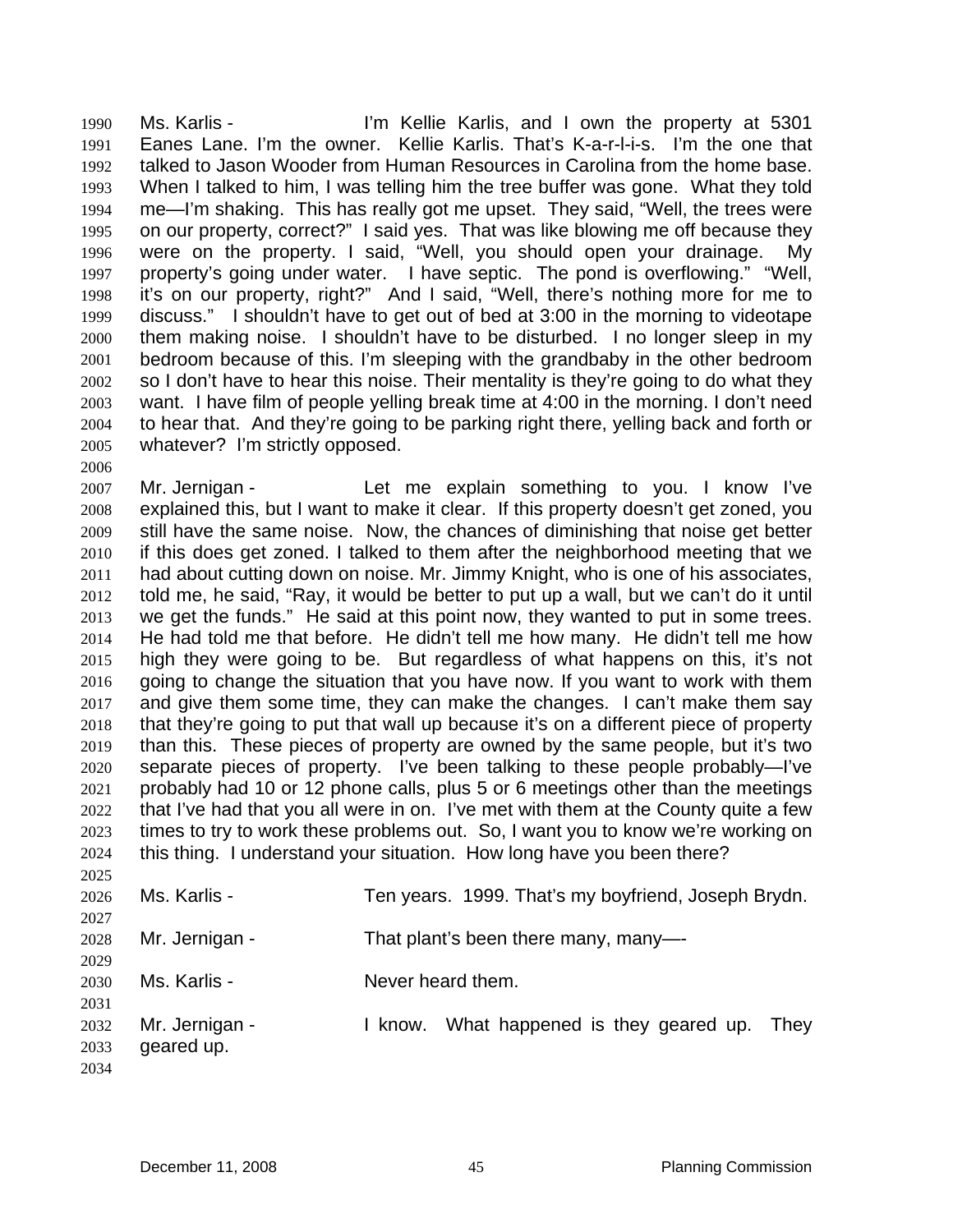Ms. Karlis - They're I have one more thing I want to say. They're supposed to be 300 feet away from a residential area. That's why I thought [unintelligible] area here so they could be in compliance. They're right there in a residential area. That's why I feel like that's why they're trying to change this, so they can come up to compliance, which they should have already been. 2035 2036 2037 2038 2039 2040 2041 2042 2043 2044 2045 2046 2047 2048 2049 2050 2051 2052 2053 2054 2055 2056 2057 2058 2059 2060 2061 2062 2063 2064 2065 2066 2067 2068 2069 2070 2071 2072 2073 2074 2075 2076 2077 2078 2079 2080 Mr. Jernigan - Actually, we checked into that. It's a long story on that. Part of this is grandfathered. That has been there for some time, and it falls under the grandfather rule. I understand your concern, and we're trying to get this thing taken care of. It's not pretty, but we're doing the best we can. Ms. Karlis - I no longer have a country setting like I had. I was going to sell my house based on a country setting. There's no longer a country setting. I'm sorry. I've taken too much time. Mr. Jernigan - That's okay. All right, thank you. You can't do that. I checked on that. Mrs. Jones - **Okay. All right.** Mr. Jernigan - We went way over time here, but I want to hear you. Ms. Smith - We're on Eanes Lane as well, 5303. My name is Loretta Smith, and this is my husband, David Smith. First of all, I really want to thank you. You took care of the lighting situation like the next day, and I really appreciate that. That was a big help. I'm right there, so yes, we greatly appreciate that. The only concern I have are the trees in this particular vicinity that are already here. Are they going to be taken down with acquiring this property or making the changes? The other thing I'm concerned about is that they mentioned putting trailers here for storage. I don't want it to look like a trailer park and diminish the look of the area from housing to look like a trailer. I'm wondering if it's going to be like a U. S. building, like one of those metal buildings, or is it portable. Mr. Jernigan - Mr. Fowler, will you elaborate on what type of trailer it is? Mr. Fowler - Yes sir. In our operation, we have— Mr. Jernigan - Would you get up a little? These hearings are taped. Mr. Fowler - The Absolutely. On the back side of the property over here where we were discussing, in this area here. Just to clarify, there was a row of trees sitting right here. There are also power lines that run across here and down this side road. They came in and cleaned these trees up in that area. That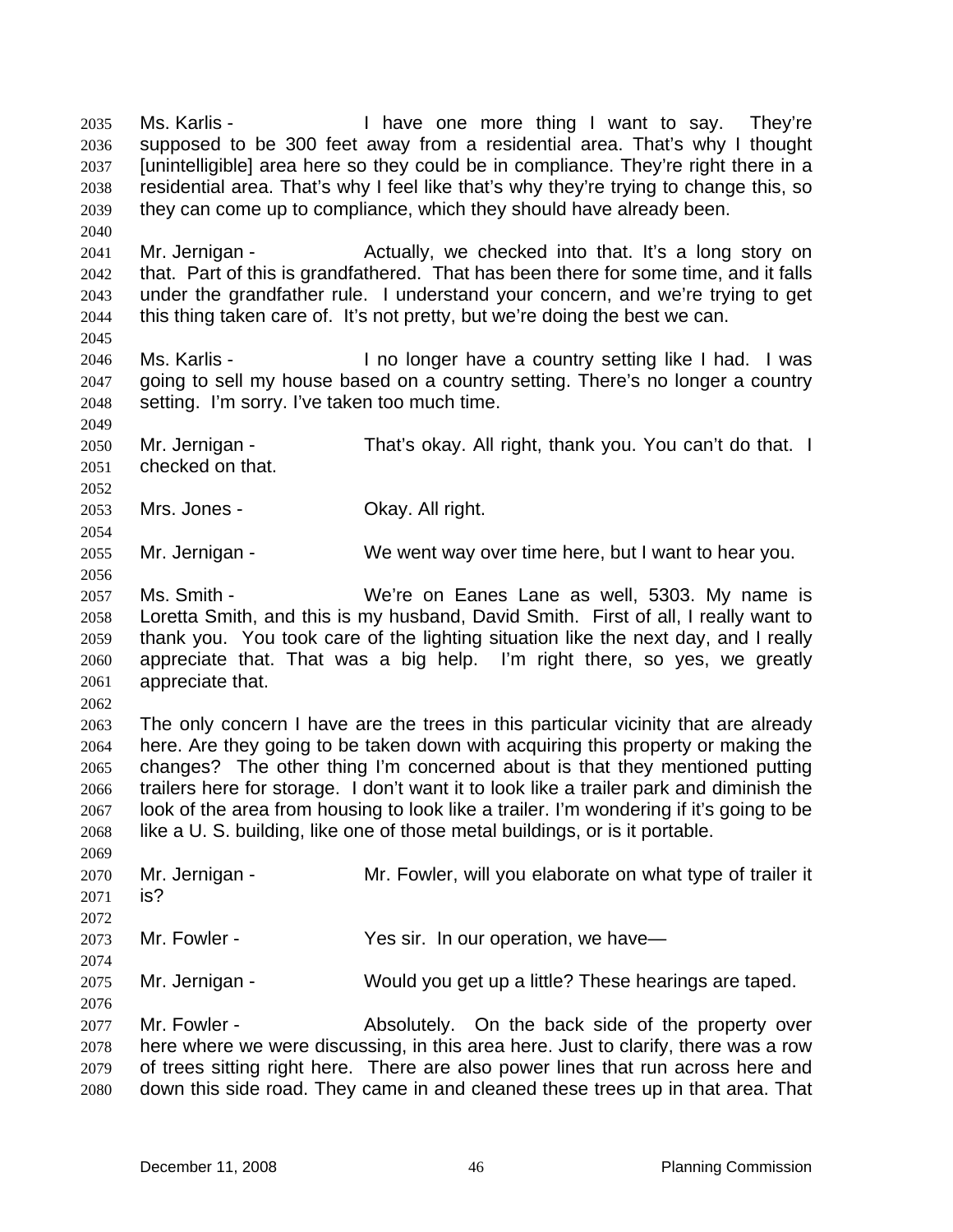was the utilities that came in and trimmed those back so if there was an ice storm or anything, it wouldn't take out the power lines. So, we're not cutting these trees down along Eanes Lane. Actually, we came over and we were fixing the potholes and things. 2081 2082 2083 2084

2086 2087 2088 2089 2090 2091 2092 2093 2094 2095 2096 2097 2098 2099 2100 As far as the trailers go, what we're talking about is we have flatbed semi-trailers. They're just for moving product. When we have an overflow in our process, which I can show you here, these drainage pipes and things are running from this over into the wetlands, and that went back into compliance. With those drainage pipes there, we can't really cross this lane anyway. We were just leaving the door open that if we had to ever park semi-trailers or anything back in this area here with our yard trucks, it gave us an area to place them. We really have no desire to put anything back there, because we don't want to go through the hassle of trying to bridge those 48-inch pipes that are sitting there. Most of the trailers that you see now are going to be contained up in this area, and in between these two buildings. When it does overflow, we put them back in this area. If you notice, we've graded all this back here, leveled it out, and are retapping and stuff at this point. We have really no desire to go back there, but we wanted to leave the option open. If we had spare trailers, they would be parked back there. It's not like mobile homes or anything of that nature.

2102 Ms. Smith - Ch. okay.

2085

2101

2103

2105

2107

2109

2116

2121

- 2104 Mr. Jernigan - Everything is a flatbed trailer.
- 2106 Mr. Fowler - That's correct.
- 2108 Mr. Jernigan - There are no structures.

2110 2111 2112 2113 2114 Mr. Fowler - A flatbed trailer. We couldn't even put product back there because it's not paved or anything. And we couldn't have the trailers sink down into the ground. So, they would be empty trailers until we pulled them out to use them.

2115 Mr. Jernigan - Does that satisfy?

2117 2118 2119 2120 Mr. Smith - I just want to say one thing. I've actually heard a lot of stuff tonight about the improvements that have been made by your company and everything, and I've heard that you all want to be good neighbors. As far as I can tell with what you've done so far, you're off to a good start.

| 2122         | Mr. Fowler -   | [Off mike.] Thank you, sir.  |
|--------------|----------------|------------------------------|
| 2123<br>2124 | Mr. Jernigan - | All right. Thank you, folks. |
| 2125<br>2126 | Ms. Smith -    | Thank you for your time.     |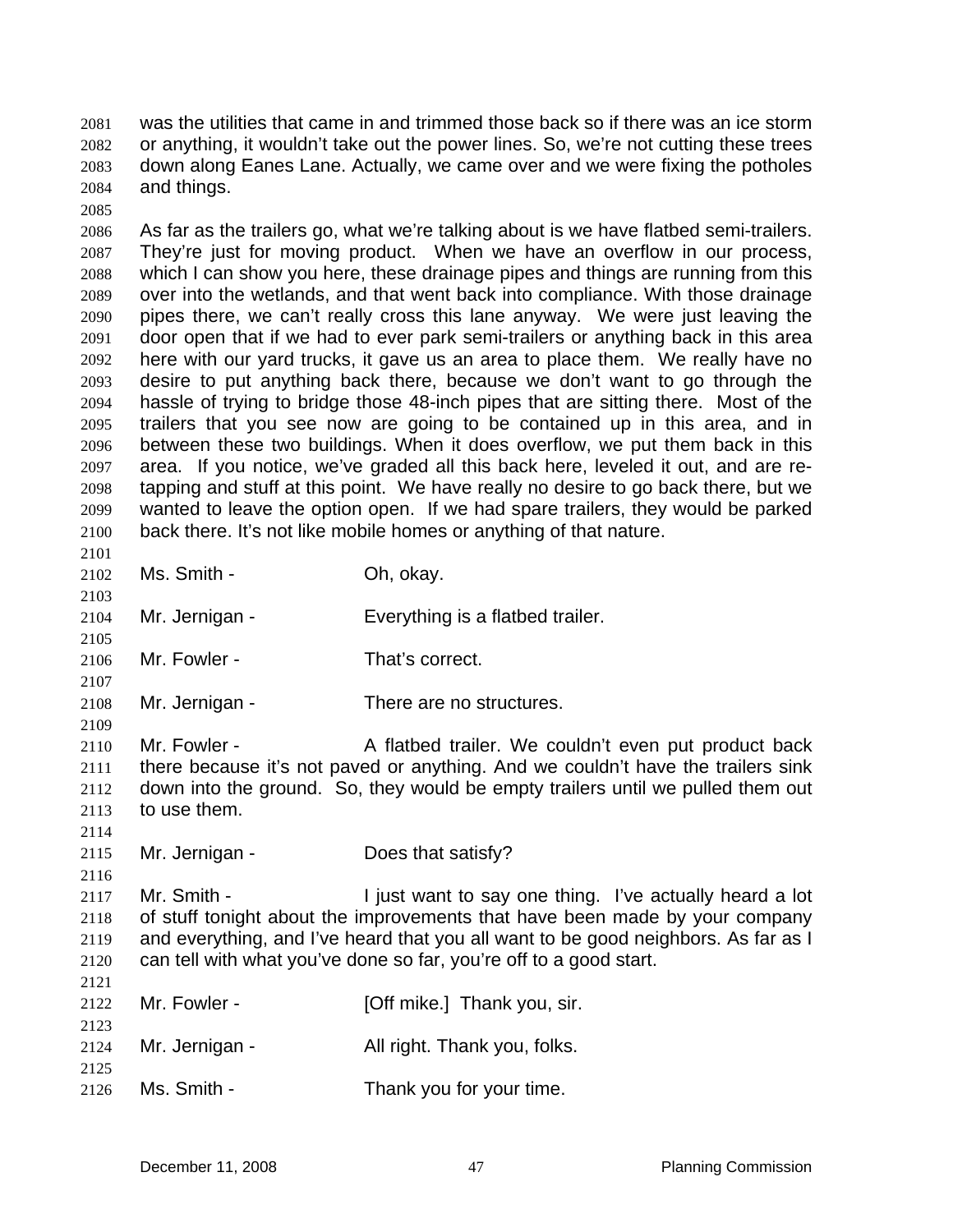2128 2129 2130 2131 2132 2133 2134 2135 2136 2137 2138 2139 2140 2141 2142 2143 2144 2145 2146 2147 2148 2149 2150 2151 2152 2153 2154 2155 2156 2157 2158 2159 2160 2161 2162 2163 2164 2165 2166 2167 2168 2169 2170 2171 2172 Mr. Archer - **Mr. Chairman, can I just ask a question?** Based on the information we've heard tonight from Mr. Bailey and from the neighbors, is there anything new that you've not heard before in neighborhood meetings? The reason I ask that question is because the applicant seemed to be willing to want to work with the neighborhood. I'm just wondering if there's something new that you've heard here tonight that might give you an outlet to doing some other kind of thing to mitigate the noise problem, things like whatever it is that makes the most noise, keeping it as far away from the neighborhood as you possibly can, or maybe some other type of sound suppression that can be used on the equipment. Ms. Peters - We heard this at the community meeting, concerns about the noise. The folks that came up and spoke were at the meeting. I didn't hear anything new. I don't know, Mr. Jernigan, if you heard anything new. Mr. Jernigan - No. I mean, pretty much everything that was expressed tonight was expressed at the neighborhood meeting. Ms. Peters - There's been communication since then with the community members. I don't know if Todd has spoken directly with the community members, but I know Mr. Knight has, and has engaged them in the process, or is willing to and trying to at this point in time. If the neighbors would like another meeting, that would be fine. I mean, we could do that between—I'd certainly not like to delay this, but if Mr. Donati wanted another meeting, we'd be willing to do that. Mr. Jernigan - The I don't know that anything new is going to come out. Mr. Archer - That's what I'm trying to get at. Mr. Jernigan - What they expressed tonight was what we had at the meeting. Mr. Archer - I was just curious about whether or not there are some things that could be done that might help in some ways at suppressing the sound. Somebody mentioned, I think, a beep-beep, which probably comes from the backup beeper. Are they at a level that they have to be? Is there a maximum or minimum level that those things can be? They are annoying. I know it's an OSHA requirement. Mr. Vanarsdall - We have had that before, and there's nothing you can do about it. OSHA enforces that. Mr. Archer - I'm just wondering if there's a sound level, a minimum sound level that they can be lowered to, to maybe suppress some of the noise.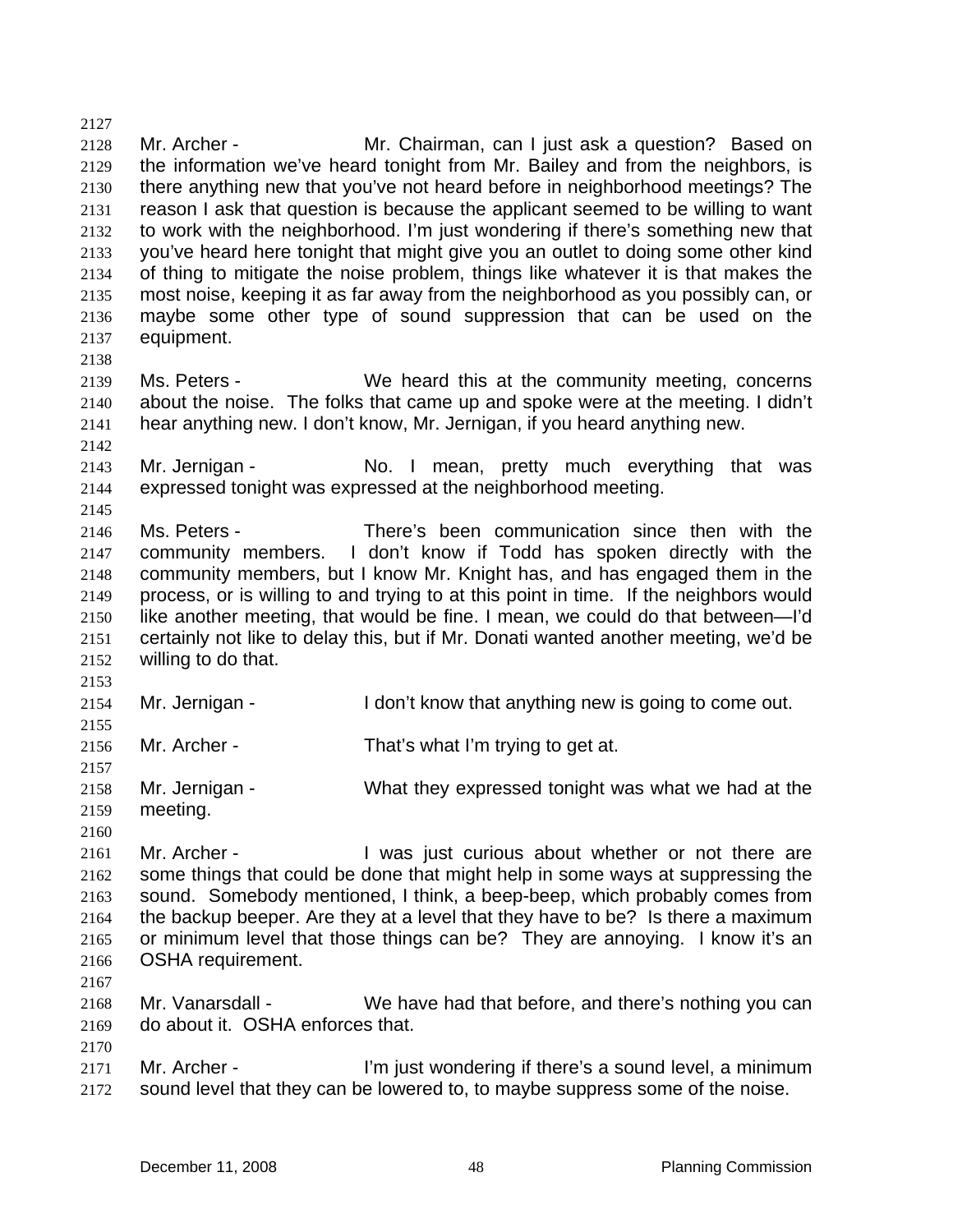2173 2174 2175 2176 2177 2178 2179 2180 2181 2182 Ms. Peters - We are certainly happy to work with them to find those ways, but I think we're getting a little off issue because what we're going to be doing on the property we're trying to rezone isn't going to expand operations. We're actually proffering out industrial operations from the parcels that are closer to the residents. We're willing to work with them. We're willing to meet with them again. But for the purposes of this zoning case, I think we've addressed everything we can. We are not obligated under law to provide proffers to mitigate damages, or nuisances, or problems that exist on a parcel that isn't subject to the rezoning.

2183 2184 2185 Mr. Archer - I understand that. I'm simply asking because I wasn't at the meeting. So, I don't know what went on, and what did not.

2187 2188 2189 2190 2191 2192 2193 2194 2195 2196 2197 2198 Mr. Jernigan - I discussed with Mr. Knight after the neighborhood meeting about the sound. He told me at that point that he was going to put in some trees. Leyland Cypress grow about two feet a year. I think about 2 to 2- 1/2 feet a year is about what they grow. I wasn't sure what size trees they were planning on putting in. I don't know, there's a possibility you could put a small berm back there, and put the trees on top of it. But I don't know that they would live at that point, you know, in pressed dirt. Also, you do have the RPA situation back there, and that would be something that Public Works would have to go and look at. Mr. Knight did say a wall would be the best thing to do, and put that at the end of the plant where the concrete stops. That would be the best thing to do. But at this point, the funds wouldn't allow it. It could be something they could do in the future.

| 2200 | Mr. Emerson -                                         | Mr. Chairman, could I ask a question?                                                   |
|------|-------------------------------------------------------|-----------------------------------------------------------------------------------------|
| 2201 |                                                       |                                                                                         |
| 2202 | Mr. Jernigan -                                        | Yes sir.                                                                                |
| 2203 |                                                       |                                                                                         |
| 2204 | Mr. Emerson -                                         | What type of pre-cast work do you do at this facility?                                  |
| 2205 |                                                       |                                                                                         |
| 2206 | Mr. Fowler -                                          | We build hospitals, parking garages, elementary                                         |
| 2207 | schools, high schools.                                |                                                                                         |
| 2208 |                                                       |                                                                                         |
| 2209 | Mr. Emerson -                                         | So, you're creating pre-cast slabs.                                                     |
| 2210 |                                                       |                                                                                         |
| 2211 | Mr. Fowler -                                          | We're creating pre-cast insulated panels, parking                                       |
| 2212 | structures, double-T's, roofs, things of that nature. |                                                                                         |
| 2213 |                                                       |                                                                                         |
| 2214 | Mr. Emerson -                                         | Couldn't you create a barrier wall to be placed on your                                 |
| 2215 | property within your own operation?                   |                                                                                         |
| 2216 |                                                       |                                                                                         |
| 2217 | Mr. Fowler -                                          | When funds would actually allow. We are looking into                                    |
| 2218 |                                                       | doing something back there. At this time, it's a startup operation. It's our first year |

2186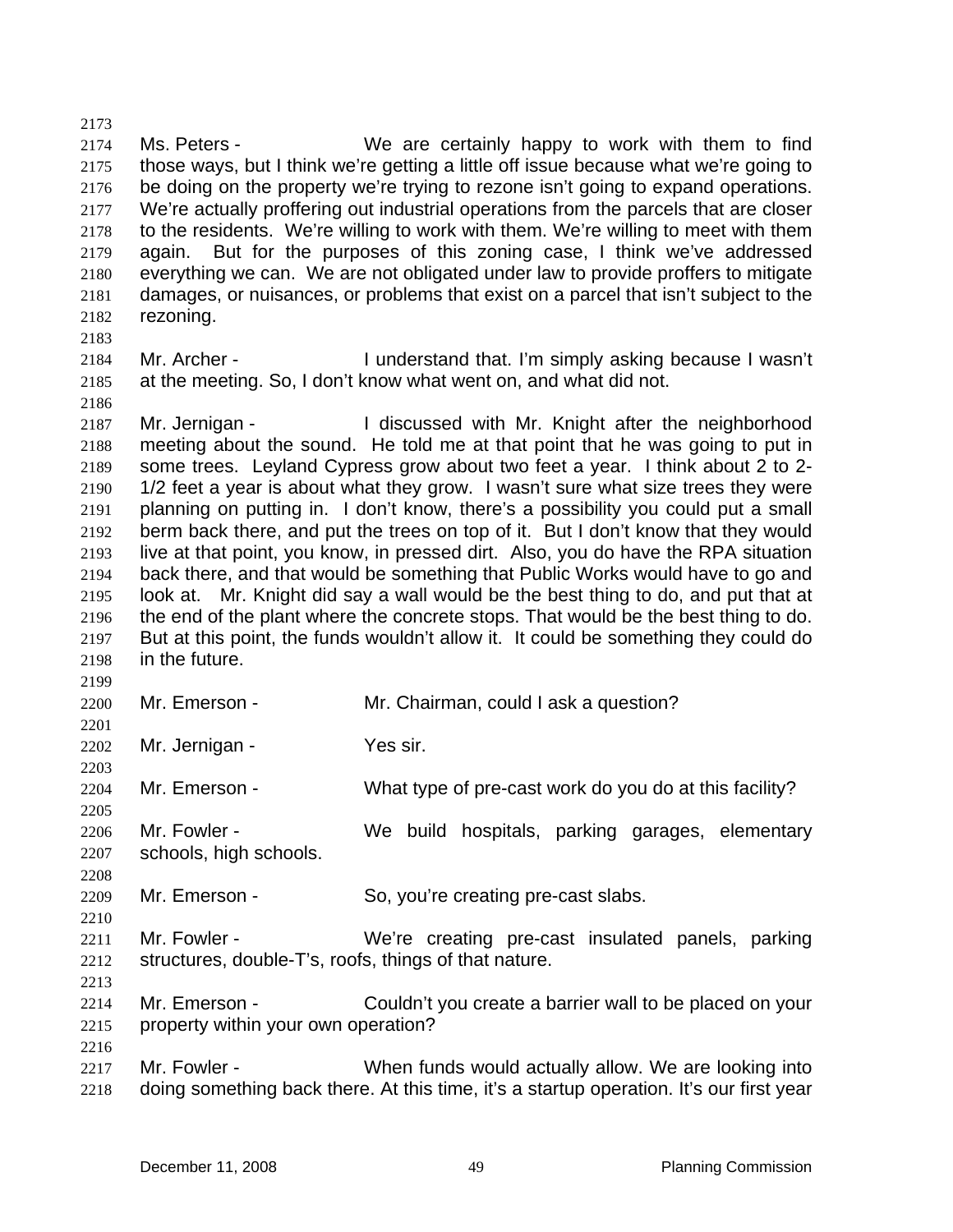in business up here. We are looking at everything that we could do to make the company viable in Virginia with competitors right down the street, and looking at what we could do to mitigate here as well. So, we are entertaining the wall concept, but for immediate mitigation, we're looking at putting in the Leyland. 2219 2220 2221 2222 2223 2224 2225 2226 2227 2228 2229 2230 2231 2232 2233 2234 2235 2236 2237 2238 2239 2240 2241 2242 2243 2244 2245 2246 2247 2248 2249 2250 2251 2252 2253 2254 2255 2256 2257 2258 2259 2260 2261 2262 2263 2264 Mr. Emerson - If you have no current plans for the property adjacent to the neighborhood, and it sounds like you have difficult actually accessing that property, is there a specific reason it needs to be included in the case, or could it be removed? Ms. Peters - Mr. Fowler addressed it before that sometimes there's an overflow of the trailers, and they would like to at least retain the option to do that, to put them back there. Mr. Emerson - Placing trailers, they will be clearing, I guess, some of the property? Ms. Peters - The Music Peters - The Music Peters and It already is. Mr. Emerson - Is it reasonably clear at this point? Ms. Peters - Yes. Mr. Emerson - Ckay. Ms. Peters - The Music Reference of the Music Peters and It's right here. Mr. Jernigan - Excuse me a minute. Mrs. Jones - The barrier that I've heard referenced there that was cleared, apparently, when you all took over the operation, what did that consist of? Was it a hardwood barrier? Mr. Fowler - Back in this line right here, if you look at this photo— Mrs. Jones - It's the northern parcel we're talking about. Mr. Fowler - **Over in this area here?** Mrs. Jones - Yes. Mr. Fowler - We cleared nothing in here. This is still grown up. There are a lot of—I forget the homeowner's name here, but they asked us to leave this brush and stuff here because there are a lot of fox, and deer, and things in this area.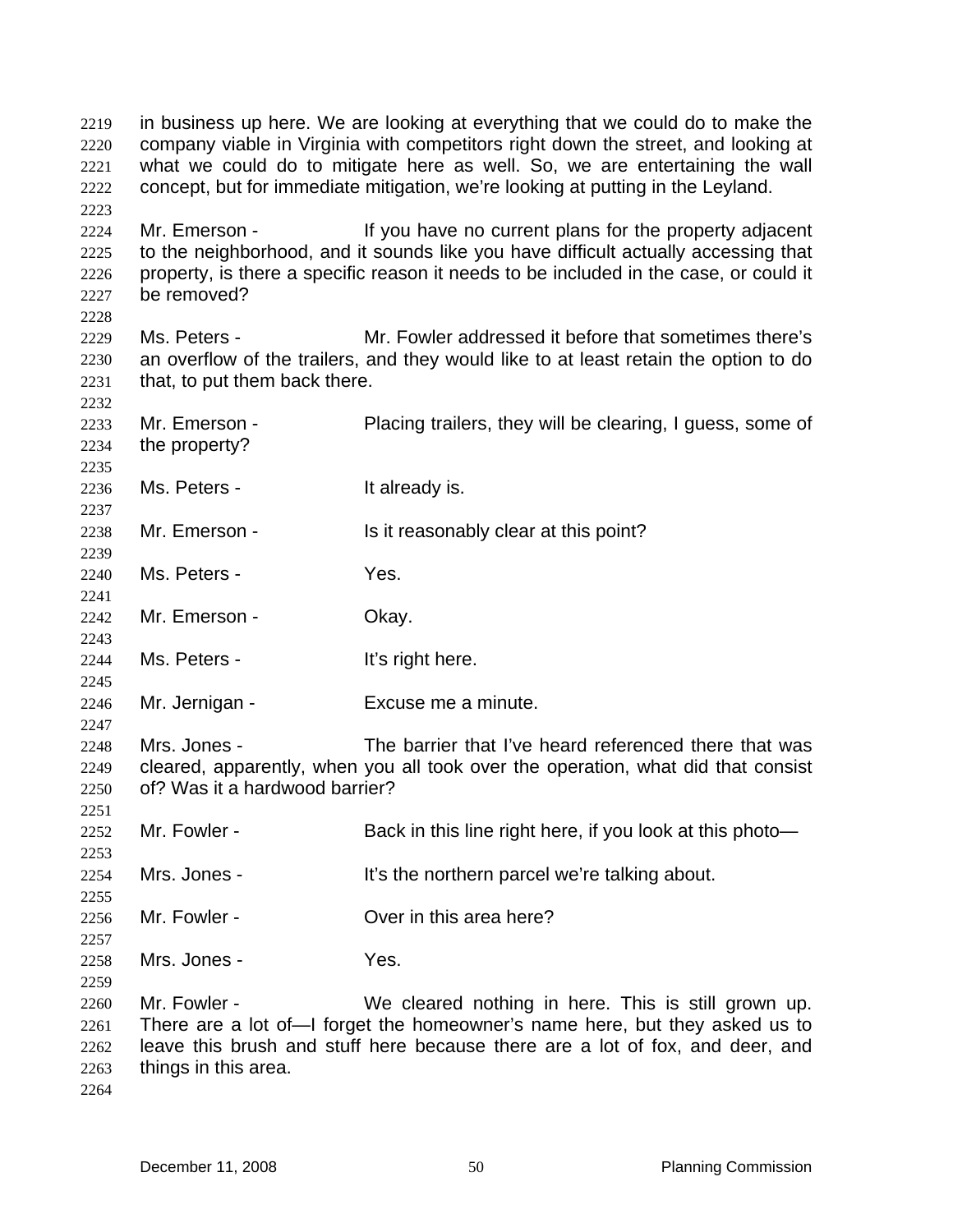2265 Mrs. Jones - So, that remains. 2266 2267 2268 2269 2270 2271 2272 2273 2274 2275 2276 2277 2278 2279 2280 2281 2282 2283 2284 2285 2286 2287 2288 2289 2290 2291 2292 2293 2294 2295 2296 2297 2298 2299 2300 2301 2302 2303 2304 2305 2306 2307 2308 2309 2310 Mr. Fowler - We haven't cleared any of the brush out. There is a small section here. Some of these trees right in this area had to be cleared so we could put in the 48-inch pipes. There are two of them that run over here and fill this wetland. Mrs. Jones - **All right. Okay.** Mr. Fowler - So, we cleared a few of these trees here, and then all along Eanes Lane, there are utility poles that come there. They came through and trimmed all these trees back through here where the utility poles run so that in an ice storm or whatever— Mrs. Jones - So, it's your contention the utility clearing has been the problem? Mr. Fowler - The utility clearing, when they came in this corner right here around these poles, they cleaned out a lot of those trees and cut back the branches. Ours was cleaning up just this trash and stuff that you see laying back in here from an old photograph of the facility. Mrs. Jones - If the problem was much different, I think there are two elements to that, either vegetation or a more ramped-up operation. I would tend to think that a ramped-up operation is not going to be mitigated by even replanting more trees than you're planning to. Would you agree to that? The noise of your operation probably will not be taken care of by the trees. Visually they'll help, but not noise. Ms. Peters - I think that the Leyland Cypress do reduce noise. I mean, I do think it will be a reduction. I don't think either of us can say that the folks living up there will not hear anything once those trees are planted. I think the walls—a wall, or walling in the work bays will definitely cut it down. Mrs. Jones - I know. This is a tough situation with the two separate situations we find ourselves confronting here. Ms. Peters - The As was mentioned, there is a lawsuit, and some of these items are being addressed in that lawsuit. What's existing out there is going to stay whether the rezoning case is approved or not. It's not going to change based on whether the zoning is approved. In fact, we're going to try to do what we can to reduce the noise to the best of our ability. Mr. Jernigan - I just had a small conference. Ms. Peters - The Usaw that.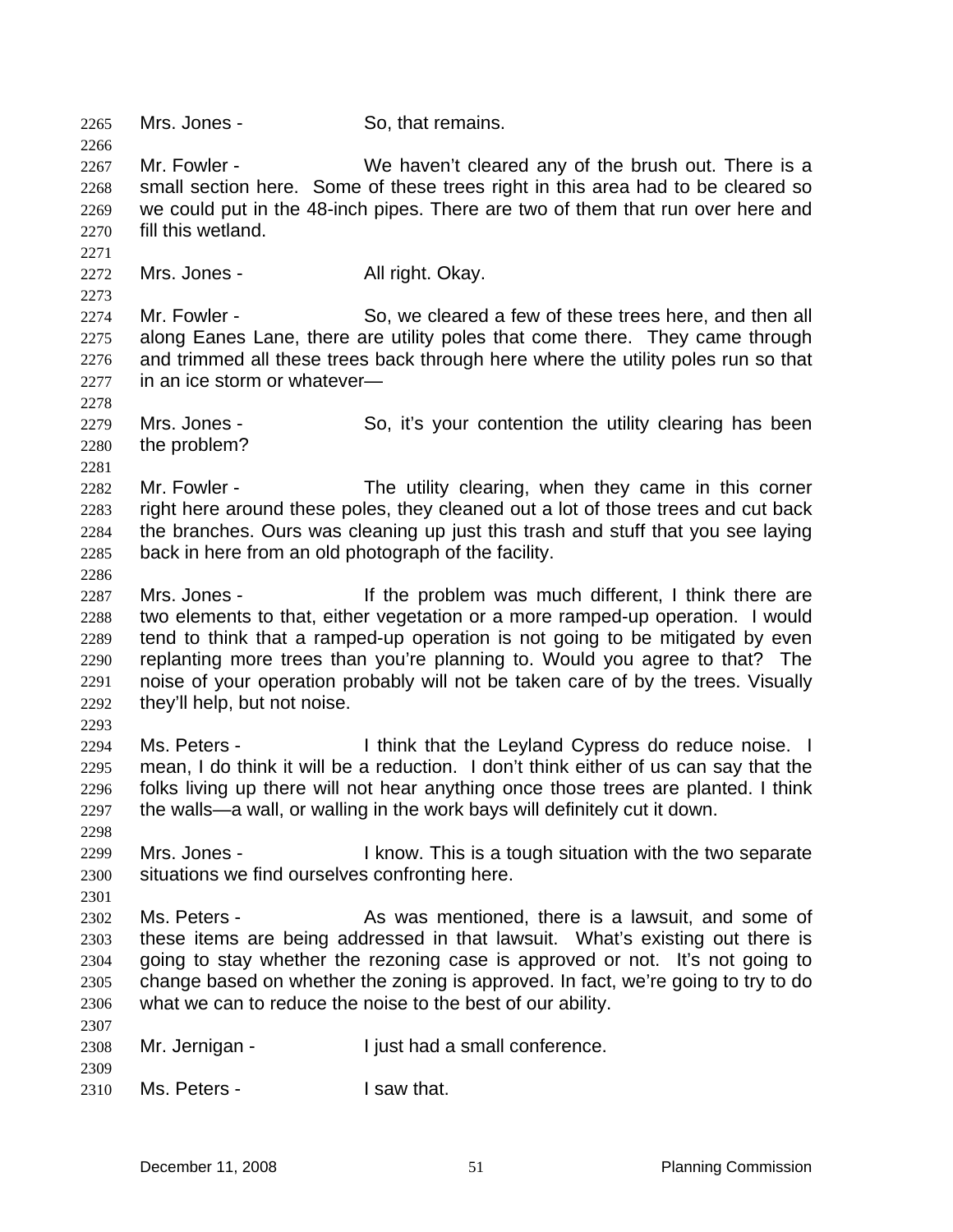2311 2312 2313 2314 2315 2316 2317 2318 2319 2320 2321 2322 2323 2324 2325 2326 2327 2328 2329 2330 2331 2332 2333 2334 2335 2336 2337 2338 2339 2340 2341 2342 2343 2344 2345 2346 2347 2348 2349 2350 2351 2352 2353 2354 2355 Mr. Jernigan - I have some ideas, but I can't discuss them right now. What I would like for you to do is defer this case. I think we can get something worked out in the next 30 days that will make everybody happy. Ms. Peters - I'll tell you what, Mr. Jernigan, if you defer it, then we don't have to pay \$100, right? Mr. Vanarsdall - Mr. Chairman, before you say anything, I don't know what you have in mind, but it seems like to me the two things here tonight are the noise, which maybe a wall would take care of. I notice there is nothing here about hours. I know M-2 doesn't have hours, but M-2C, that condition means you can put hours if you want. So, you can't stop OSHA from these backing up and stopping those things no matter what you lower it, because we've had this many times. Maybe not beeping at midnight would be one of the things, and a wall would be the next. I don't see how you can get around it if they can't afford a wall. Mr. Jernigan - Thave some ideas I'm going to go over with you. I'll defer this. Ms. Peters - Chay. Mr. Jernigan - All right. Ms. Peters - Thank you. Mr. Jernigan - Okay. I make a motion to defer case C-37C-08, Caroline L. Peters for Metromont Corporation, to January 15, 2009, by request of the Commission. Mr. Vanarsdall - Second. Mr. Jernigan - **Motion by Mr. Jernigan, seconded by Mr. Vanarsdall.** All in favor say aye. All opposed say no. The ayes have it; the motion passes. At the request of the Commission, the Planning Commission deferred C-37C-08, Caroline L. Peters for Metromont Corporation to its January 15, 2009 meeting. **C-38C-08 Everett Wayne Beahr**: Request to conditionally rezone from B-1 Business District to B-3C Business District (Conditional), Parcel 827-716-2023, containing 0.5 acre, located at the northwest intersection of E. Williamsburg Road (U.S. Route 60) and Naglee Avenue. The applicant proposes a printing business. The use will be controlled by zoning ordinance regulations and proffered conditions. The Land Use Plan recommends Commercial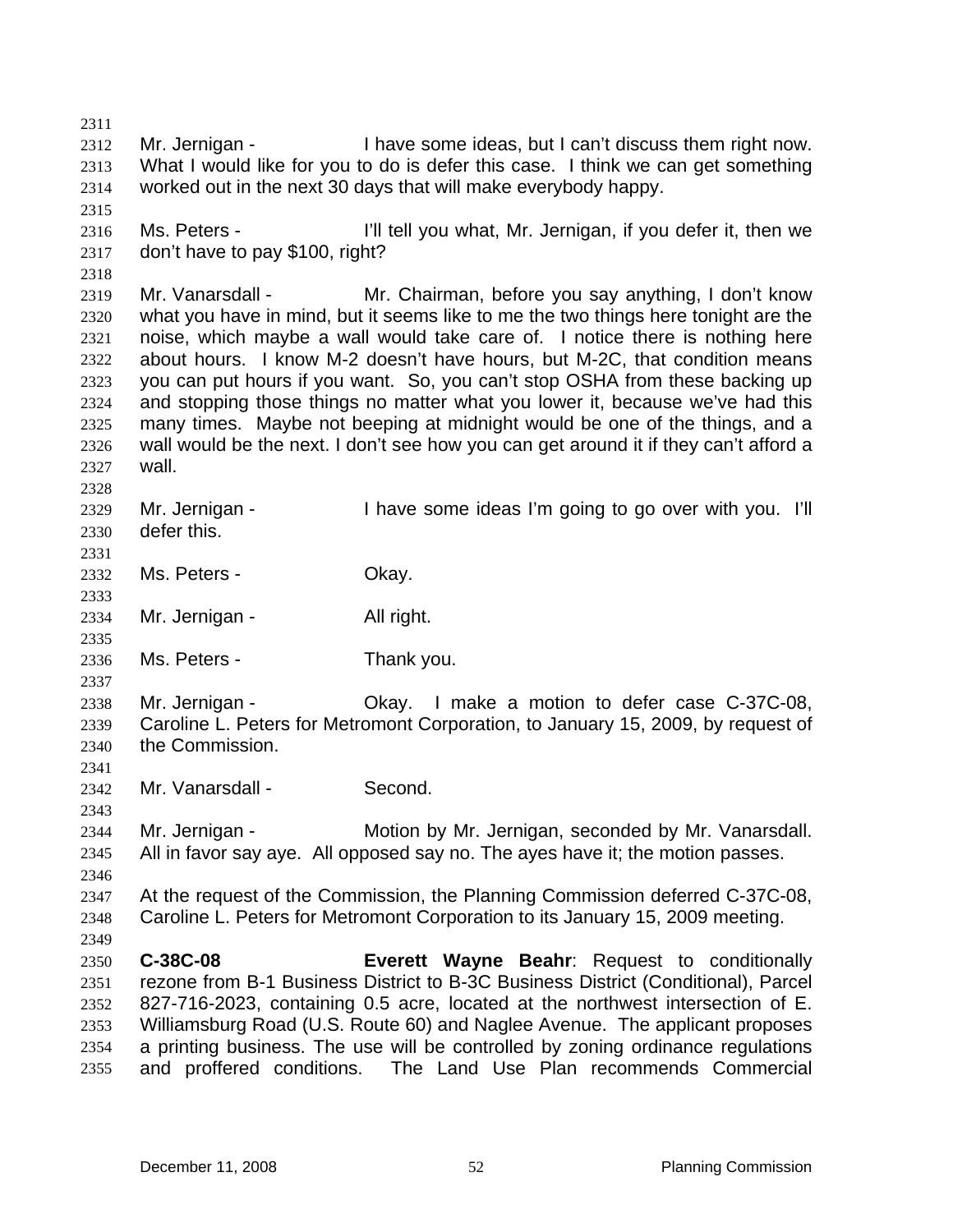Concentration. The site is in the Airport Safety Overlay District and the Enterprise Zone. 2356 2357

2359 2360 Mr. Jernigan - **Do we have an opposition to case C-38C-08, Everett** Wayne Beahr. There is no opposition.

2362 Ms. Sherry - Thank you, Mr. Chairman.

2364 2365 2366 Mr. Jernigan - Ms. Sherry, how are you this evening? You may proceed.

2367 Ms. Sherry - Thank you.

2369 2370 2371 2372 2373 2374 2375 This request is to rezone .5 acres on Williamsburg Road from B-1 Business District to B-3C Business District (Conditional) to convert an existing 6,000 square-foot structure for a printing business, associated retail operations, and offices. The site is the former Trios Market. A nonconforming residence is located on the rear portion of the property. No changes are proposed for the dwelling at this time.

2376 2377 2378 2379 The 2010 Land Use Plan recommends Commercial Concentration uses for the subject property which is located in the County's Enterprise Zone and the Airport Safety Overlay District. The proposed zoning and use would be consistent with these designations.

2380

2358

2361

2363

2368

2381 2382 2383 2384 2385 The property is also located within the Sandston Special Strategy Area. The purpose of this Special Strategy Area is to provide guidance for redevelopment in order to achieve economic stability and a cohesive appearance for the Williamsburg Road corridor. Recommendations adopted with the amendment address items such as building design and streetscape improvements.

2386

2387 2388 2389 2390 2391 The applicant submitted proffers regulating the use of the property. The only use first permitted in the B-3 District would be for the printing business. All other uses, including hours of operation and signage would adhere to the B-1 District regulations. Other proffers address outdoor lighting, mechanical equipment, outside storage, trash receptacles, dumpsters, and severance.

2392

2393 2394 2395 The applicant submitted amended proffers today, December 11, 2008, copies of which you just received. The amended proffers commit to improving the building to be consistent with the proffered front, side and rear elevations.

2396

2397 2398 2399 2400 The applicant has also proffered language that would require a landscape plan be submitted to the Planning Department for review and approval which features at minimum a 100 square feet of planting area in the front of the building, a minimum 150 square feet interior planting island in the parking area and a 7-foot-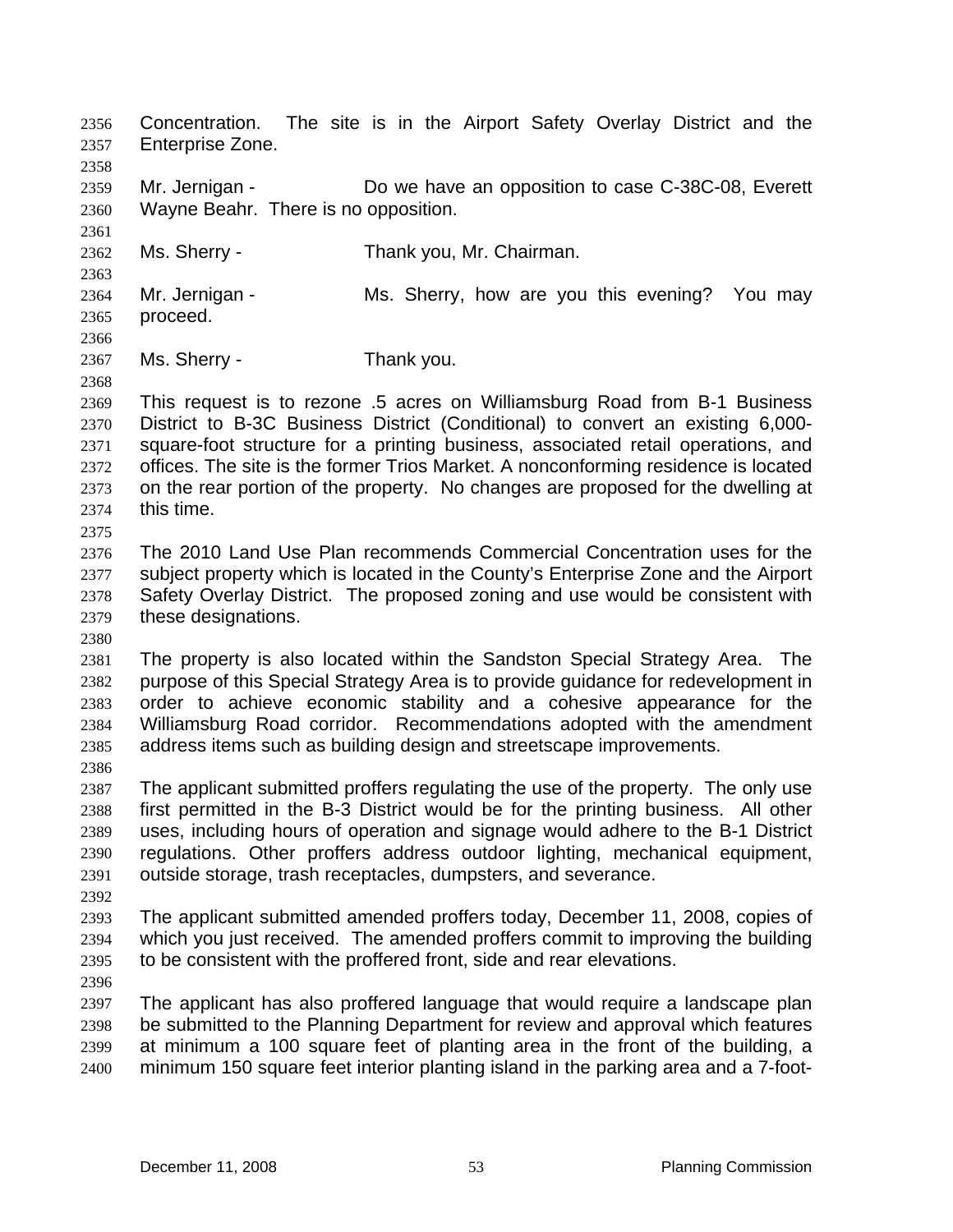wide planting strip between the fence line of the residence and the rear parking lot. Paint colors have also been proffered. 2401 2402

2403

2404 2405 In addition, the applicant has proffered a timeline for completing these improvements.

2406

2407 2408 2409 2410 2411 2412 2413 2414 2415 With the amended proffers to include the elevation and landscape plan, this request is in keeping with the goals of the Enterprise Zone and Sandston Special Strategy Area. Staff notes improvements depicted in the elevations could be beneficial to the Sandston Commercial area; however, because of the building's prominent location and high visibility, more architectural features on the side of the building facing Naglee Avenue would break up the mass of this elevation and enhance this request's consistency with the Sandston Special Strategy Area guidelines. Staff supports this request, but encourages the applicant to explore additional architectural enhancements to this frontage.

2416

2425

2427

2417 2418 2419 2420 Staff notes time limits would need to be waived on the amended proffers. This concludes my presentation. I would be happy to try to answer any questions you might have.

- 2421 2422 2423 2424 Mr. Jernigan - Ckay. Thank you, Ms. Sherry. Are there any questions for Ms. Sherry from the Commission? On number 12, just to clear this up, and I'm sure this is just an error. It says, "The existing dumpster shall be repaired and painted." We don't paint the dumpsters.
- 2426 Ms. Sherry - Right, yes. That will be fixed.

2428 2429 2430 2431 2432 2433 Mr. Jernigan - That's just a typo error there. We'll just clean that up, and that should be okay. I spoke to Mr. Beahr prior to our meeting, knowing that we had very short time on this because this was tied up in the Enterprise Zone to go over things. Everything is looking pretty good. He has told me that we do need to do something to break that up a little bit. He concurred that he understood that.

2435 Ms. Sherry - Ckay.

2437 2438 2439 Mr. Jernigan - So, what I'm going to do is move this along, and let him work with you between now and the Board of Supervisors to clear up that little issue on the side.

2440

2434

2436

2441 2442 Ms. Sherry - Ckay, thank you.

2443 2444 2445 2446 Mr. Jernigan - So, with that, I will move for approval of case C-38C-08, Everett Wayne Beahr, to send to the Board of Supervisors for their approval. First of all, I want to waive the time limits on case C-38C-08, Everett Wayne Beahr.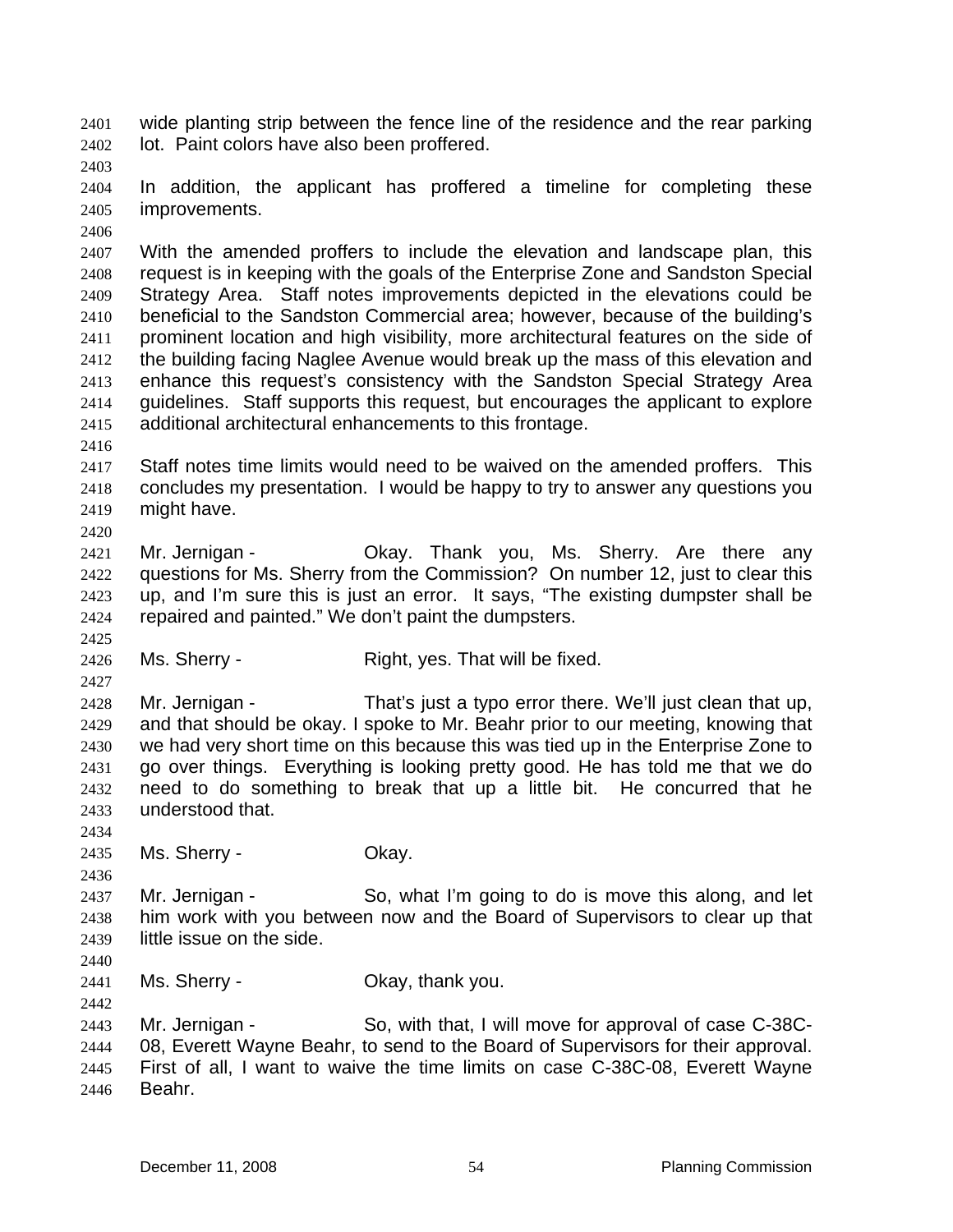2447 2448 2449 2450 2451 2452 2453 2454 2455 2456 2457 2458 2459 2460 2461 2462 Mr. Branin - Second. Mr. Jernigan - **Motion by Mr. Jernigan, seconded by Mr. Branin.** All in favor say aye. All opposed say no. The ayes have it; the motion passes. Now I move for approval of C-38C-08, Everett Wayne Beahr, to send to the Board of Supervisors for their approval. Mr. Branin - Second. Mr. Jernigan - **Motion by Mr. Jernigan, seconded by Mr. Branin.** All in favor say aye. All opposed say no. The ayes have it; the motion passes. **REASON: Acting on a motion by Mr. Jernigan, seconded by Mr.** Branin, the Planning Commission voted 5-0 (one absent) to recommend the Board of Supervisors **grant** the request because it is appropriate business zoning in this area and the proffered conditions should minimize potential impacts on surrounding land uses. 2463 2464 2465 2466 2467 2468 2469 2470 2471 2472 2473 2474 2475 2476 2477 2478 2479 2480 2481 2482 2483 2484 2485 2486 2487 2488 2489 2490 2491 Mr. Emerson - Mr. Chairman, that takes us to the last item on your agenda at the top of page 3, which is the approval of the minutes of your Planning Commission meeting on November 13, 2008. Mr. Jernigan - The State there any corrections to the minutes of November 13, 2008? Mrs. Jones - I move approval of the minutes. Mr. Archer - Second. Mr. Jernigan - Motion by Mrs. Jones, seconded by Mr. Archer. All in favor say aye. All opposed say no. The ayes have it; the motion passes. Mr. Emerson - Mr. Chairman, before you adjourn the meeting, I would like to note that you do have one last meeting at this facility, which would be next week on December the  $17<sup>th</sup>$  for the Plan of Development meeting. Mr. Jernigan - Ckay. Is there any other business? Mr. Archer - The Mr. Chairman, I move that we be adjourned and allowed to go our separate ways. Mr. Branin - Second.